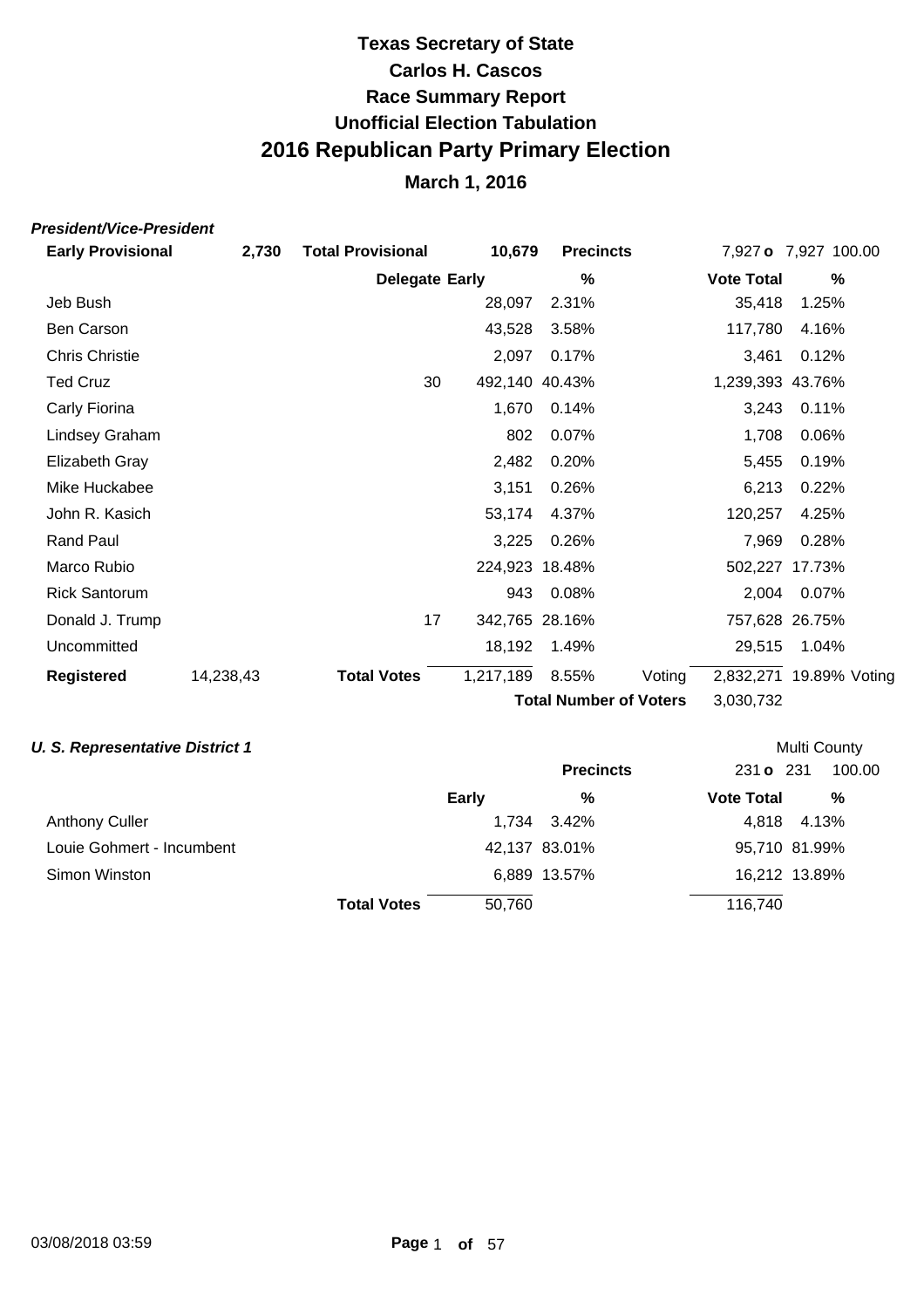## **March 1, 2016**

Single County

Multi County

Multi County

#### **U. S. Representative District 3**

|                         |                    |        | <b>Precincts</b> | $63 \text{ o}$ 63 | 100.00        |
|-------------------------|--------------------|--------|------------------|-------------------|---------------|
|                         |                    | Early  | %                | <b>Vote Total</b> | %             |
| David Cornette          |                    | 2,528  | 5.30%            |                   | 5,032 5.75%   |
| Sam Johnson - Incumbent |                    |        | 35,670 74.74%    |                   | 65,288 74.62% |
| John Calvin Slavens     |                    |        | 5,776 12.10%     |                   | 10,022 11.45% |
| Keith L. Thurgood       |                    | 3,752  | 7.86%            | 7.157             | 8.18%         |
|                         | <b>Total Votes</b> | 47,726 |                  | 87,499            |               |

### **U. S. Representative District 4**

|                            |                    |              | <b>Precincts</b> | 346 <b>o</b> 346  | 100.00        |
|----------------------------|--------------------|--------------|------------------|-------------------|---------------|
|                            |                    | <b>Early</b> | %                | <b>Vote Total</b> | %             |
| Lou Gigliotti              |                    |              | 10,005 20.24%    |                   | 23,877 21.10% |
| Ray Hall                   |                    |              | 4,232 8.56%      |                   | 12,303 10.87% |
| John Ratcliffe - Incumbent |                    |              | 35,197 71.20%    |                   | 76,973 68.03% |
|                            | <b>Total Votes</b> | 49,434       |                  | 113,153           |               |

#### **U. S. Representative District 6**

|                        |                    |              | <b>Precincts</b> | 251 o 251         | 100.00        |
|------------------------|--------------------|--------------|------------------|-------------------|---------------|
|                        |                    | <b>Early</b> | %                | <b>Vote Total</b> | %             |
| Collin Baker           |                    |              | 3,078 8.15%      | 7.279             | 9.05%         |
| Joe Barton - Incumbent |                    |              | 24,984 66.18%    |                   | 55,197 68.65% |
| Steven Fowler          |                    |              | 9,688 25.66%     |                   | 17,927 22.30% |
|                        | <b>Total Votes</b> | 37,750       |                  | 80,403            |               |

| . S. Representative District 7 |                    |        |                  |                   | <b>Single County</b> |
|--------------------------------|--------------------|--------|------------------|-------------------|----------------------|
|                                |                    |        | <b>Precincts</b> | 152 <b>o</b> 152  | 100.00               |
|                                |                    | Early  | %                | <b>Vote Total</b> | %                    |
| John Culberson - Incumbent     |                    |        | 17,549 56.31%    |                   | 44,202 57.29%        |
| Maria Espinoza                 |                    |        | 5,387 17.29%     |                   | 13,772 17.85%        |
| James Lloyd                    |                    |        | 8,228 26.40%     |                   | 19,182 24.86%        |
|                                | <b>Total Votes</b> | 31,164 |                  | 77,156            |                      |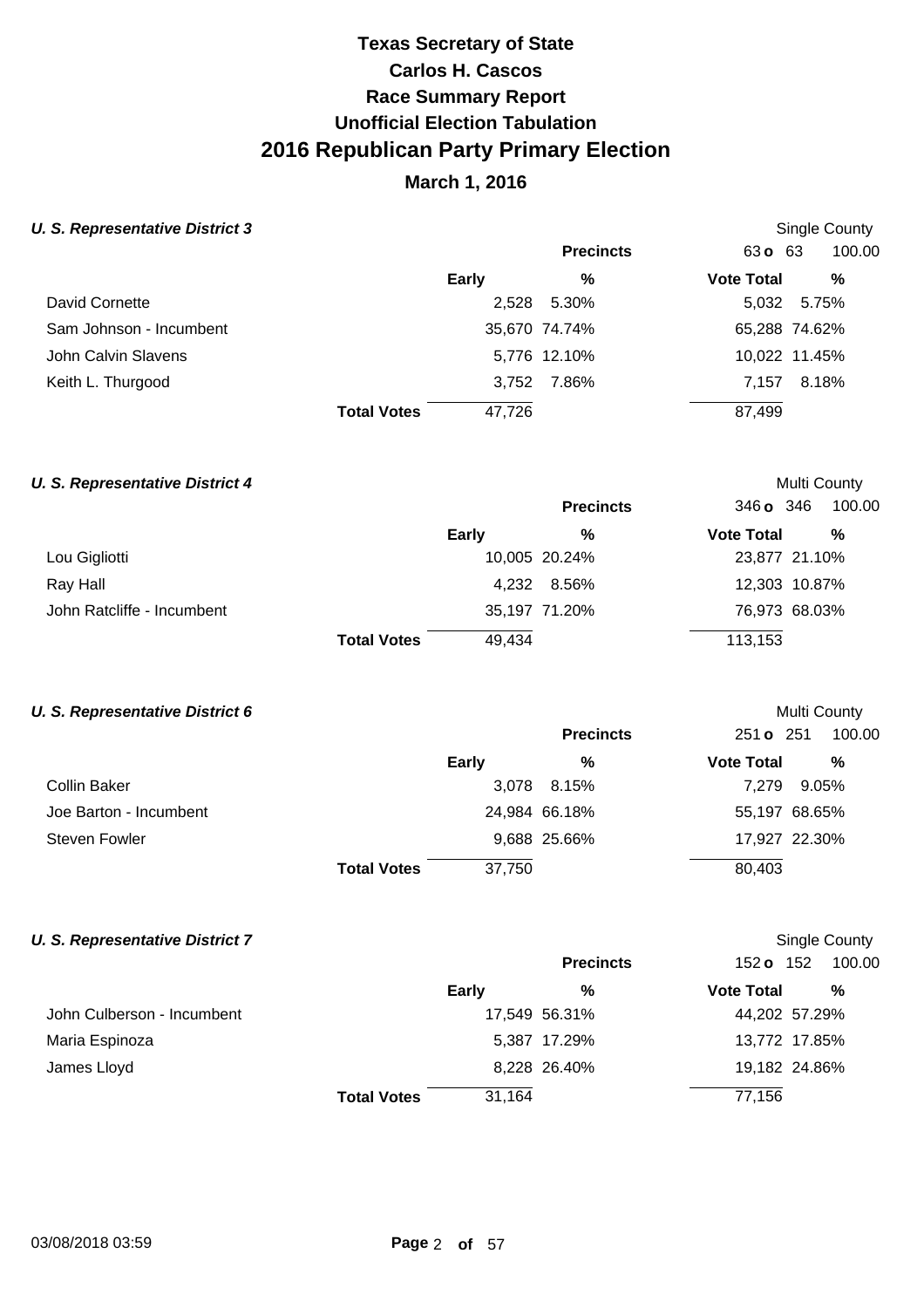## **March 1, 2016**

Multi County

Multi County

Multi County

#### **U. S. Representative District 8**

|                         |                              | <b>Precincts</b> | 210 o 210         | 100.00      |
|-------------------------|------------------------------|------------------|-------------------|-------------|
|                         | Early                        | %                | <b>Vote Total</b> | %           |
| Kevin Brady - Incumbent |                              | 27,458 49.91%    | 64,983 53.41%     |             |
| Andre Dean              | 2.401                        | 4.36%            |                   | 5,226 4.30% |
| Craig McMichael         | 2,651                        | 4.82%            |                   | 6,042 4.97% |
| Steve Toth              |                              | 22,508 40.91%    | 45,413 37.33%     |             |
|                         | 55,018<br><b>Total Votes</b> |                  | 121,664           |             |

| <b>U. S. Representative District 14</b> |                    |              |                  |                   | <b>Multi County</b> |
|-----------------------------------------|--------------------|--------------|------------------|-------------------|---------------------|
|                                         |                    |              | <b>Precincts</b> | 108 o             | 100.00<br>108       |
|                                         |                    | <b>Early</b> | %                | <b>Vote Total</b> | %                   |
| <b>Keith Casey</b>                      |                    |              | 4,758 14.05%     |                   | 10,971 15.96%       |
| Randy Weber - Incumbent                 |                    |              | 29,099 85.95%    |                   | 57,769 84.04%       |
|                                         | <b>Total Votes</b> | 33,857       |                  | 68,740            |                     |

#### **U. S. Representative District 15**

|                     |                    |        | <b>Precincts</b> | 283 o 283         | 100.00       |
|---------------------|--------------------|--------|------------------|-------------------|--------------|
|                     |                    | Early  | %                | <b>Vote Total</b> | %            |
| Xavier Salinas      |                    |        | 3,331 26.07%     |                   | 6,730 23.20% |
| Ruben O. Villarreal |                    |        | 4,101 32.09%     |                   | 9,131 31.47% |
| <b>Tim Westley</b>  |                    |        | 5,347 41.84%     | 13,153 45.33%     |              |
|                     | <b>Total Votes</b> | 12,779 |                  | 29,014            |              |

|                         |                    |        | <b>Precincts</b> | 418 o 418         | 100.00        |
|-------------------------|--------------------|--------|------------------|-------------------|---------------|
|                         |                    | Early  | %                | <b>Vote Total</b> | %             |
| Bill Flores - Incumbent |                    |        | 23,054 71.77%    |                   | 60,434 72.45% |
| Ralph Patterson         |                    |        | 6,424 20.00%     |                   | 15,387 18.45% |
| <b>Kaleb Sims</b>       |                    |        | 2.646 8.24%      | 7.591             | 9.10%         |
|                         | <b>Total Votes</b> | 32,124 |                  | 83,412            |               |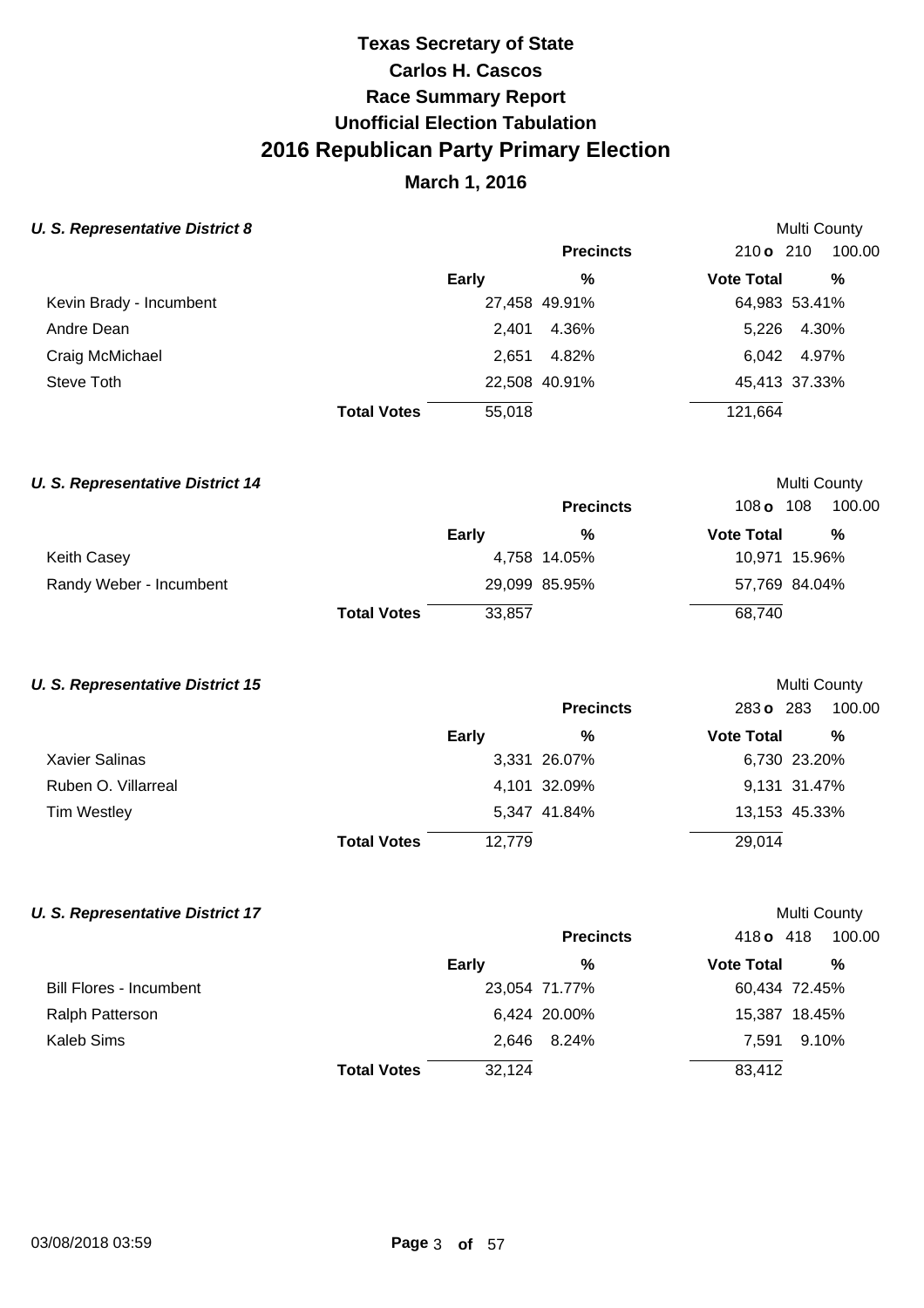## **March 1, 2016**

Single County

Multi County

### **U. S. Representative District 18**

|                   |                    |       | <b>Precincts</b> | 243 o 243         | 100.00       |
|-------------------|--------------------|-------|------------------|-------------------|--------------|
|                   |                    | Early | %                | <b>Vote Total</b> | %            |
| Lori Bartley      |                    |       | 2,323 34.51%     |                   | 5,679 33.68% |
| Sharon Joy Fisher |                    |       | 1,737 25.80%     |                   | 4,405 26.12% |
| Reggie Gonzales   |                    |       | 2,240 33.27%     |                   | 5,578 33.08% |
| Ava Pate          |                    |       | 432 6.42%        |                   | 1,202 7.13%  |
|                   | <b>Total Votes</b> | 6,732 |                  | 16,864            |              |
|                   |                    |       |                  |                   |              |

|                     |                              | <b>Precincts</b> | 100.00<br>285 o 285    |
|---------------------|------------------------------|------------------|------------------------|
|                     | <b>Early</b>                 | $\%$             | <b>Vote Total</b><br>% |
| Jodey Arrington     |                              | 12,005 24.59%    | 26,980 25.95%          |
| Jason Corley        | 971                          | 1.99%            | 2,552 2.46%            |
| <b>Greg Garrett</b> | 3.317                        | 6.79%            | 8,290<br>7.97%         |
| John C. Key         | 778                          | 1.59%            | 1,941<br>1.87%         |
| Donald R. May       | 4,238                        | 8.68%            | 9.23%<br>9,592         |
| Don Parrish         | 822                          | 1.68%            | 2,194<br>2.11%         |
| Glen Robertson      |                              | 13,939 28.55%    | 27,826 26.77%          |
| Michael Bob Starr   |                              | 11,754 24.07%    | 22,256 21.41%          |
| DeRenda Warren      | 1,001                        | 2.05%            | 2,320<br>2.23%         |
|                     | 48,825<br><b>Total Votes</b> |                  | 103,951                |

| <b>U. S. Representative District 21</b> |                    |              |                  |                   | Multi County  |
|-----------------------------------------|--------------------|--------------|------------------|-------------------|---------------|
|                                         |                    |              | <b>Precincts</b> | 465 o             | 465<br>100.00 |
|                                         |                    | <b>Early</b> | %                | <b>Vote Total</b> | %             |
| Matt McCall                             |                    |              | 18,905 29.27%    |                   | 33,597 28.90% |
| John Murphy                             |                    | 2.899        | 4.49%            | 6.189             | 5.32%         |
| <b>Todd Phelps</b>                      |                    | 2.989        | 4.63%            | 6.591             | 5.67%         |
| Lamar Smith - Incumbent                 |                    |              | 39,803 61.62%    |                   | 69,872 60.11% |
|                                         | <b>Total Votes</b> | 64,596       |                  | 116,249           |               |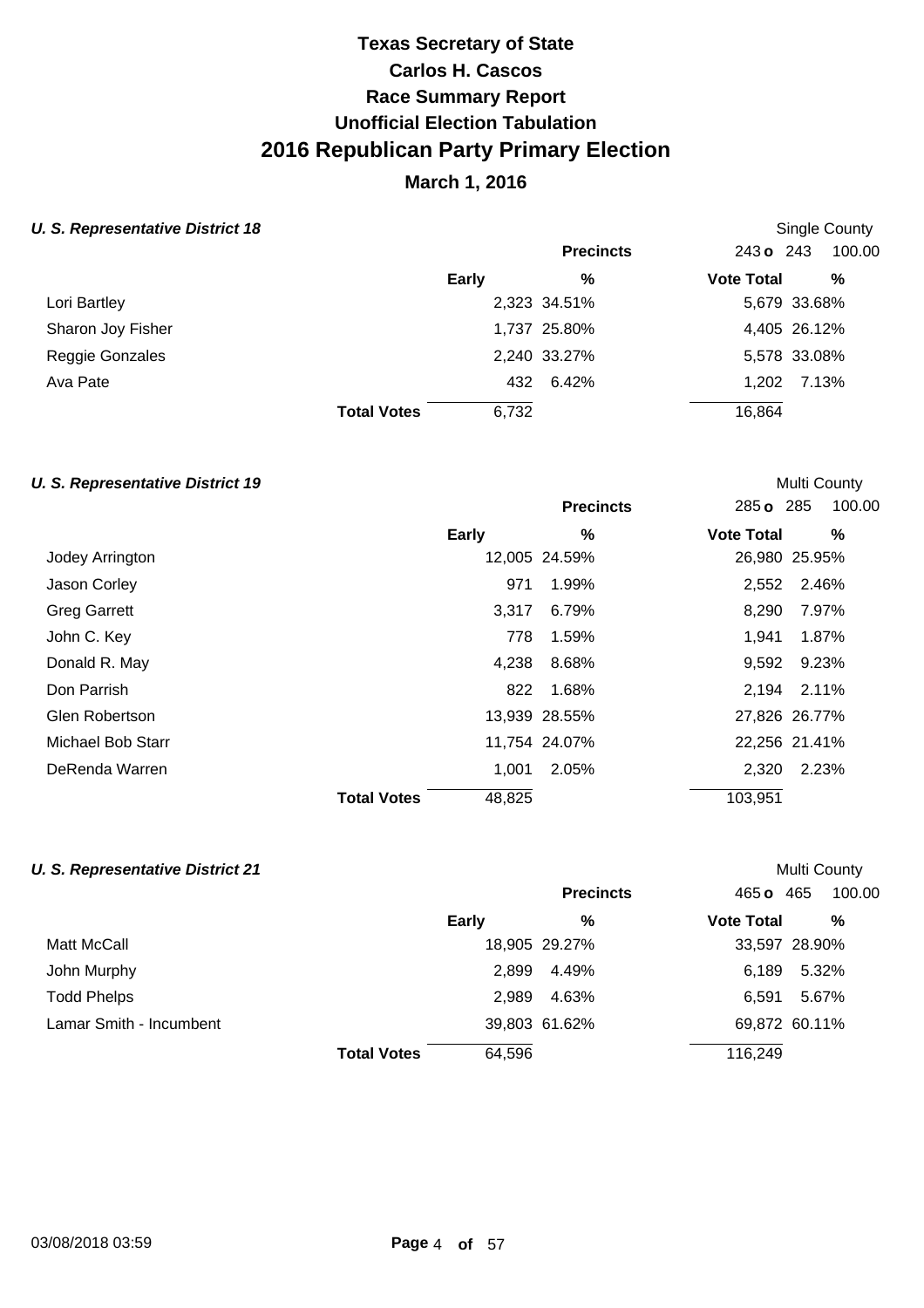### **March 1, 2016**

Multi County

Multi County

Multi County

#### **U. S. Representative District 23**

|                         |                    |        | <b>Precincts</b> | 300 <b>o</b> 300  | 100.00        |
|-------------------------|--------------------|--------|------------------|-------------------|---------------|
|                         |                    | Early  | %                | <b>Vote Total</b> | %             |
| Will Hurd - Incumbent   |                    |        | 19,314 85.29%    |                   | 39,784 82.24% |
| William "Hart" Peterson |                    |        | 3,331 14.71%     |                   | 8,594 17.76%  |
|                         | <b>Total Votes</b> | 22.645 |                  | 48,378            |               |

#### **U. S. Representative District 26**

|                                |                    |        | <b>Precincts</b> | 170 <b>o</b> 170  | 100.00        |
|--------------------------------|--------------------|--------|------------------|-------------------|---------------|
|                                |                    | Early  | %                | <b>Vote Total</b> | $\frac{0}{0}$ |
| Micah Beebe                    |                    | 2.627  | 5.69%            |                   | 5,938 6.41%   |
| Michael C. Burgess - Incumbent |                    |        | 37,837 81.91%    |                   | 73,515 79.36% |
| Joel A. Krause                 |                    |        | 5,732 12.41%     |                   | 13,183 14.23% |
|                                | <b>Total Votes</b> | 46,196 |                  | 92,636            |               |

#### **U. S. Representative District 27**

|                              |                    |        | <b>Precincts</b> | 293 o 293         | 100.00        |
|------------------------------|--------------------|--------|------------------|-------------------|---------------|
|                              |                    | Early  | %                | <b>Vote Total</b> | %             |
| Gregg Deeb                   |                    |        | 13,201 43.14%    |                   | 33,699 44.01% |
| Blake Farenthold - Incumbent |                    |        | 17,402 56.86%    |                   | 42,872 55.99% |
|                              | <b>Total Votes</b> | 30,603 |                  | 76.571            |               |

### **U. S. Representative District 29 Precincts** 167 **o** 167 100.00 **Early Vote Total % %** Single County Julio Garza 2,326 50.28% 7,409 59.15% Robert Schafranek 2,300 49.72% 5,116 40.85% **Total Votes** 4,626 12,525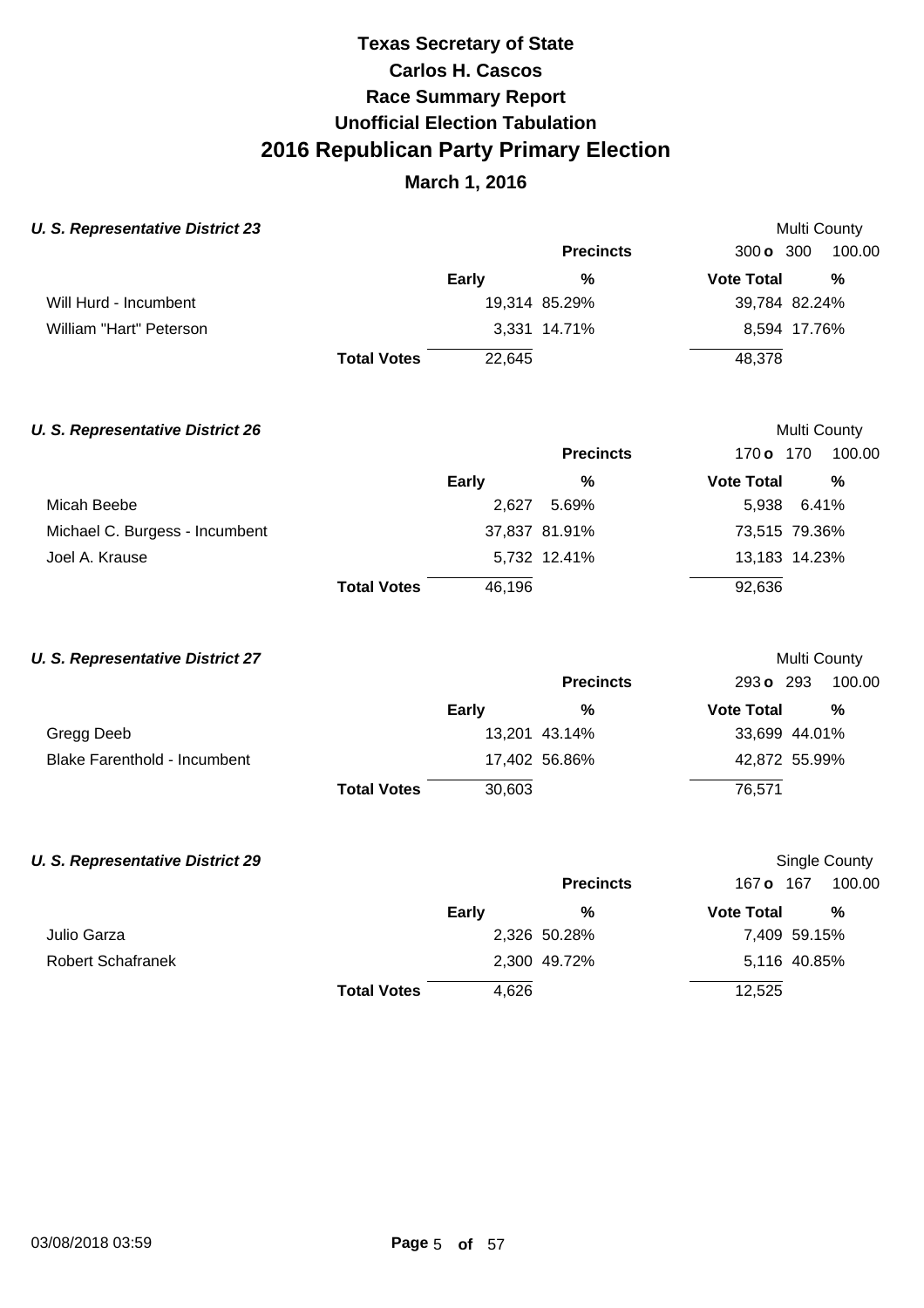## **March 1, 2016**

Multi County

Multi County

Multi County

Multi County

#### **U. S. Representative District 31**

|                         |                    |              | <b>Precincts</b> | 109 $\sigma$ 109  | 100.00        |
|-------------------------|--------------------|--------------|------------------|-------------------|---------------|
|                         |                    | <b>Early</b> | %                | <b>Vote Total</b> | %             |
| John Carter - Incumbent |                    |              | 29,854 70.69%    |                   | 62,718 71.28% |
| Mike Sweeney            |                    |              | 12,379 29.31%    |                   | 25,270 28.72% |
|                         | <b>Total Votes</b> | 42,233       |                  | 87,988            |               |

#### **U. S. Representative District 32**

|                           |                    |        | <b>Precincts</b> | 263 o 263         | 100.00        |
|---------------------------|--------------------|--------|------------------|-------------------|---------------|
|                           |                    | Early  | %                | <b>Vote Total</b> | %             |
| Paul Brown                |                    |        | 3,645 12.20%     |                   | 9,462 11.71%  |
| <b>Russ Ramsland</b>      |                    |        | 7,332 24.53%     |                   | 19,105 23.65% |
| Cherie Myint Roughneen    |                    |        | 718 2.40%        | 2.584             | 3.20%         |
| Pete Sessions - Incumbent |                    |        | 18,189 60.87%    |                   | 49,632 61.44% |
|                           | <b>Total Votes</b> | 29,884 |                  | 80,783            |               |

#### **U. S. Representative District 33**

|                       |                    |       | <b>Precincts</b> | 272 o 272         | 100.00       |
|-----------------------|--------------------|-------|------------------|-------------------|--------------|
|                       |                    | Early | %                | <b>Vote Total</b> | %            |
| <b>Bruce Chadwick</b> |                    |       | 2,291 45.24%     |                   | 5,824 47.61% |
| M. Mark Mitchell      |                    |       | 2,773 54.76%     |                   | 6,410 52.39% |
|                       | <b>Total Votes</b> | 5,064 |                  | 12,234            |              |

|                        |                    |       | <b>Precincts</b> | 169 <b>o</b> 169  | 100.00        |
|------------------------|--------------------|-------|------------------|-------------------|---------------|
|                        |                    | Early | %                | <b>Vote Total</b> | %             |
| Rey Gonzalez, Jr.      |                    |       | 4,864 51.93%     |                   | 12,530 50.56% |
| William "Willie" Vaden |                    |       | 4,502 48.07%     |                   | 12,252 49.44% |
|                        | <b>Total Votes</b> | 9,366 |                  | 24,782            |               |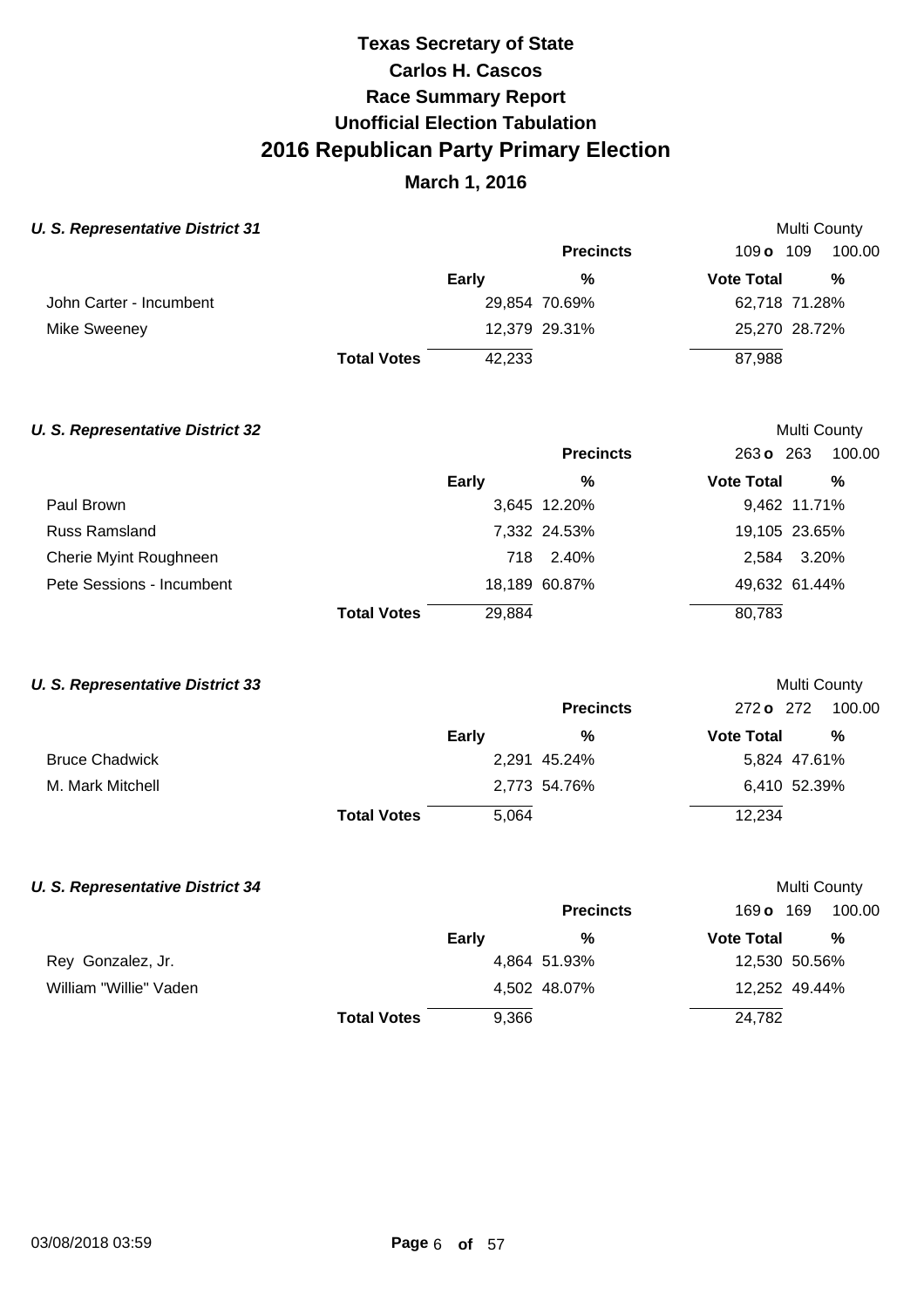## **March 1, 2016**

#### **Railroad Commissioner**

| <b>Early Provisional</b> | 2.730     | <b>Total Provisional</b> | 10,679         | <b>Precincts</b>              |        |                   | 7,927 o 7,927 100.00    |
|--------------------------|-----------|--------------------------|----------------|-------------------------------|--------|-------------------|-------------------------|
|                          |           |                          | Early          | %                             |        | <b>Vote Total</b> | $\%$                    |
| Lance N. Christian       |           |                          | 105,616 11.34% |                               |        | 250,864 12.13%    |                         |
| Wayne Christian          |           |                          | 186,865 20.07% |                               |        | 408,631 19.77%    |                         |
| <b>Gary Gates</b>        |           |                          | 306,164 32.88% |                               |        | 586,258 28.36%    |                         |
| John Greytok             |           |                          |                | 50,104 5.38%                  |        | 116.949           | 5.66%                   |
| Ron Hale                 |           |                          | 120,532 12.94% |                               |        | 303.429 14.68%    |                         |
| Doug Jeffrey             |           |                          | 77.410         | 8.31%                         |        | 192.756           | 9.32%                   |
| <b>Weston Martinez</b>   |           |                          | 84.433         | 9.07%                         |        | 208,491 10.08%    |                         |
| <b>Registered</b>        | 14,238,43 | <b>Total Votes</b>       | 931,124        | 6.54%                         | Voting |                   | 2,067,378 14.52% Voting |
|                          |           |                          |                | <b>Total Number of Voters</b> |        | 3,030,732         |                         |
|                          |           |                          |                |                               |        |                   |                         |

#### **Justice, Supreme Court, Place 3**

| <b>Early Provisional</b>   | 2.730     | <b>Total Provisional</b> | 10.679         | <b>Precincts</b>              |        |                   | 7,927 o 7,927 100.00    |
|----------------------------|-----------|--------------------------|----------------|-------------------------------|--------|-------------------|-------------------------|
|                            |           |                          | <b>Early</b>   | %                             |        | <b>Vote Total</b> | %                       |
| Debra Lehrmann - Incumbent |           |                          | 521,821 53.62% |                               |        | 1,130,137 52.21%  |                         |
| Michael Massengale         |           |                          | 451,370 46.38% |                               |        | 1,034,609 47.79%  |                         |
| Registered                 | 14,238,43 | <b>Total Votes</b>       | 973,191        | 6.83%                         | Voting |                   | 2,164,746 15.20% Voting |
|                            |           |                          |                | <b>Total Number of Voters</b> |        | 3,030,732         |                         |

#### **Justice, Supreme Court, Place 5**

| <b>Early Provisional</b> | 2.730     | <b>Total Provisional</b> | 10.679         | <b>Precincts</b>              |        |                   | 7,927 o 7,927 100.00    |
|--------------------------|-----------|--------------------------|----------------|-------------------------------|--------|-------------------|-------------------------|
|                          |           |                          | Early          | %                             |        | <b>Vote Total</b> | %                       |
| Paul Green - Incumbent   |           |                          | 482,693 52.00% |                               |        | 1,077,516 52.07%  |                         |
| <b>Rick Green</b>        |           |                          | 445,605 48.00% |                               |        | 991,803 47.93%    |                         |
| Registered               | 14,238,43 | <b>Total Votes</b>       | 928,298        | 6.52%                         | Voting |                   | 2,069,319 14.53% Voting |
|                          |           |                          |                | <b>Total Number of Voters</b> |        | 3,030,732         |                         |

#### **Justice, Supreme Court, Place 9**

| <b>Early Provisional</b> | 2.730     | <b>Total Provisional</b> | 10.679         | <b>Precincts</b>              |        |                   | 7,927 o 7,927 100.00    |
|--------------------------|-----------|--------------------------|----------------|-------------------------------|--------|-------------------|-------------------------|
|                          |           |                          | Early          | %                             |        | <b>Vote Total</b> | %                       |
| Eva Guzman - Incumbent   |           |                          | 600,786 62.30% |                               |        | 1,269,246 59.22%  |                         |
| Joe Pool                 |           |                          | 363,623 37.70% |                               |        | 874,138 40.78%    |                         |
| <b>Registered</b>        | 14,238,43 | <b>Total Votes</b>       | 964.409        | 6.77%                         | Votina |                   | 2,143,384 15.05% Voting |
|                          |           |                          |                | <b>Total Number of Voters</b> |        | 3,030,732         |                         |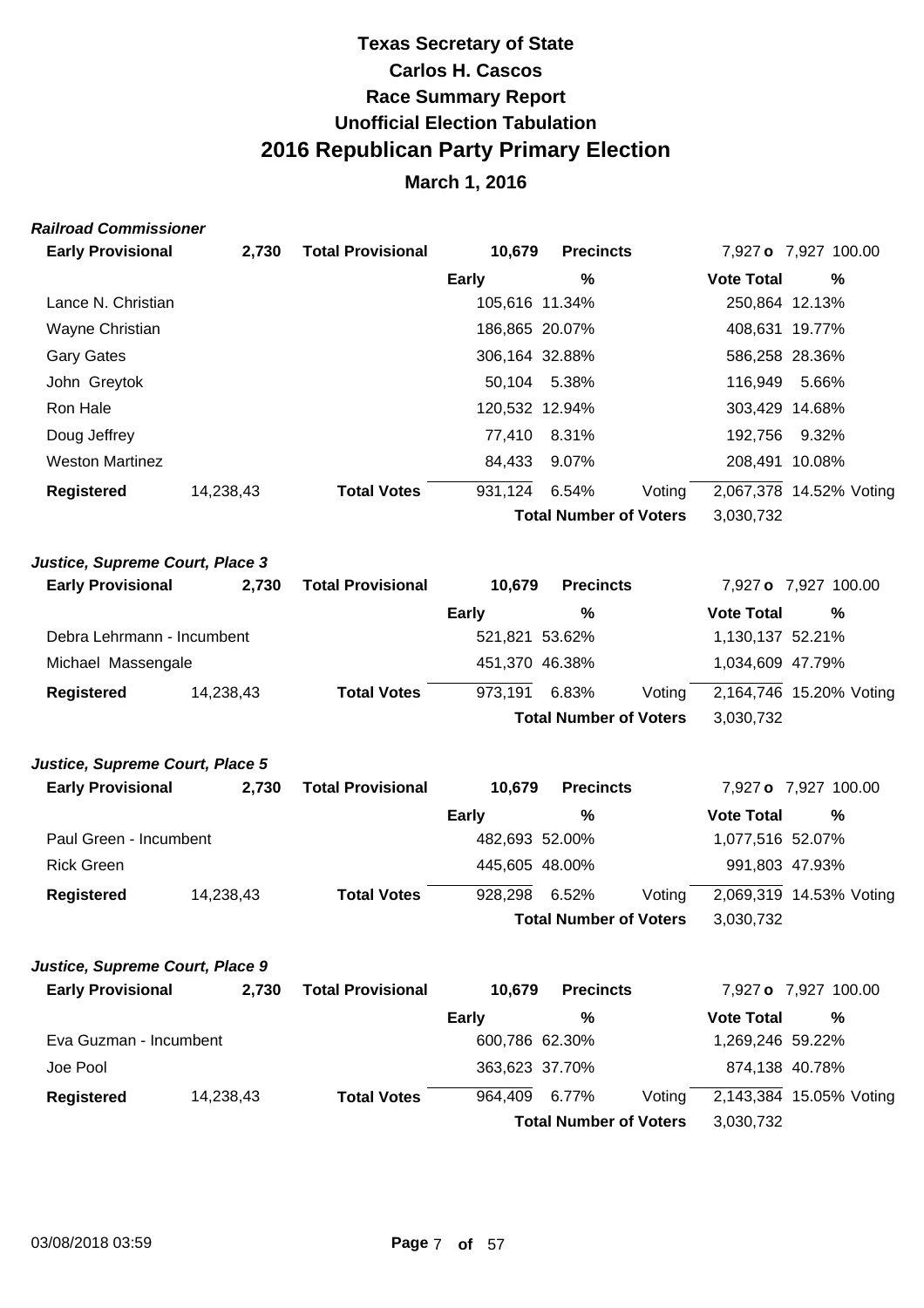### **March 1, 2016**

#### **Judge, Court of Criminal Appeals Place 2**

| <b>Early Provisional</b> | 2.730     | <b>Total Provisional</b> | 10,679         | <b>Precincts</b>              |        |                   | 7,927 o 7,927 100.00    |  |
|--------------------------|-----------|--------------------------|----------------|-------------------------------|--------|-------------------|-------------------------|--|
|                          |           |                          | <b>Early</b>   | %                             |        | <b>Vote Total</b> | %                       |  |
| Mary Lou Keel            |           |                          | 343,294 38.28% |                               |        | 784,427 39.42%    |                         |  |
| Chris Oldner             |           |                          | 211,746 23.61% |                               |        | 500,511 25.15%    |                         |  |
| Ray Wheless              |           |                          | 341,717 38.11% |                               |        | 704,782 35.42%    |                         |  |
| <b>Registered</b>        | 14,238,43 | <b>Total Votes</b>       | 896,757        | 6.30%                         | Voting |                   | 1,989,720 13.97% Voting |  |
|                          |           |                          |                | <b>Total Number of Voters</b> |        | 3,030,732         |                         |  |

#### **Judge, Court of Criminal Appeals Place 5**

| <b>Early Provisional</b> | 2.730     | <b>Total Provisional</b> | 10.679         | <b>Precincts</b>              |        |                   | 7,927 o 7,927 100.00    |
|--------------------------|-----------|--------------------------|----------------|-------------------------------|--------|-------------------|-------------------------|
|                          |           |                          | Early          | %                             |        | <b>Vote Total</b> | %                       |
| Sid Harle                |           |                          | 199,606 22.10% |                               |        | 370,774 18.47%    |                         |
| <b>Steve Smith</b>       |           |                          | 160,960 17.82% |                               |        | 393,463 19.60%    |                         |
| Scott Walker             |           |                          | 347,314 38.45% |                               |        | 832,694 41.48%    |                         |
| <b>Brent Webster</b>     |           |                          | 195,426 21.63% |                               |        | 410,533 20.45%    |                         |
| <b>Registered</b>        | 14,238,43 | <b>Total Votes</b>       | 903,306        | 6.34%                         | Voting |                   | 2,007,464 14.10% Voting |
|                          |           |                          |                | <b>Total Number of Voters</b> |        | 3,030,732         |                         |

#### **Judge, Court of Criminal Appeals Place 6**

| <b>Early Provisional</b>       | 2.730     | <b>Total Provisional</b> | 10.679         | <b>Precincts</b>              |        |                   | 7,927 o 7,927 100.00    |
|--------------------------------|-----------|--------------------------|----------------|-------------------------------|--------|-------------------|-------------------------|
|                                |           |                          | Early          | %                             |        | <b>Vote Total</b> | %                       |
| <b>Richard Davis</b>           |           |                          | 346,854 39.77% |                               |        |                   | 834,541 43.13%          |
| Michael E. Keasler - Incumbent |           |                          | 525,358 60.23% |                               |        | 1,100,576 56.87%  |                         |
| Registered                     | 14,238,43 | <b>Total Votes</b>       | 872,212        | 6.13%                         | Voting |                   | 1,935,117 13.59% Voting |
|                                |           |                          |                | <b>Total Number of Voters</b> |        | 3,030,732         |                         |

Multi County

#### **Member, State Board of Education, District 9**

|                 |                    |        | <b>Precincts</b> | 626 o 626         | 100.00         |
|-----------------|--------------------|--------|------------------|-------------------|----------------|
|                 |                    | Early  | %                | <b>Vote Total</b> | %              |
| Mary Lou Bruner |                    |        | 47,536 49.06%    |                   | 106,662 48.45% |
| Keven M. Ellis  |                    |        | 30,942 31.93%    |                   | 68,465 31.10%  |
| Hank Hering     |                    |        | 18,415 19.01%    |                   | 45,004 20.44%  |
|                 | <b>Total Votes</b> | 96,893 |                  | 220,131           |                |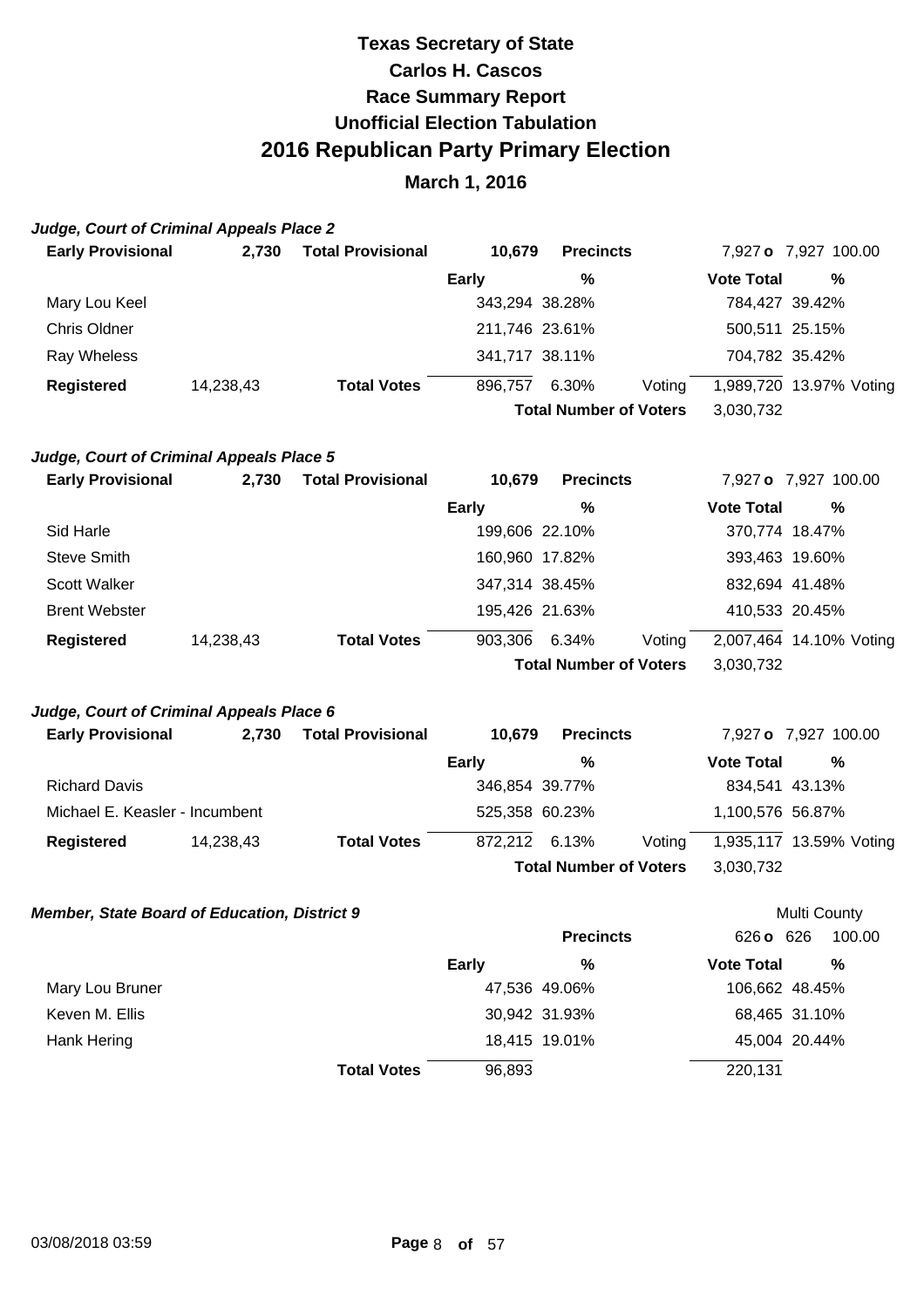## **March 1, 2016**

### **State Senator, District 1**

| tate Senator, District 1 |                    |        |                  |                   | <b>Multi County</b> |
|--------------------------|--------------------|--------|------------------|-------------------|---------------------|
|                          |                    |        | <b>Precincts</b> | 298 <b>o</b> 298  | 100.00              |
|                          |                    | Early  | %                | <b>Vote Total</b> | %                   |
| James K. Red Brown       |                    |        | 12,835 21.05%    |                   | 28,275 21.25%       |
| Bryan Hughes             |                    |        | 31,026 50.89%    |                   | 63,844 47.99%       |
| Mike Lee                 |                    | 4.678  | 7.67%            | 12,630            | 9.49%               |
| David Simpson            |                    |        | 12,426 20.38%    |                   | 28,288 21.26%       |
|                          | <b>Total Votes</b> | 60,965 |                  | 133,037           |                     |

#### **State Senator, District 24**

|                      |                              | <b>Precincts</b> | 473 o 473         | 100.00        |
|----------------------|------------------------------|------------------|-------------------|---------------|
|                      | Early                        | %                | <b>Vote Total</b> | %             |
| Dawn Buckingham      |                              | 14,392 25.18%    |                   | 29,501 24.77% |
| Jon Cobb             |                              | 12,221 21.38%    |                   | 24,309 20.41% |
| <b>Ryan Downton</b>  |                              | 2,255 3.95%      |                   | 5,345 4.49%   |
| Susan King           |                              | 14,790 25.87%    |                   | 32,431 27.23% |
| <b>Brent Mayes</b>   |                              | 9,732 17.03%     |                   | 19,176 16.10% |
| <b>Reed Williams</b> | 3.770                        | 6.60%            | 8,353             | 7.01%         |
|                      | 57,160<br><b>Total Votes</b> |                  | 119,115           |               |

Multi County

Multi County

Multi County

#### **State Representative District 1**

|                            |                    |        | <b>Precincts</b> | 84 <b>o</b> 84    | 100.00        |
|----------------------------|--------------------|--------|------------------|-------------------|---------------|
|                            |                    | Early  | %                | <b>Vote Total</b> | %             |
| George Lavender            |                    |        | 5,438 34.24%     |                   | 11,242 38.10% |
| Gary VanDeaver - Incumbent |                    |        | 10,443 65.76%    |                   | 18,263 61.90% |
|                            | <b>Total Votes</b> | 15.881 |                  | 29,505            |               |

#### **State Representative District 2**

|                       |                    |              | <b>Precincts</b> | 69 <b>o</b> 69    | 100.00        |  |
|-----------------------|--------------------|--------------|------------------|-------------------|---------------|--|
|                       |                    | <b>Early</b> | %                | <b>Vote Total</b> | %             |  |
| Dan Flynn - Incumbent |                    |              | 4,940 48.95%     |                   | 14,917 50.99% |  |
| Bryan Slaton          |                    |              | 5,151 51.05%     |                   | 14,336 49.01% |  |
|                       | <b>Total Votes</b> | 10.091       |                  | 29,253            |               |  |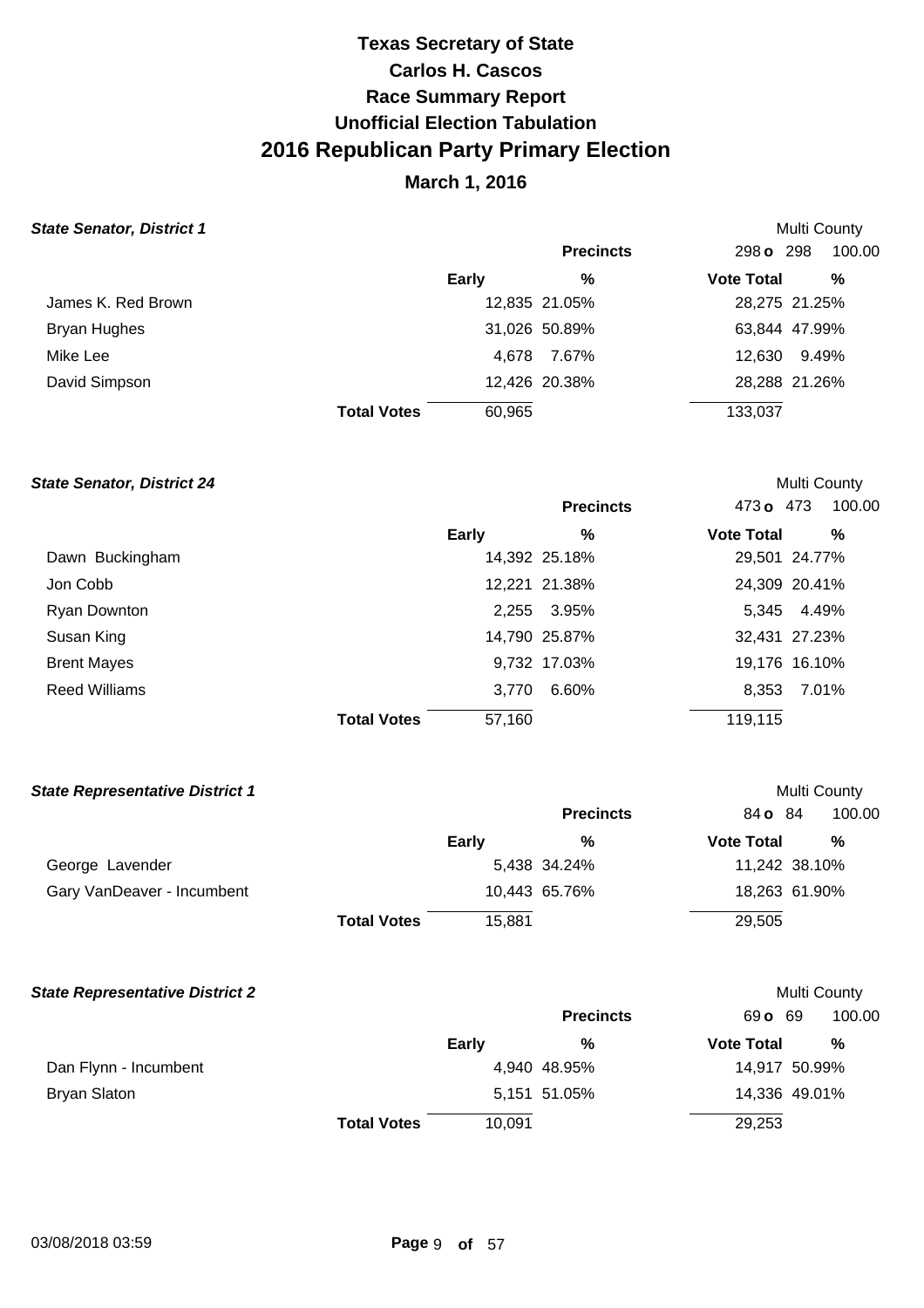| <b>State Representative District 4</b> |                    |              |                  |                   | <b>Multi County</b> |
|----------------------------------------|--------------------|--------------|------------------|-------------------|---------------------|
|                                        |                    |              | <b>Precincts</b> | 54 <b>o</b> 54    | 100.00              |
|                                        |                    | <b>Early</b> | %                | <b>Vote Total</b> | %                   |
| Lance Gooden                           |                    |              | 7,282 51.51%     |                   | 14,500 51.78%       |
| Stuart Spitzer - Incumbent             |                    |              | 6,855 48.49%     |                   | 13,502 48.22%       |
|                                        | <b>Total Votes</b> | 14,137       |                  | 28,002            |                     |

| <b>State Representative District 5</b> |                    |              |                  |                   | <b>Multi County</b> |
|----------------------------------------|--------------------|--------------|------------------|-------------------|---------------------|
|                                        |                    |              | <b>Precincts</b> | 85 o 85           | 100.00              |
|                                        |                    | <b>Early</b> | %                | <b>Vote Total</b> | %                   |
| <b>Holly Coggins Hayes</b>             |                    | 520          | 4.43%            | 1,680             | 6.05%               |
| <b>Randy Davis</b>                     |                    |              | 1,383 11.79%     |                   | 3,725 13.42%        |
| Philip Hayes                           |                    |              | 939 8.01%        | 2,074             | 7.47%               |
| Cole Hefner                            |                    |              | 5,728 48.84%     |                   | 12,759 45.96%       |
| Jay Misenheimer                        |                    |              | 3,159 26.93%     |                   | 7,524 27.10%        |
|                                        | <b>Total Votes</b> | 11,729       |                  | 27,762            |                     |

| <b>State Representative District 7</b> |                    |              |                  | Multi County      |               |
|----------------------------------------|--------------------|--------------|------------------|-------------------|---------------|
|                                        |                    |              | <b>Precincts</b> | 43 $\sigma$ 43    | 100.00        |
|                                        |                    | <b>Early</b> | %                | <b>Vote Total</b> | %             |
| Jay Dean                               |                    |              | 7,132 57.57%     |                   | 14,577 57.96% |
| David Watts                            |                    |              | 5,257 42.43%     |                   | 10,572 42.04% |
|                                        | <b>Total Votes</b> | 12,389       |                  | 25,149            |               |
|                                        |                    |              |                  |                   |               |

| <b>State Representative District 8</b> |                    |              |                  |                   | Multi County  |
|----------------------------------------|--------------------|--------------|------------------|-------------------|---------------|
|                                        |                    |              | <b>Precincts</b> | 83 o 83           | 100.00        |
|                                        |                    | <b>Early</b> | %                | <b>Vote Total</b> | %             |
| Byron Cook - Incumbent                 |                    |              | 5,586 47.14%     |                   | 14,396 50.39% |
| <b>Thomas McNutt</b>                   |                    |              | 6,263 52.86%     |                   | 14,174 49.61% |
|                                        | <b>Total Votes</b> | 11,849       |                  | 28,570            |               |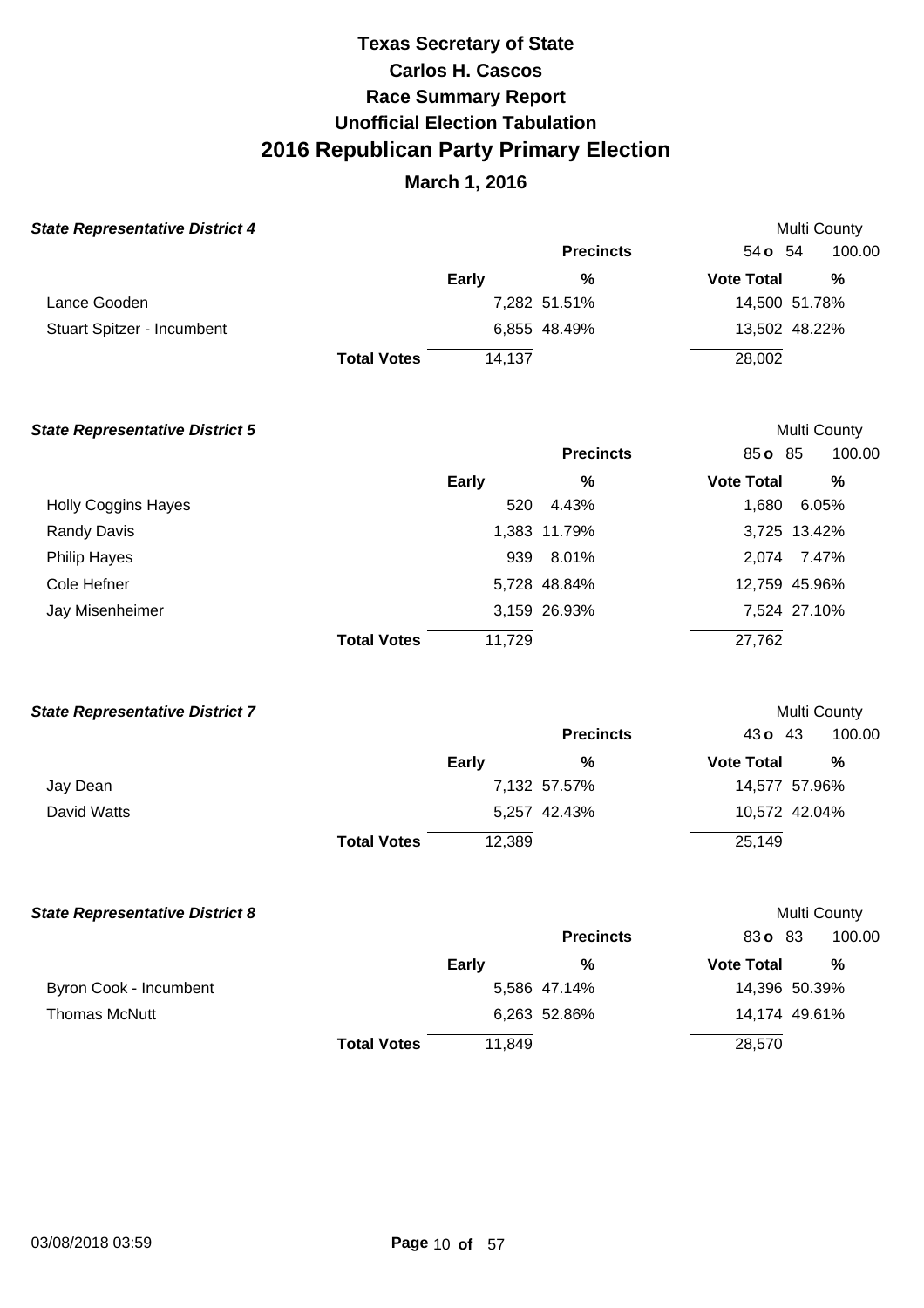| <b>State Representative District 11</b> |                    |              |                  |                   | <b>Multi County</b> |
|-----------------------------------------|--------------------|--------------|------------------|-------------------|---------------------|
|                                         |                    |              | <b>Precincts</b> | 61 <b>o</b> 61    | 100.00              |
|                                         |                    | <b>Early</b> | %                | <b>Vote Total</b> | %                   |
| Travis Clardy - Incumbent               |                    |              | 9,672 87.99%     | 21,791 86.32%     |                     |
| <b>Tony Sevilla</b>                     |                    |              | 1,320 12.01%     | 3,453 13.68%      |                     |
|                                         | <b>Total Votes</b> | 10,992       |                  | 25,244            |                     |
| <b>State Representative District 12</b> |                    |              |                  |                   | <b>Multi County</b> |
|                                         |                    |              | <b>Precincts</b> | 109 o 109         | 100.00              |
|                                         |                    | <b>Early</b> | %                | <b>Vote Total</b> | %                   |
| <b>Timothy Delasandro</b>               |                    |              | 722 10.96%       | 2,105 10.55%      |                     |
|                                         |                    |              |                  |                   |                     |

|                        | <b>Total Votes</b> | 6.588        | 19.956        |
|------------------------|--------------------|--------------|---------------|
| Michael Stanford       |                    | 1.121 17.02% | 3.794 19.01%  |
| Kyle Kacal - Incumbent |                    | 4.745 72.02% | 14.057 70.44% |

| <b>State Representative District 14</b> |                    |              |                  |                         | Single County |  |  |
|-----------------------------------------|--------------------|--------------|------------------|-------------------------|---------------|--|--|
|                                         |                    |              | <b>Precincts</b> | $26 \text{ o} \quad 26$ | 100.00        |  |  |
|                                         |                    | <b>Early</b> | %                | <b>Vote Total</b>       | %             |  |  |
| Jess Fields                             |                    |              | 2,142 33.31%     |                         | 5,221 31.22%  |  |  |
| John Raney - Incumbent                  |                    |              | 4,289 66.69%     |                         | 11,503 68.78% |  |  |
|                                         | <b>Total Votes</b> | 6.431        |                  | 16,724                  |               |  |  |

| <b>State Representative District 17</b> |                    |              |                  |                   | <b>Multi County</b> |  |
|-----------------------------------------|--------------------|--------------|------------------|-------------------|---------------------|--|
|                                         |                    |              | <b>Precincts</b> | 73 <b>o</b> 73    | 100.00              |  |
|                                         |                    | <b>Early</b> | %                | <b>Vote Total</b> | %                   |  |
| John Cyrier - Incumbent                 |                    |              | 5,837 64.83%     |                   | 13,969 64.90%       |  |
| <b>Brent Golemon</b>                    |                    |              | 3,166 35.17%     |                   | 7,555 35.10%        |  |
|                                         | <b>Total Votes</b> | 9,003        |                  | 21,524            |                     |  |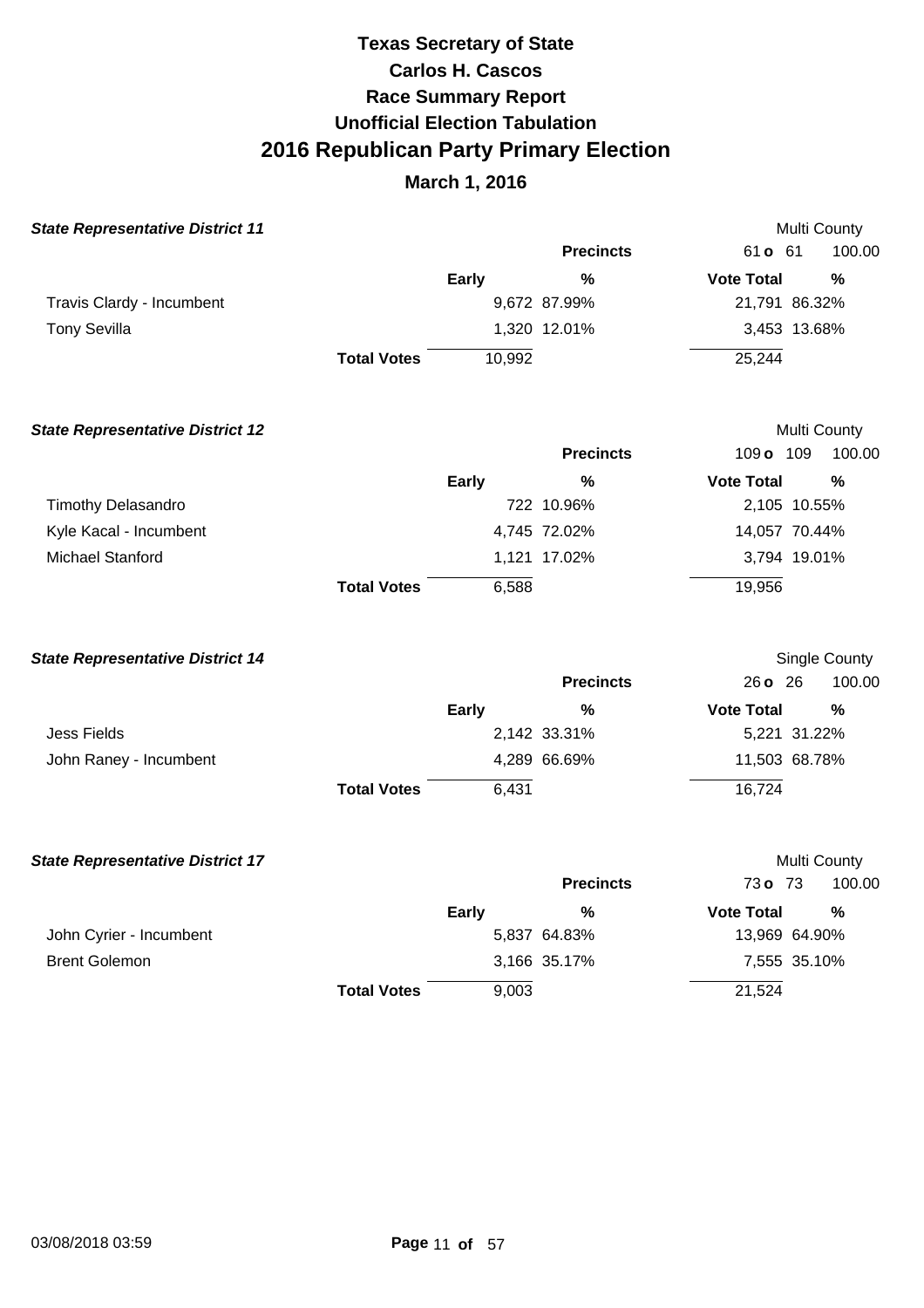## **March 1, 2016**

#### **State Representative District 18**

| <b>State Representative District 18</b> |                    |                  |                   | Multi County |
|-----------------------------------------|--------------------|------------------|-------------------|--------------|
|                                         |                    | <b>Precincts</b> | 59o 59            | 100.00       |
|                                         | <b>Early</b>       | %                | <b>Vote Total</b> | %            |
| <b>Ernest Bailes</b>                    |                    | 2,804 25.72%     |                   | 5,909 25.80% |
| Van Brookshire                          |                    | 673<br>6.17%     |                   | 1,332 5.82%  |
| Wesley Hinch                            |                    | 2,437 22.35%     |                   | 4,684 20.46% |
| James Morrison                          |                    | 9.07%<br>989     |                   | 2,464 10.76% |
| Keith Strahan                           |                    | 3,185 29.21%     |                   | 6,444 28.14% |
| J. Turner                               |                    | 814 7.47%        | 2,066             | 9.02%        |
|                                         | <b>Total Votes</b> | 10,902           | 22,899            |              |

| <b>State Representative District 20</b> |                    |              |                  |                   | <b>Multi County</b> |  |
|-----------------------------------------|--------------------|--------------|------------------|-------------------|---------------------|--|
|                                         |                    |              | <b>Precincts</b> | 930093            | 100.00              |  |
|                                         |                    | <b>Early</b> | %                | <b>Vote Total</b> | %                   |  |
| Marsha Farney - Incumbent               |                    |              | 8,586 46.36%     |                   | 15,809 45.74%       |  |
| Terry Wilson                            |                    |              | 9,933 53.64%     |                   | 18,754 54.26%       |  |
|                                         | <b>Total Votes</b> | 18.519       |                  | 34,563            |                     |  |

#### **State Representative District 27**

|             |                    |       | <b>Precincts</b> | 79 o 79           | 100.00       |
|-------------|--------------------|-------|------------------|-------------------|--------------|
|             |                    | Early | %                | <b>Vote Total</b> | %            |
| Ken Bryant  |                    |       | 1,917 55.97%     |                   | 3,788 52.49% |
| Mary Walker |                    |       | 1,508 44.03%     |                   | 3,428 47.51% |
|             | <b>Total Votes</b> | 3,425 |                  | 7,216             |              |

Single County

Multi County

#### **State Representative District 33**

|                    |              | <b>Precincts</b> |                                              | 100.00                                        |
|--------------------|--------------|------------------|----------------------------------------------|-----------------------------------------------|
|                    | <b>Early</b> | %                |                                              | %                                             |
|                    |              |                  |                                              | 8,532 32.90%                                  |
|                    |              |                  |                                              | 9,761 37.64%                                  |
|                    |              |                  |                                              | 7,640 29.46%                                  |
| <b>Total Votes</b> | 12,610       |                  |                                              |                                               |
|                    |              |                  | 3,703 29.37%<br>4,985 39.53%<br>3,922 31.10% | 81 <b>o</b> 81<br><b>Vote Total</b><br>25,933 |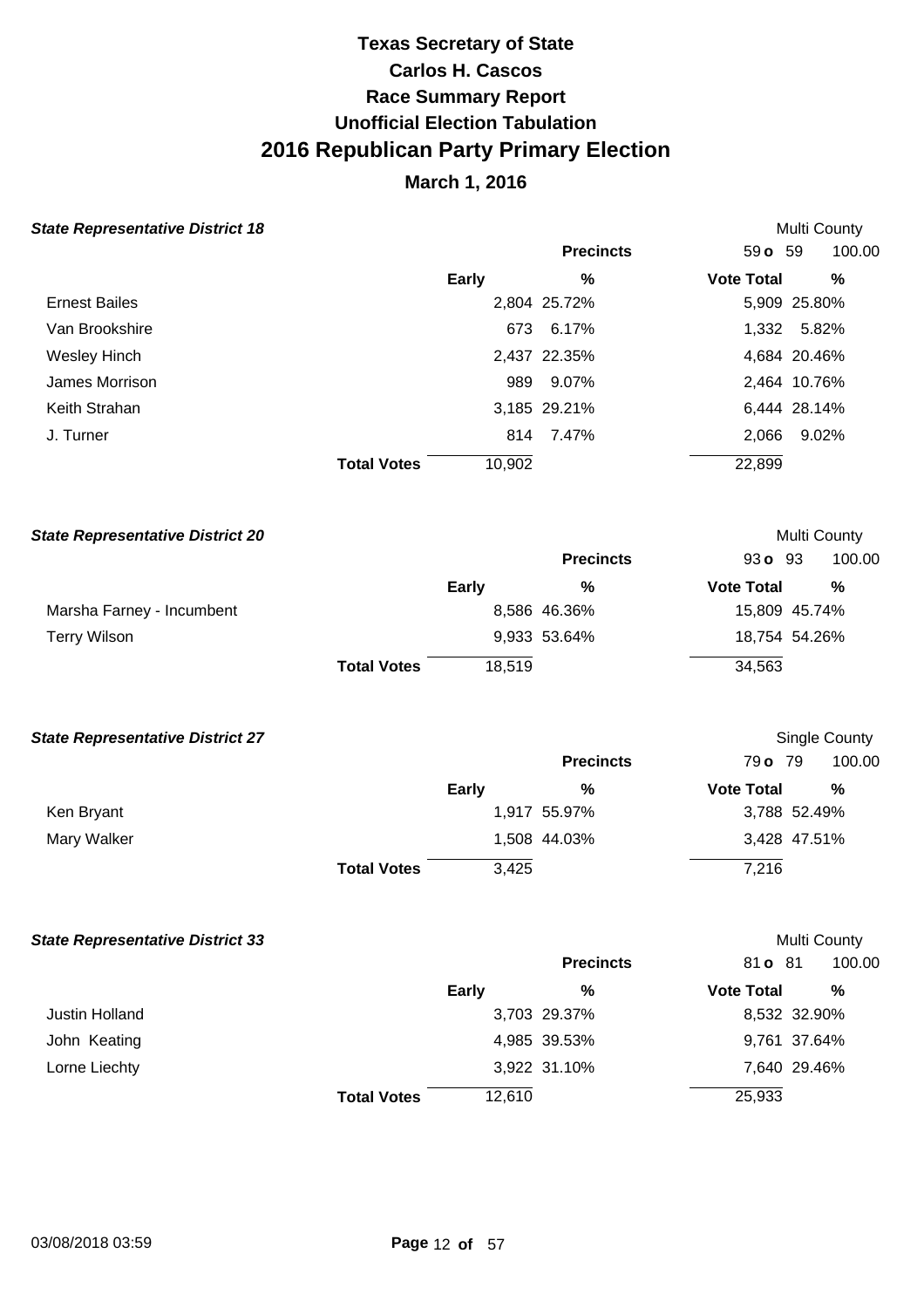| <b>State Representative District 47</b> |                    |              |                  |                   | Single County |
|-----------------------------------------|--------------------|--------------|------------------|-------------------|---------------|
|                                         |                    |              | <b>Precincts</b> | 247 o 247         | 100.00        |
|                                         |                    | <b>Early</b> | $\%$             | <b>Vote Total</b> | $\%$          |
| Jay Wiley                               |                    |              | 4,502 40.32%     | 10,477 39.43%     |               |
| Paul Workman - Incumbent                |                    |              | 6,663 59.68%     | 16,097 60.57%     |               |
|                                         | <b>Total Votes</b> | 11,165       |                  | 26,574            |               |
| <b>State Representative District 54</b> |                    |              |                  |                   | Multi County  |
|                                         |                    |              | <b>Precincts</b> | 26 o 26           | 100.00        |
|                                         |                    | <b>Early</b> | %                | <b>Vote Total</b> | %             |
| Scott Cosper                            |                    |              | 2,731 42.86%     | 5,952 41.71%      |               |
| <b>Austin Ruiz</b>                      |                    |              | 2,135 33.51%     | 5,261 36.87%      |               |
| Larry S. Smith                          |                    |              | 1,506 23.63%     | 3,056 21.42%      |               |
|                                         | <b>Total Votes</b> | 6,372        |                  | 14,269            |               |

| <b>State Representative District 55</b> |                    |              |                  |                   | Single County |  |
|-----------------------------------------|--------------------|--------------|------------------|-------------------|---------------|--|
|                                         |                    |              | <b>Precincts</b> | 28 o 28           | 100.00        |  |
|                                         |                    | <b>Early</b> | %                | <b>Vote Total</b> | %             |  |
| Hugh D. Shine                           |                    |              | 4,701 53.55%     |                   | 9,589 50.31%  |  |
| Molly White - Incumbent                 |                    |              | 4,077 46.45%     |                   | 9,471 49.69%  |  |
|                                         | <b>Total Votes</b> | 8.778        |                  | 19,060            |               |  |

| <b>State Representative District 58</b> |                    |              |                  |                   | Multi County  |  |
|-----------------------------------------|--------------------|--------------|------------------|-------------------|---------------|--|
|                                         |                    |              | <b>Precincts</b> | 49 $\sigma$ 49    | 100.00        |  |
|                                         |                    | <b>Early</b> | %                | <b>Vote Total</b> | %             |  |
| DeWayne Burns - Incumbent               |                    |              | 6,585 55.73%     |                   | 14,152 53.60% |  |
| Philip Eby                              |                    |              | 5,230 44.27%     |                   | 12,250 46.40% |  |
|                                         | <b>Total Votes</b> | 11.815       |                  | 26,402            |               |  |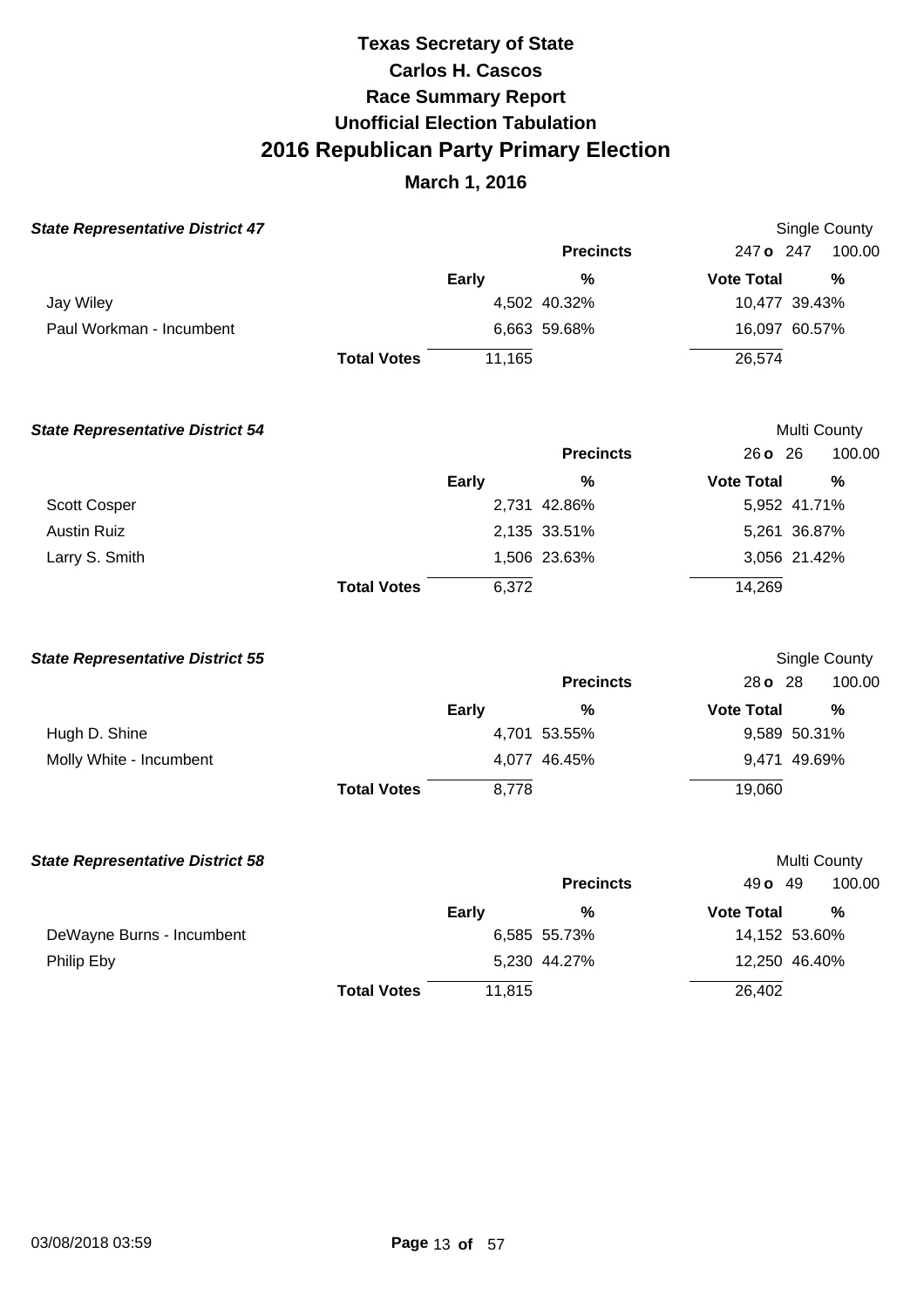| <b>State Representative District 59</b> |                    |              |                  |                   | Multi County  |
|-----------------------------------------|--------------------|--------------|------------------|-------------------|---------------|
|                                         |                    |              | <b>Precincts</b> | 72 o 72           | 100.00        |
|                                         |                    | <b>Early</b> | %                | <b>Vote Total</b> | %             |
| <b>Brent Graves</b>                     |                    |              | 4,588 39.25%     | 9,564 38.35%      |               |
| J.D. Sheffield - Incumbent              |                    |              | 7,100 60.75%     | 15,373 61.65%     |               |
|                                         | <b>Total Votes</b> | 11,688       |                  | 24,937            |               |
| <b>State Representative District 60</b> |                    |              |                  |                   | Multi County  |
|                                         |                    |              | <b>Precincts</b> | 81 o 81           | 100.00        |
|                                         |                    | <b>Early</b> | %                | <b>Vote Total</b> | %             |
| Kevin Downing                           |                    |              | 7,871 43.85%     | 17,416 46.19%     |               |
| Mike Lang                               |                    |              | 10,077 56.15%    | 20,287 53.81%     |               |
|                                         | <b>Total Votes</b> | 17,948       |                  | 37,703            |               |
| <b>State Representative District 64</b> |                    |              |                  |                   | Single County |
|                                         |                    |              | <b>Precincts</b> | 44 o 44           | 100.00        |
|                                         |                    | <b>Early</b> | $\%$             | <b>Vote Total</b> | %             |
| <b>Rick Hagen</b>                       |                    |              | 3,020 26.42%     | 5,755 27.74%      |               |
| Read King                               |                    |              | 3,642 31.86%     | 6,225 30.01%      |               |
| Lynn Stucky                             |                    |              | 4,768 41.71%     | 8,766 42.25%      |               |
|                                         | <b>Total Votes</b> | 11,430       |                  | 20,746            |               |
| <b>State Representative District 65</b> |                    |              |                  |                   | Single County |
|                                         |                    |              | <b>Precincts</b> | 34 o 34           | 100.00        |
|                                         |                    | <b>Early</b> | %                | <b>Vote Total</b> | %             |
| <b>Ben Kissling</b>                     |                    |              | 979 14.23%       | 2,319 16.77%      |               |
| Ron Simmons - Incumbent                 |                    |              | 5,901 85.77%     | 11,509 83.23%     |               |
|                                         | <b>Total Votes</b> | 6,880        |                  | 13,828            |               |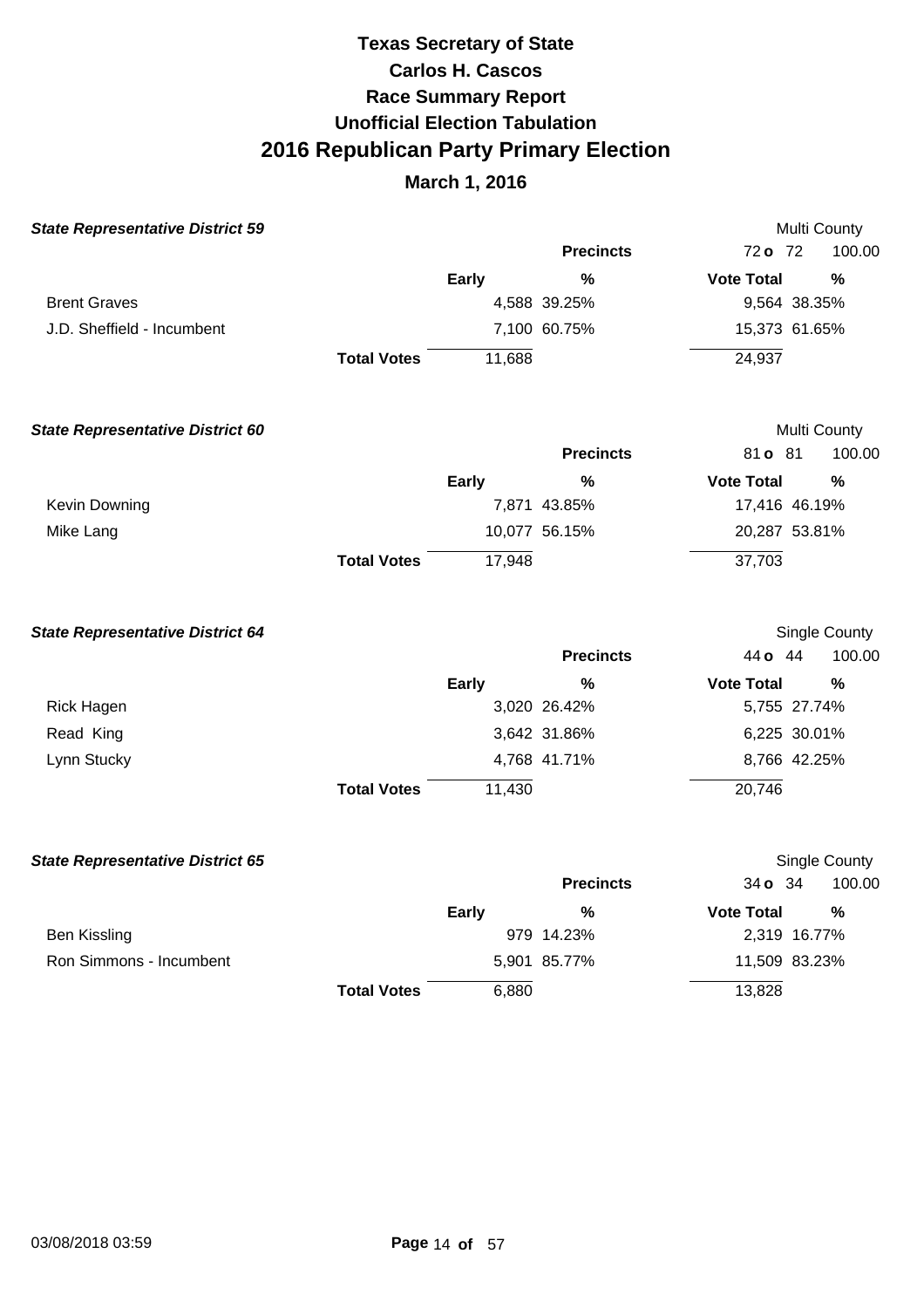## **March 1, 2016**

Multi County

Multi County

Multi County

Single County

#### **State Representative District 71**

|                      |                    |        | <b>Precincts</b> | $43o$ $43$        | 100.00        |
|----------------------|--------------------|--------|------------------|-------------------|---------------|
|                      |                    | Early  | %                | <b>Vote Total</b> | %             |
| Chris Carnohan       |                    |        | 1,526 14.39%     |                   | 3,176 12.26%  |
| Isaac M. Castro      |                    |        | 1,889 17.82%     |                   | 5,601 21.63%  |
| <b>Stan Lambert</b>  |                    |        | 5,734 54.09%     |                   | 13,445 51.92% |
| <b>Stacey Scaief</b> |                    | 687    | 6.48%            | 1,829             | 7.06%         |
| <b>Brian Scalf</b>   |                    | 765    | 7.22%            | 1.844             | 7.12%         |
|                      | <b>Total Votes</b> | 10,601 |                  | 25,895            |               |

#### **State Representative District 73**

|                         |                    |        | <b>Precincts</b> | 47 o 47           | 100.00        |
|-------------------------|--------------------|--------|------------------|-------------------|---------------|
|                         |                    | Early  | $\%$             | <b>Vote Total</b> | %             |
| Kyle Biedermann         |                    |        | 11,264 39.72%    |                   | 16,963 39.85% |
| Chris Byrd              |                    |        | 4,694 16.55%     |                   | 7,100 16.68%  |
| Doug Miller - Incumbent |                    |        | 12,400 43.73%    |                   | 18,509 43.48% |
|                         | <b>Total Votes</b> | 28,358 |                  | 42,572            |               |

#### **State Representative District 81**

|                             |                    |       | <b>Precincts</b> | 48 <b>o</b> 48    | 100.00        |
|-----------------------------|--------------------|-------|------------------|-------------------|---------------|
|                             |                    | Early | %                | <b>Vote Total</b> | $\%$          |
| Joshua Crawford             |                    |       | 3,026 31.93%     |                   | 6,632 32.41%  |
| Brooks Landgraf - Incumbent |                    |       | 6,452 68.07%     |                   | 13,828 67.59% |
|                             | <b>Total Votes</b> | 9.478 |                  | 20,460            |               |

#### **State Representative District 84**

|                         |                    |              | <b>Precincts</b> | 38 <b>o</b> 38    | 100.00       |
|-------------------------|--------------------|--------------|------------------|-------------------|--------------|
|                         |                    | <b>Early</b> | $\frac{0}{0}$    | <b>Vote Total</b> | %            |
| John Frullo - Incumbent |                    |              | 5,586 55.62%     |                   | 9,872 55.21% |
| Jim Landtroop           |                    |              | 4,457 44.38%     |                   | 8,010 44.79% |
|                         | <b>Total Votes</b> | 10,043       |                  | 17,882            |              |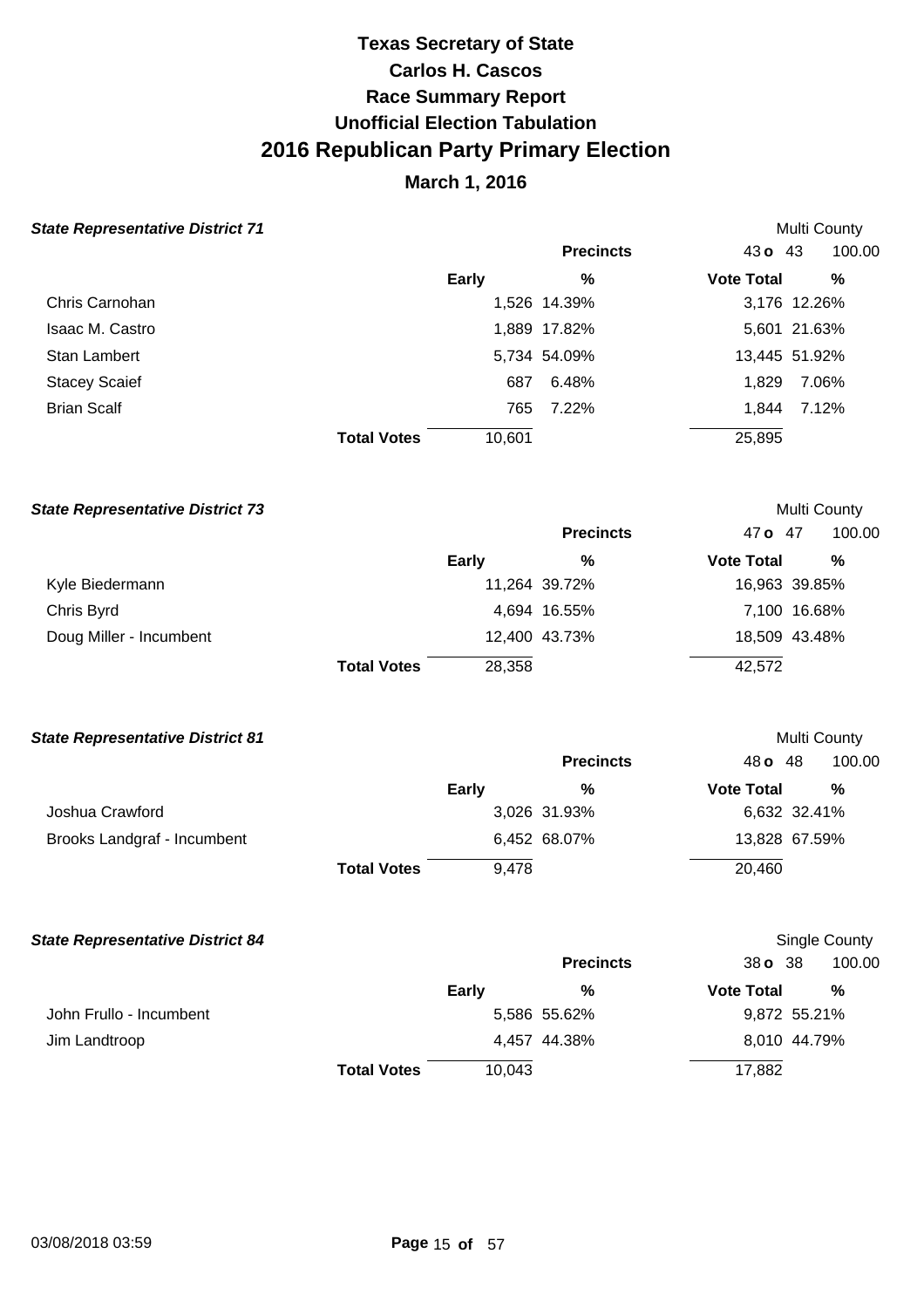| <b>State Representative District 89</b> |                    |              |                  |                   | <b>Single County</b> |
|-----------------------------------------|--------------------|--------------|------------------|-------------------|----------------------|
|                                         |                    |              | <b>Precincts</b> | 63o 63            | 100.00               |
|                                         |                    | <b>Early</b> | $\frac{0}{0}$    | <b>Vote Total</b> | $\frac{9}{6}$        |
| Jodie Laubenberg - Incumbent            |                    |              | 7,813 71.35%     | 14,124 70.68%     |                      |
| Dalton Lytle                            |                    |              | 3,138 28.65%     | 5,860 29.32%      |                      |
|                                         | <b>Total Votes</b> | 10,951       |                  | 19,984            |                      |
| <b>State Representative District 92</b> |                    |              |                  |                   | Single County        |
|                                         |                    |              | <b>Precincts</b> | 56 o 56           | 100.00               |
|                                         |                    | <b>Early</b> | $\frac{0}{0}$    | <b>Vote Total</b> | $\frac{0}{0}$        |
| Scott W. Fisher                         |                    |              | 4,612 40.96%     | 8,716 41.88%      |                      |
| Jonathan Stickland - Incumbent          |                    |              | 6,647 59.04%     | 12,095 58.12%     |                      |
|                                         | <b>Total Votes</b> | 11,259       |                  | 20,811            |                      |
| <b>State Representative District 94</b> |                    |              |                  |                   | <b>Single County</b> |
|                                         |                    |              | <b>Precincts</b> | 58 <b>o</b> 58    | 100.00               |
|                                         |                    | <b>Early</b> | %                | <b>Vote Total</b> | %                    |
| <b>Andrew Piel</b>                      |                    |              | 4,342 40.22%     | 8,968 41.67%      |                      |
| Tony Tinderholt - Incumbent             |                    |              | 6,454 59.78%     | 12,551 58.33%     |                      |
|                                         | <b>Total Votes</b> | 10,796       |                  | 21,519            |                      |
| <b>State Representative District 96</b> |                    |              |                  |                   | Single County        |
|                                         |                    |              | <b>Precincts</b> | 46 o 46           | 100.00               |
|                                         |                    | Early        | $\frac{0}{0}$    | <b>Vote Total</b> | %                    |
| <b>Wesley Nelson</b>                    |                    |              | 2,045 25.67%     | 4,742 28.24%      |                      |
| Bill Zedler - Incumbent                 |                    |              | 5,922 74.33%     | 12,052 71.76%     |                      |
|                                         | <b>Total Votes</b> | 7,967        |                  | 16,794            |                      |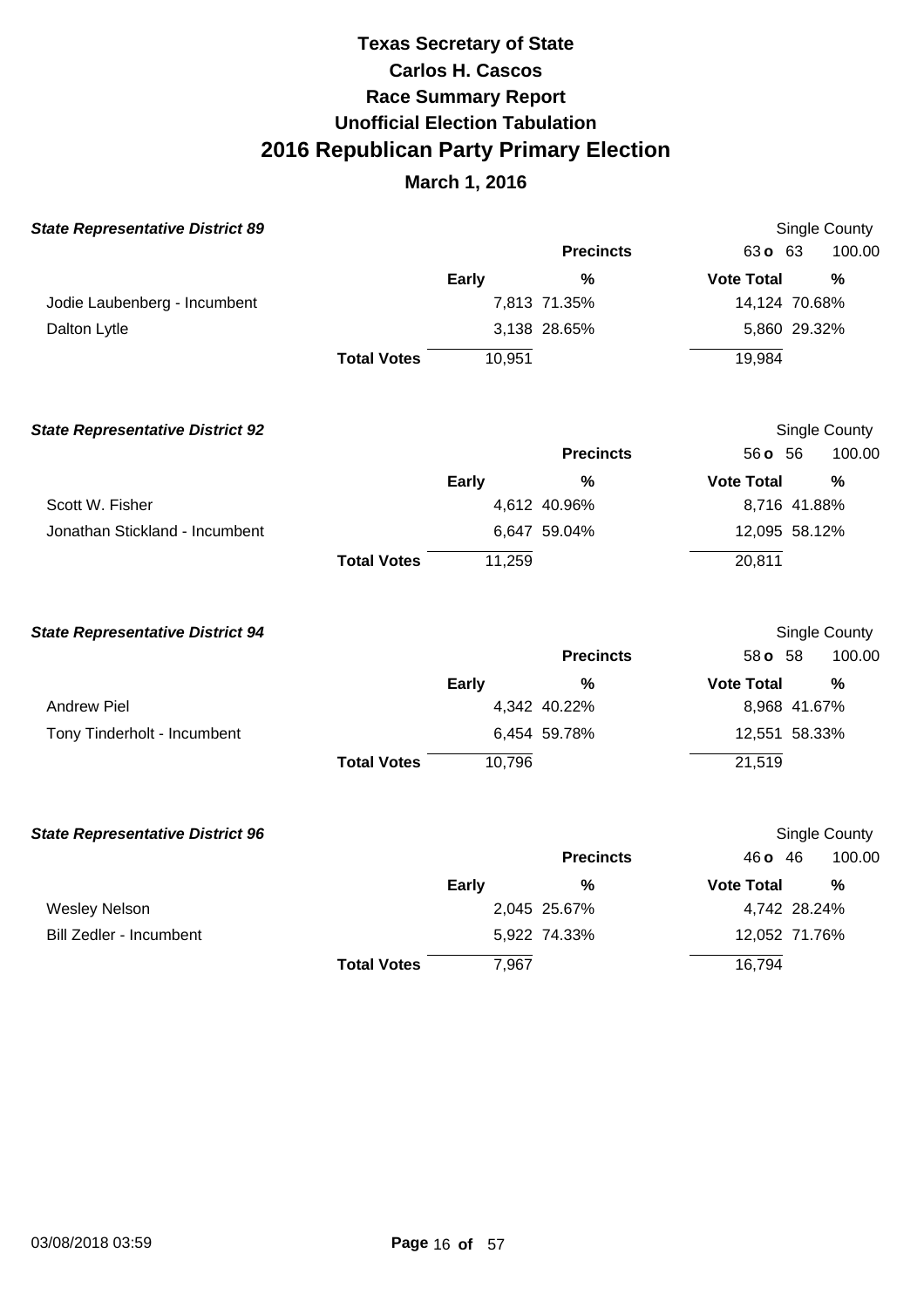| <b>State Representative District 99</b>  |                    |              |                  |                   | <b>Single County</b> |
|------------------------------------------|--------------------|--------------|------------------|-------------------|----------------------|
|                                          |                    |              | <b>Precincts</b> | 69 o 69           | 100.00               |
|                                          |                    | Early        | $\frac{0}{0}$    | <b>Vote Total</b> | $\frac{0}{0}$        |
| Bo French                                |                    |              | 4,733 44.91%     | 9,541 41.77%      |                      |
| Charlie Geren - Incumbent                |                    |              | 5,805 55.09%     | 13,302 58.23%     |                      |
|                                          | <b>Total Votes</b> | 10,538       |                  | 22,843            |                      |
| <b>State Representative District 106</b> |                    |              |                  |                   | Single County        |
|                                          |                    |              | <b>Precincts</b> | 40 <b>o</b> 40    | 100.00               |
|                                          |                    | <b>Early</b> | $\frac{0}{0}$    | <b>Vote Total</b> | $\frac{0}{0}$        |
| Pat Fallon - Incumbent                   |                    |              | 8,735 84.92%     | 16,081 82.88%     |                      |
| <b>Trent Trubenbach</b>                  |                    |              | 1,551 15.08%     | 3,321 17.12%      |                      |
|                                          | <b>Total Votes</b> | 10,286       |                  | 19,402            |                      |
| <b>State Representative District 112</b> |                    |              |                  |                   | Single County        |
|                                          |                    |              | <b>Precincts</b> | 36 o 36           | 100.00               |
|                                          |                    | Early        | %                | <b>Vote Total</b> | %                    |
| Angie Chen Button - Incumbent            |                    |              | 4,182 79.87%     | 11,139 77.43%     |                      |
| Chris DeHart                             |                    |              | 1,054 20.13%     | 3,247 22.57%      |                      |
|                                          | <b>Total Votes</b> | 5,236        |                  | 14,386            |                      |
| <b>State Representative District 113</b> |                    |              |                  |                   | Single County        |
|                                          |                    |              | <b>Precincts</b> | 40 <b>o</b> 40    | 100.00               |
|                                          |                    | <b>Early</b> | %                | <b>Vote Total</b> | $\frac{0}{0}$        |
| Jonathan Boos                            |                    |              | 2,629 47.87%     | 6,190 44.04%      |                      |
| Cindy Burkett - Incumbent                |                    |              | 2,863 52.13%     | 7,865 55.96%      |                      |
|                                          | <b>Total Votes</b> | 5,492        |                  | 14,055            |                      |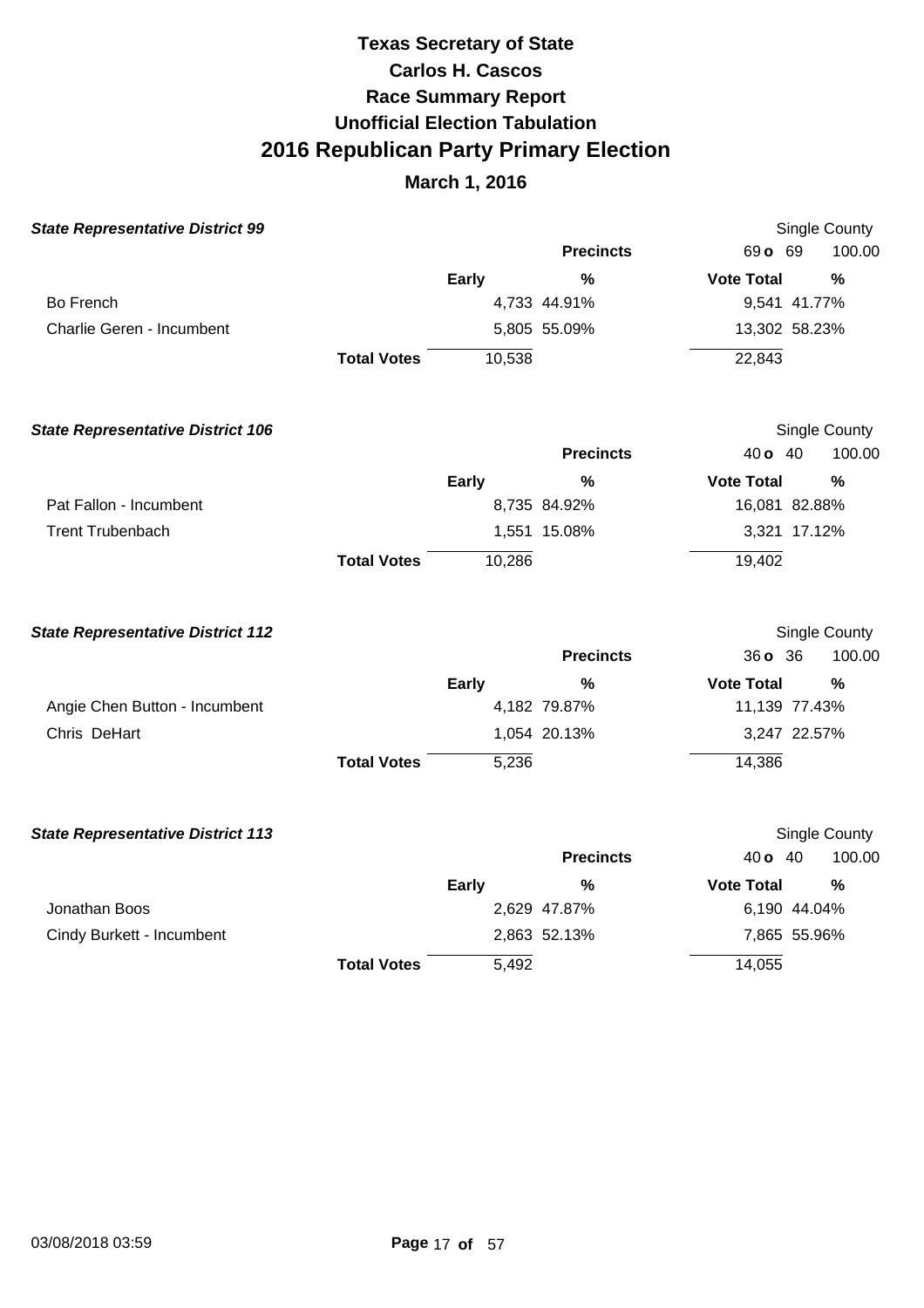| <b>State Representative District 114</b> |                    |              |                  |                   | <b>Single County</b> |
|------------------------------------------|--------------------|--------------|------------------|-------------------|----------------------|
|                                          |                    |              | <b>Precincts</b> | 69 o 69           | 100.00               |
|                                          |                    | <b>Early</b> | %                | <b>Vote Total</b> | $\frac{0}{0}$        |
| Dan Morenoff                             |                    |              | 3,806 47.02%     |                   | 9,300 44.85%         |
| Jason Villalba - Incumbent               |                    |              | 4,289 52.98%     | 11,436 55.15%     |                      |
|                                          | <b>Total Votes</b> | 8,095        |                  | 20,736            |                      |
| <b>State Representative District 115</b> |                    |              |                  |                   | <b>Single County</b> |
|                                          |                    |              | <b>Precincts</b> | 54 <b>o</b> 54    | 100.00               |
|                                          |                    | <b>Early</b> | %                | <b>Vote Total</b> | %                    |
| <b>Bennett Ratliff</b>                   |                    |              | 3,468 46.50%     |                   | 7,666 46.56%         |
| Matt Rinaldi - Incumbent                 |                    |              | 3,990 53.50%     |                   | 8,800 53.44%         |
|                                          | <b>Total Votes</b> | 7,458        |                  | 16,466            |                      |
| <b>State Representative District 118</b> |                    |              |                  |                   | Single County        |
|                                          |                    |              | <b>Precincts</b> | 75 o 75           | 100.00               |
|                                          |                    | <b>Early</b> | $\%$             | <b>Vote Total</b> | $\frac{0}{0}$        |
| Robert A. Casias                         |                    |              | 705 21.75%       |                   | 1,988 27.21%         |
| John Lujan                               |                    |              | 2,537 78.25%     |                   | 5,317 72.79%         |
|                                          | <b>Total Votes</b> | 3,242        |                  | 7,305             |                      |
| <b>State Representative District 121</b> |                    |              |                  |                   | Single County        |
|                                          |                    |              | <b>Precincts</b> | 78 o 78           | 100.00               |
|                                          |                    | Early        | %                | <b>Vote Total</b> | %                    |
| Sheila Bean                              |                    | 1,453        | 9.94%            |                   | 2,956 11.31%         |
| Jeff Judson                              |                    |              | 4,512 30.86%     |                   | 7,434 28.45%         |
| Joe Straus - Incumbent                   |                    |              | 8,654 59.20%     | 15,737 60.23%     |                      |
|                                          | <b>Total Votes</b> | 14,619       |                  | 26,127            |                      |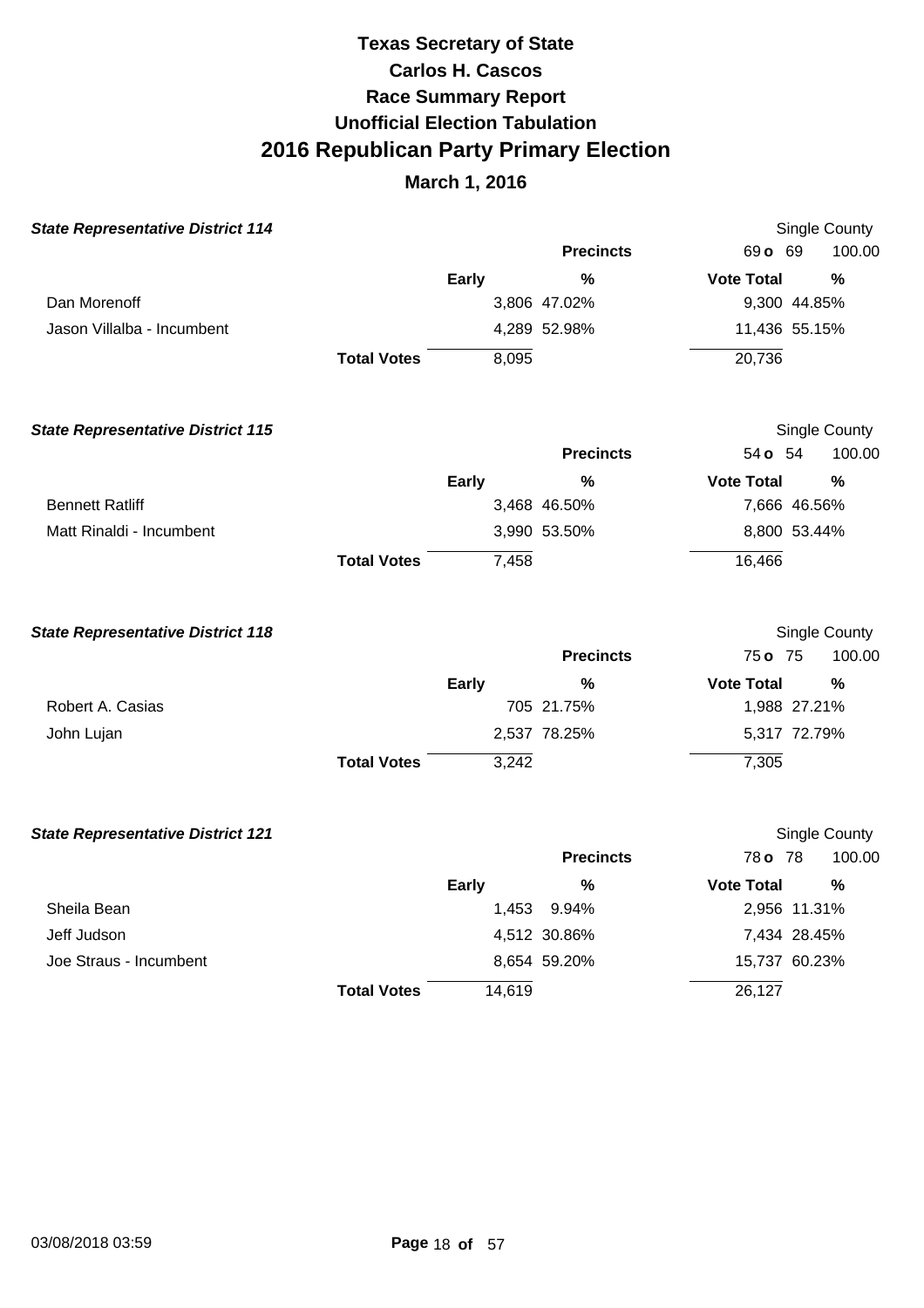| <b>State Representative District 127</b> |                    |              |                  |                   | Single County |
|------------------------------------------|--------------------|--------------|------------------|-------------------|---------------|
|                                          |                    |              | <b>Precincts</b> | $35o$ $35$        | 100.00        |
|                                          |                    | <b>Early</b> | $\frac{0}{0}$    | <b>Vote Total</b> | $\frac{0}{0}$ |
| <b>Mitchell Bosworth</b>                 |                    |              | 2,559 21.86%     |                   | 5,188 22.16%  |
| Dan Huberty - Incumbent                  |                    |              | 9,148 78.14%     |                   | 18,225 77.84% |
|                                          | <b>Total Votes</b> | 11,707       |                  | 23,413            |               |
| <b>State Representative District 128</b> |                    |              |                  |                   | Single County |
|                                          |                    |              | <b>Precincts</b> | 35035             | 100.00        |
|                                          |                    | <b>Early</b> | %                | <b>Vote Total</b> | %             |
| <b>Briscoe Cain</b>                      |                    |              | 3,929 51.28%     |                   | 8,339 48.01%  |
| Melody McDaniel                          |                    | 405          | 5.29%            | 1,462             | 8.42%         |
| Wayne Smith - Incumbent                  |                    |              | 3,328 43.44%     |                   | 7,568 43.57%  |
|                                          | <b>Total Votes</b> | 7,662        |                  | 17,369            |               |
| <b>State Representative District 130</b> |                    |              |                  |                   | Single County |
|                                          |                    |              | <b>Precincts</b> | 38 o 38           | 100.00        |

|                      | Early                        | %            | <b>Vote Total</b> | %             |
|----------------------|------------------------------|--------------|-------------------|---------------|
| <b>Tom Oliverson</b> |                              | 8,363 75.74% |                   | 16,966 70.05% |
| Kay Smith            |                              | 2,678 24.26% |                   | 7,253 29.95%  |
|                      | 11.041<br><b>Total Votes</b> |              | 24,219            |               |

| <b>State Representative District 134</b> |                    |              |                  |                   | Single County |  |
|------------------------------------------|--------------------|--------------|------------------|-------------------|---------------|--|
|                                          |                    |              | <b>Precincts</b> | 62 o 62           | 100.00        |  |
|                                          |                    | <b>Early</b> | %                | <b>Vote Total</b> | %             |  |
| Sarah Davis - Incumbent                  |                    |              | 4,495 52.47%     |                   | 13,825 59.47% |  |
| David L. Palmer                          |                    |              | 4,071 47.53%     |                   | 9,422 40.53%  |  |
|                                          | <b>Total Votes</b> | 8,566        |                  | 23,247            |               |  |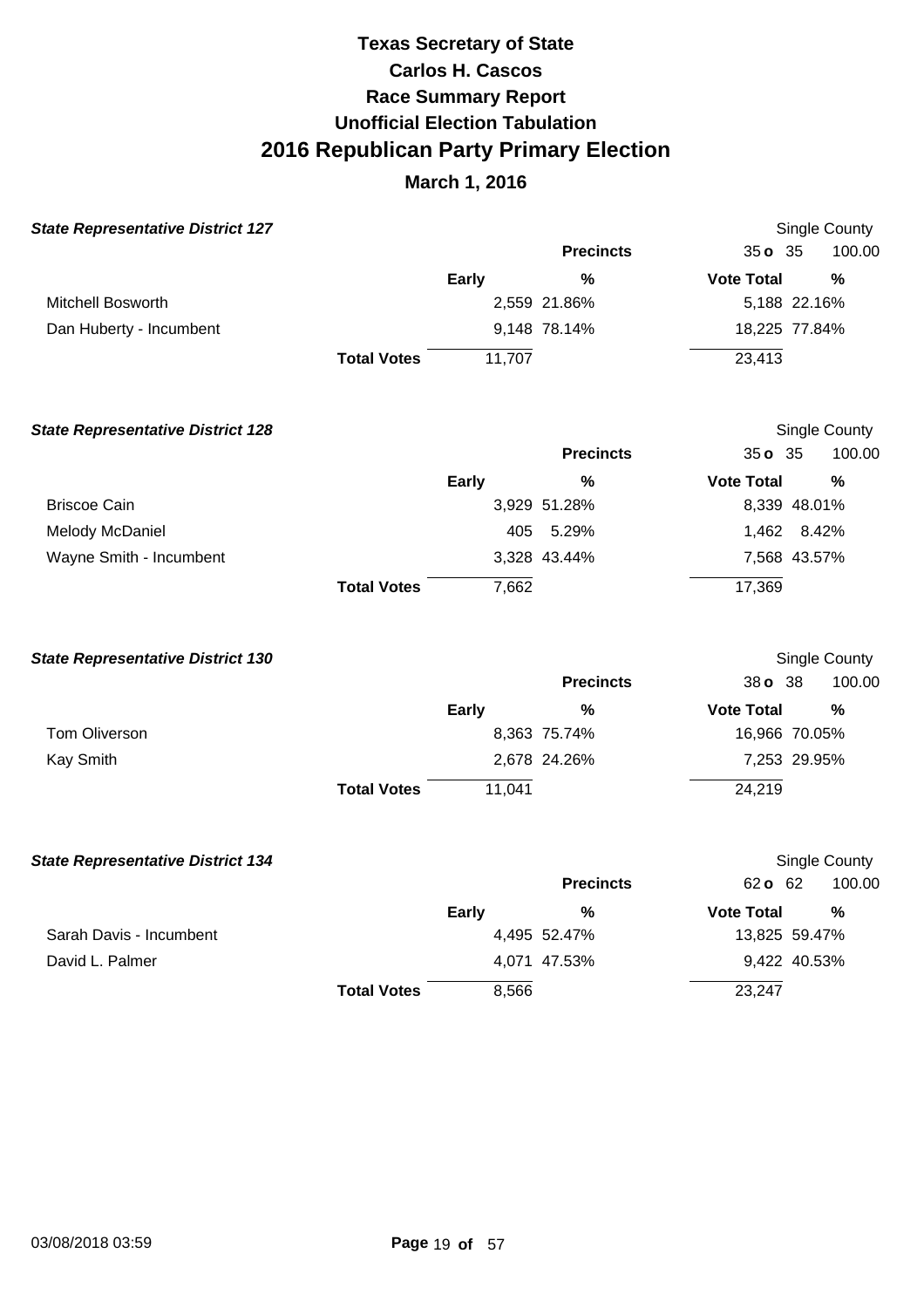### **March 1, 2016**

Single County

Multi County

Multi County

Multi County

#### **State Representative District 150**

|                           |                    |        | <b>Precincts</b> | $38o$ 38          | 100.00        |
|---------------------------|--------------------|--------|------------------|-------------------|---------------|
|                           |                    | Early  | %                | <b>Vote Total</b> | %             |
| Theresa Hearn-Haynes      |                    | 386    | 3.66%            | 1.203             | 5.20%         |
| Debbie Riddle - Incumbent |                    |        | 4,436 42.11%     |                   | 9,176 39.65%  |
| Valoree Swanson           |                    |        | 5,493 52.15%     |                   | 12,143 52.47% |
| Al Zolli                  |                    | 219    | 2.08%            | 622               | 2.69%         |
|                           | <b>Total Votes</b> | 10,534 |                  | 23,144            |               |

#### **Justice, 2nd Court of Appeals District, Place 3**

|                               |                               | <b>Precincts</b> |                   | 1,050 <b>o</b> 1,050 100.00 |
|-------------------------------|-------------------------------|------------------|-------------------|-----------------------------|
|                               | <b>Early</b>                  | %                | <b>Vote Total</b> | %                           |
| Dabney Bassel                 |                               | 28,996 22.98%    |                   | 50,627 18.82%               |
| Mary Colchin Johndroe         |                               | 14,605 11.57%    |                   | 32,126 11.94%               |
| Elizabeth Kerr                |                               | 38,453 30.47%    |                   | 89,185 33.15%               |
| William Anthony "Andy" Porter |                               | 22,595 17.91%    |                   | 50,598 18.81%               |
| Bill Ray                      |                               | 21,543 17.07%    |                   | 46,492 17.28%               |
|                               | <b>Total Votes</b><br>126,192 |                  | 269,028           |                             |

#### **Justice, 5th Court of Appeals District, Place 7**

|                                |                    |        | <b>Precincts</b> | 970 o 970         | 100.00        |
|--------------------------------|--------------------|--------|------------------|-------------------|---------------|
|                                | <b>Early</b>       |        | %                | <b>Vote Total</b> | %             |
| David James Hanschen           |                    |        | 33,418 34.64%    |                   | 82,148 38.47% |
| David John Schenck - Incumbent |                    |        | 63,054 65.36%    | 131,403 61.53%    |               |
|                                | <b>Total Votes</b> | 96,472 |                  | 213,551           |               |

#### **Justice, 14th Court of Appeals District, Place 2**

|                       |                    |              | <b>Precincts</b> |                   | 1,264 <b>o</b> 1,264 100.00 |
|-----------------------|--------------------|--------------|------------------|-------------------|-----------------------------|
|                       |                    | <b>Early</b> | %                | <b>Vote Total</b> | %                           |
| Kevin Jewell          |                    |              | 77,126 50.33%    |                   | 190,085 56.30%              |
| <b>Bud Wiesedeppe</b> |                    |              | 76,110 49.67%    |                   | 147,571 43.70%              |
|                       | <b>Total Votes</b> | 153,236      |                  | 337,656           |                             |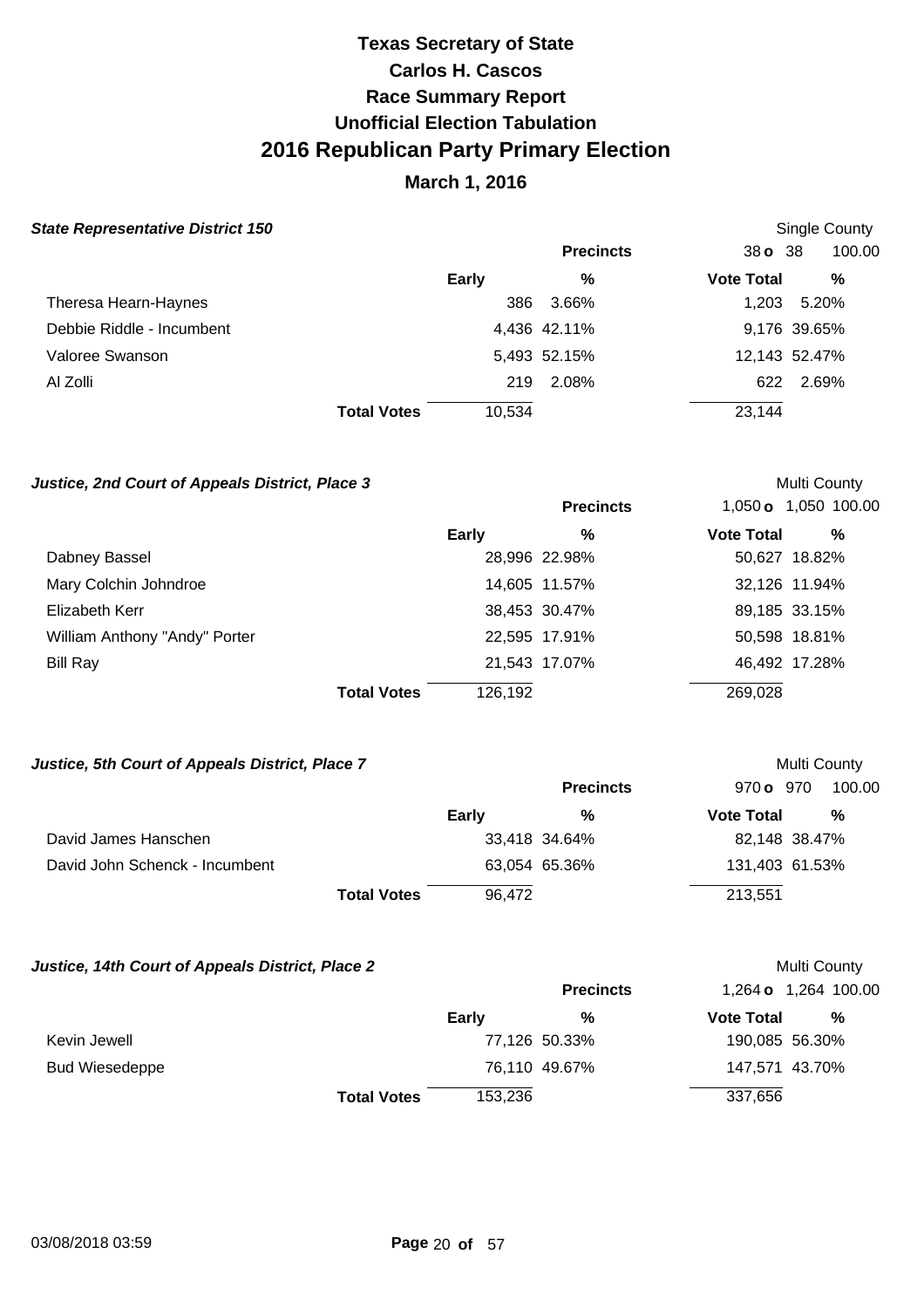| <b>Proposition 1</b>     |           |                          |                  |                               |        |                   |                         |
|--------------------------|-----------|--------------------------|------------------|-------------------------------|--------|-------------------|-------------------------|
| <b>Early Provisional</b> | 2,730     | <b>Total Provisional</b> | 10,679           | <b>Precincts</b>              |        |                   | 7,927 o 7,927 100.00    |
|                          |           |                          | <b>Early</b>     | $\frac{0}{0}$                 |        | <b>Vote Total</b> | %                       |
| In Favor                 |           |                          | 779,334 69.61%   |                               |        | 1,773,353 69.46%  |                         |
| Against                  |           |                          | 340,235 30.39%   |                               |        | 779,560 30.54%    |                         |
| <b>Registered</b>        | 14,238,43 | <b>Total Votes</b>       | 1,119,569        | 7.86%                         | Voting |                   | 2,552,913 17.93% Voting |
|                          |           |                          |                  | <b>Total Number of Voters</b> |        | 3,030,732         |                         |
| <b>Proposition 2</b>     |           |                          |                  |                               |        |                   |                         |
| <b>Early Provisional</b> | 2,730     | <b>Total Provisional</b> | 10,679           | <b>Precincts</b>              |        |                   | 7,927 o 7,927 100.00    |
|                          |           |                          | <b>Early</b>     | %                             |        | <b>Vote Total</b> | %                       |
| In Favor                 |           |                          | 664,353 60.64%   |                               |        | 1,638,456 62.75%  |                         |
| Against                  |           |                          | 431,233 39.36%   |                               |        | 972,674 37.25%    |                         |
| <b>Registered</b>        | 14,238,43 | <b>Total Votes</b>       | 1,095,586        | 7.69%                         | Voting |                   | 2,611,130 18.34% Voting |
|                          |           |                          |                  | <b>Total Number of Voters</b> |        | 3,030,732         |                         |
| <b>Proposition 3</b>     |           |                          |                  |                               |        |                   |                         |
| <b>Early Provisional</b> | 2,730     | <b>Total Provisional</b> | 10,679           | <b>Precincts</b>              |        |                   | 7,927 o 7,927 100.00    |
|                          |           |                          | <b>Early</b>     | $\frac{0}{0}$                 |        | <b>Vote Total</b> | %                       |
| In Favor                 |           |                          | 945,624 83.84%   |                               |        | 2,122,278 82.94%  |                         |
| Against                  |           |                          | 182,292 16.16%   |                               |        | 436,560 17.06%    |                         |
| <b>Registered</b>        | 14,238,43 | <b>Total Votes</b>       | 1,127,916        | 7.92%                         | Voting |                   | 2,558,838 17.97% Voting |
|                          |           |                          |                  | <b>Total Number of Voters</b> |        | 3,030,732         |                         |
| <b>Proposition 4</b>     |           |                          |                  |                               |        |                   |                         |
| <b>Early Provisional</b> | 2,730     | <b>Total Provisional</b> | 10,679           | <b>Precincts</b>              |        |                   | 7,927 o 7,927 100.00    |
|                          |           |                          | <b>Early</b>     | $\%$                          |        | <b>Vote Total</b> | %                       |
| In Favor                 |           |                          | 1,075,830 94.96% |                               |        | 2,443,807 94.72%  |                         |
| Against                  |           |                          | 57,153           | 5.04%                         |        | 136,205           | 5.28%                   |
| <b>Registered</b>        | 14,238,43 | <b>Total Votes</b>       | 1,132,983        | 7.96%                         | Voting |                   | 2,580,012 18.12% Voting |
|                          |           |                          |                  | <b>Total Number of Voters</b> |        | 3,030,732         |                         |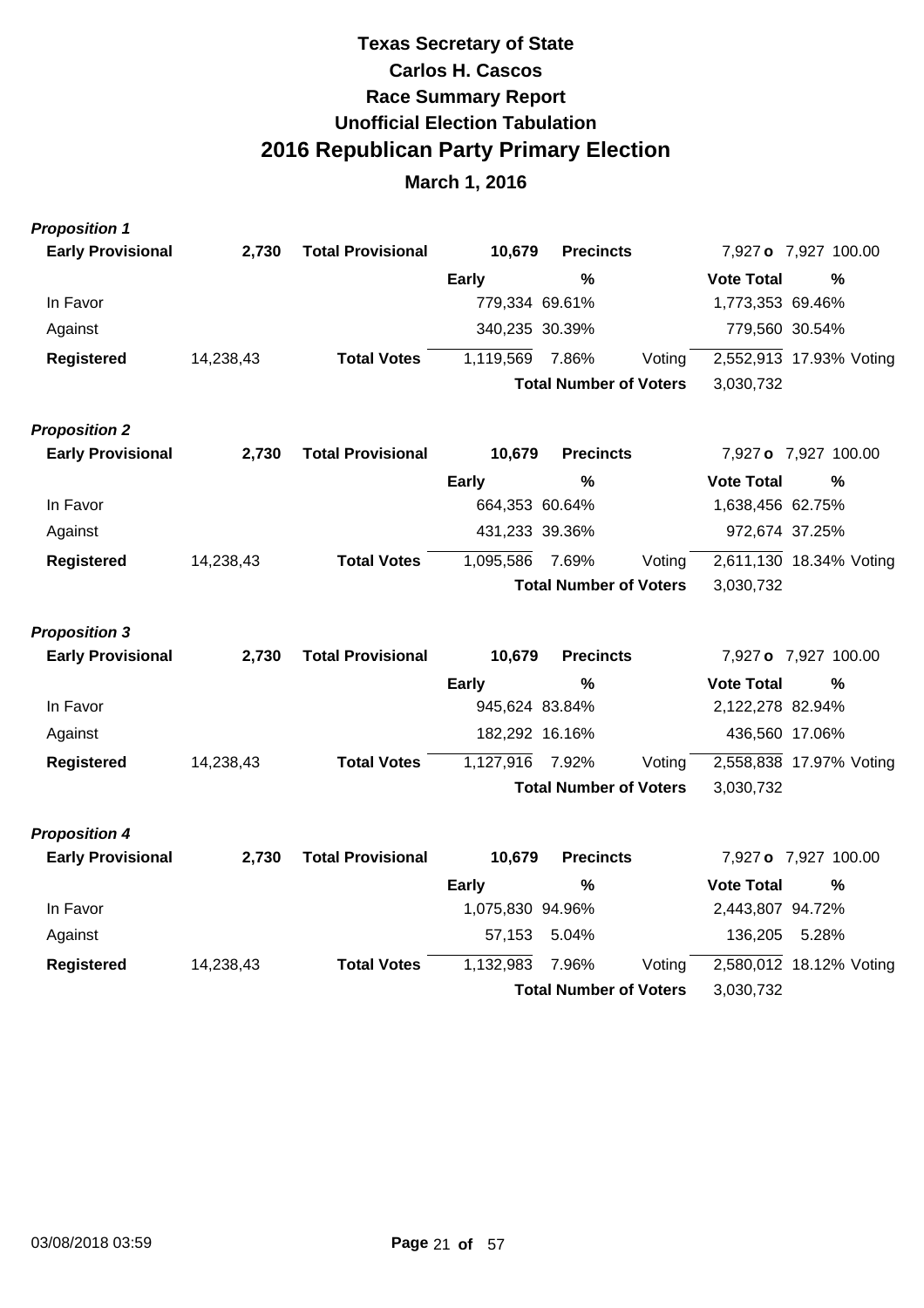### **March 1, 2016**

#### **President, Congressional District 1**

**Precincts** 231 **o** 231 **Early Vote Total % %** 100.00 **Delegate** Multi County Jeb Bush 1,138 2.15% 1,405 1.14% Ben Carson 2,040 3.86% 5,678 4.60% Chris Christie 134 0.25% 293 0.24% Ted Cruz 3 24,532 46.38% 62,804 50.84% Carly Fiorina 46 0.09% 79 0.06% Lindsey Graham 22 0.04% 46 0.04% Elizabeth Gray 16 0.03% 41 0.03% Mike Huckabee 200 0.38% 371 0.30% John R. Kasich 1,875 3.54% 3,667 2.97% Rand Paul 115 0.22% 272 0.22% Marco Rubio 7,912 14.96% 15,320 12.40% Rick Santorum 170 0.32% 417 0.34% Donald J. Trump 13,828 26.14% 31,744 25.70% Uncommitted 1.386 1.64% 1.386 1.72% **Total Votes**  $\overline{\hspace{1.5cm}52.896}$   $\overline{\hspace{1.5cm}123.523}$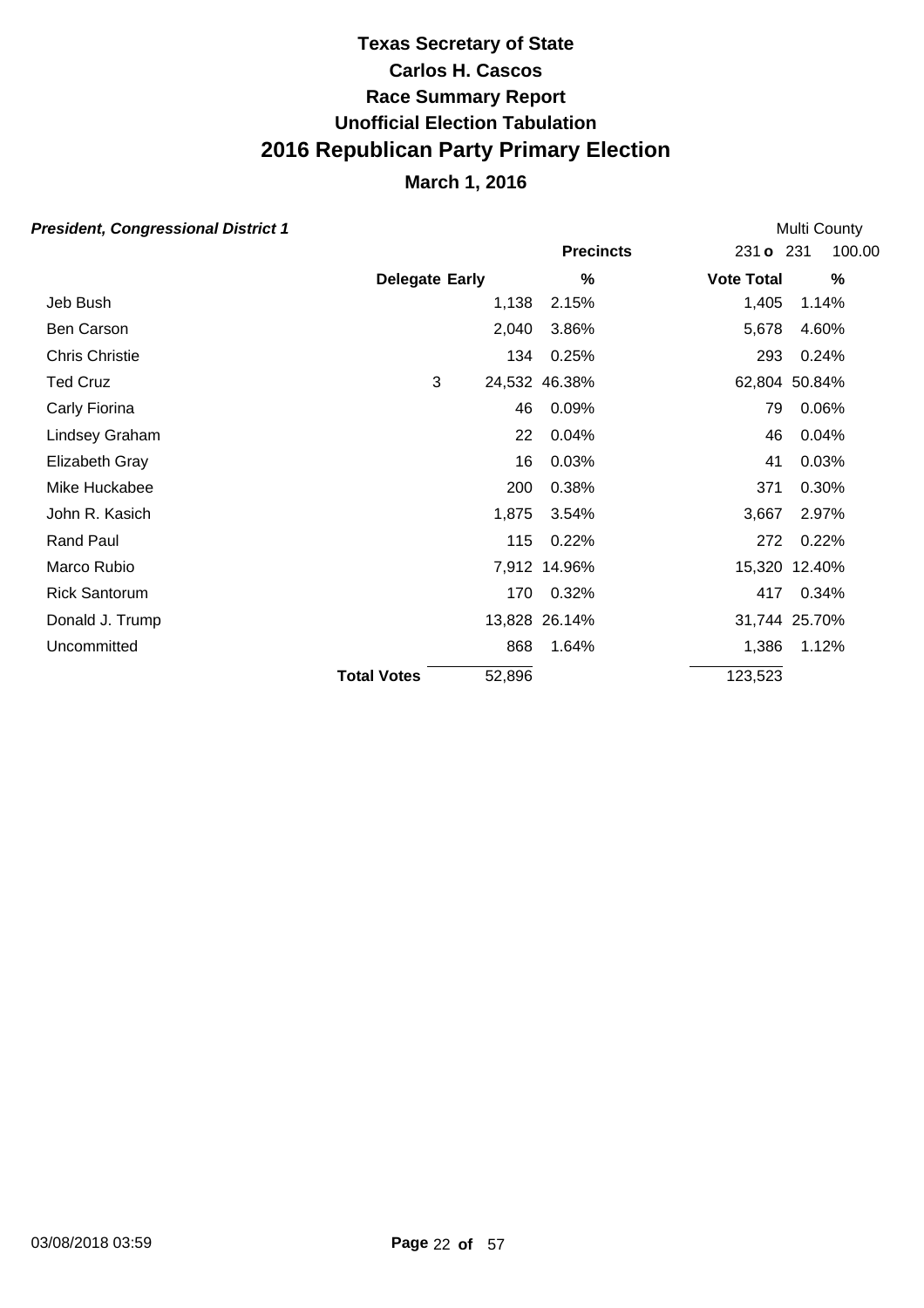## **March 1, 2016**

| esident, Congressional District 2 |                       |        |                  |                   | Multi County  |  |  |
|-----------------------------------|-----------------------|--------|------------------|-------------------|---------------|--|--|
|                                   |                       |        | <b>Precincts</b> | 158 <sub>o</sub>  | 100.00<br>158 |  |  |
|                                   | <b>Delegate Early</b> |        | %                | <b>Vote Total</b> | %             |  |  |
| Jeb Bush                          |                       | 837    | 2.11%            | 993               | 1.09%         |  |  |
| Ben Carson                        |                       | 936    | 2.36%            | 2,659             | 2.91%         |  |  |
| Chris Christie                    |                       | 71     | 0.18%            | 91                | 0.10%         |  |  |
| <b>Ted Cruz</b>                   | 2                     |        | 18,232 46.04%    |                   | 41,821 45.80% |  |  |
| Carly Fiorina                     |                       | 48     | 0.12%            | 94                | 0.10%         |  |  |
| Lindsey Graham                    |                       | 9      | 0.02%            | 21                | 0.02%         |  |  |
| Elizabeth Gray                    |                       | 6      | 0.02%            | 15                | 0.02%         |  |  |
| Mike Huckabee                     |                       | 38     | 0.10%            | 75                | 0.08%         |  |  |
| John R. Kasich                    |                       | 1,833  | 4.63%            | 4,987             | 5.46%         |  |  |
| <b>Rand Paul</b>                  |                       | 69     | 0.17%            | 216               | 0.24%         |  |  |
| Marco Rubio                       |                       |        | 7,055 17.82%     |                   | 17,299 18.94% |  |  |
| <b>Rick Santorum</b>              |                       |        | 14 0.04%         | 35                | 0.04%         |  |  |
| Donald J. Trump                   | 1                     |        | 9,868 24.92%     |                   | 22,180 24.29% |  |  |
| Uncommitted                       |                       | 584    | 1.47%            | 828               | 0.91%         |  |  |
|                                   | <b>Total Votes</b>    | 39,600 |                  | 91,314            |               |  |  |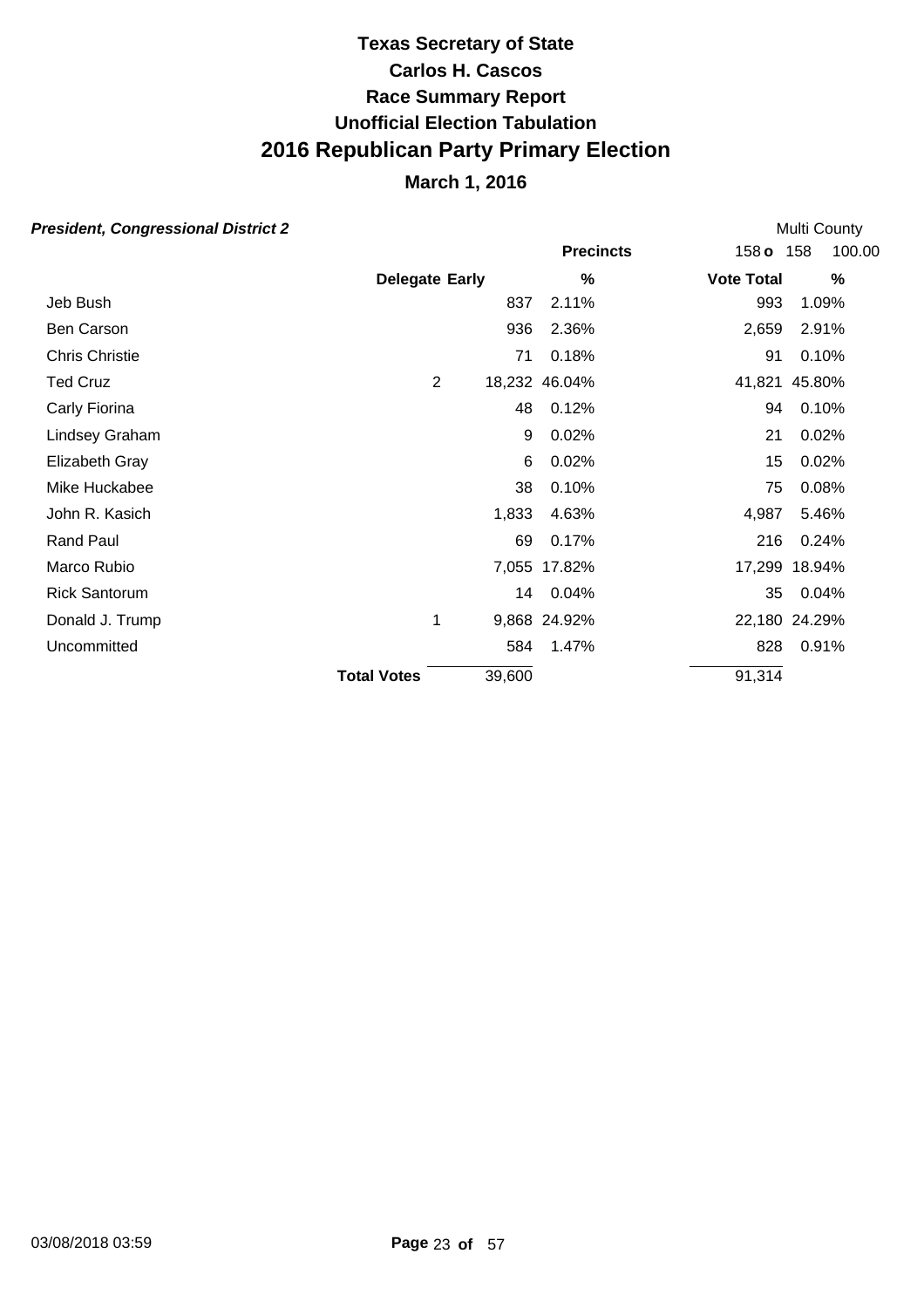## **March 1, 2016**

| resident, Congressional District 3 |                       |        |                  |                   | Multi County  |
|------------------------------------|-----------------------|--------|------------------|-------------------|---------------|
|                                    |                       |        | <b>Precincts</b> | 63 <b>o</b>       | 100.00<br>63  |
|                                    | <b>Delegate Early</b> |        | %                | <b>Vote Total</b> | %             |
| Jeb Bush                           |                       | 795    | 1.47%            | 928               | 0.90%         |
| Ben Carson                         |                       | 1,568  | 2.91%            | 3,481             | 3.36%         |
| <b>Chris Christie</b>              |                       | 78     | 0.14%            | 113               | 0.11%         |
| <b>Ted Cruz</b>                    | 2                     |        | 19,218 35.63%    |                   | 39,751 38.39% |
| Carly Fiorina                      |                       | 61     | 0.11%            | 115               | 0.11%         |
| Lindsey Graham                     |                       | 23     | 0.04%            | 44                | 0.04%         |
| Elizabeth Gray                     |                       | 26     | 0.05%            | 34                | 0.03%         |
| Mike Huckabee                      |                       | 48     | 0.09%            | 102               | 0.10%         |
| John R. Kasich                     |                       | 3,618  | 6.71%            | 6,557             | 6.33%         |
| Rand Paul                          |                       | 110    | 0.20%            | 214               | 0.21%         |
| Marco Rubio                        |                       |        | 13,341 24.74%    |                   | 25,041 24.18% |
| <b>Rick Santorum</b>               |                       | 40     | 0.07%            | 58                | 0.06%         |
| Donald J. Trump                    | 1                     |        | 14,524 26.93%    |                   | 26,425 25.52% |
| Uncommitted                        |                       | 485    | 0.90%            | 679               | 0.66%         |
|                                    | <b>Total Votes</b>    | 53,935 |                  | 103,542           |               |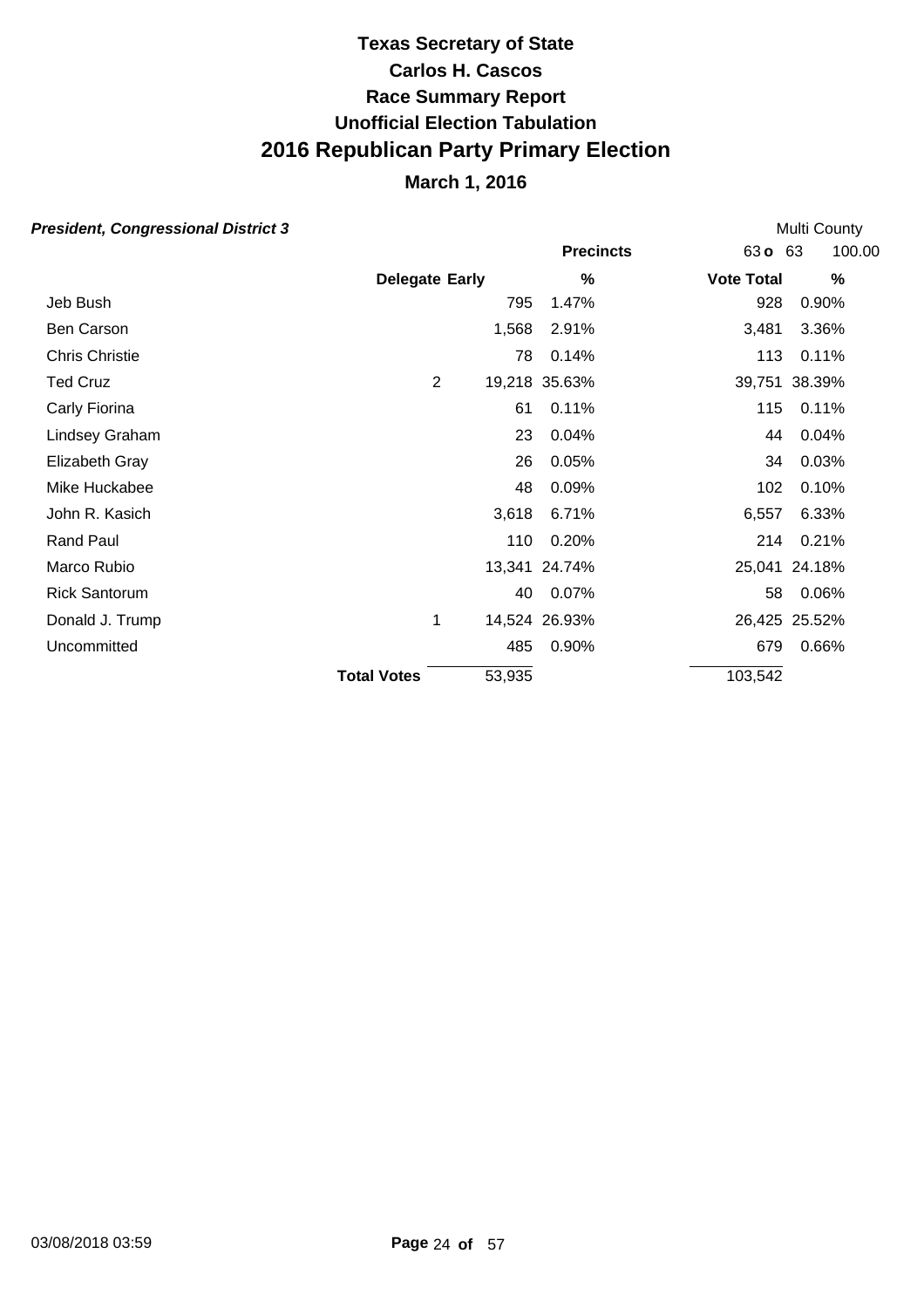## **March 1, 2016**

| esident, Congressional District 4 |                       |                |        |                  |                   | Multi County  |  |  |
|-----------------------------------|-----------------------|----------------|--------|------------------|-------------------|---------------|--|--|
|                                   |                       |                |        | <b>Precincts</b> | 346 o 346         | 100.00        |  |  |
|                                   | <b>Delegate Early</b> |                |        | %                | <b>Vote Total</b> | %             |  |  |
| Jeb Bush                          |                       |                | 979    | 1.80%            | 1,422             | 1.11%         |  |  |
| Ben Carson                        |                       |                | 2,340  | 4.30%            | 6,262             | 4.89%         |  |  |
| <b>Chris Christie</b>             |                       |                | 90     | 0.17%            | 141               | 0.11%         |  |  |
| <b>Ted Cruz</b>                   |                       | $\overline{2}$ |        | 21,856 40.20%    |                   | 57,515 44.96% |  |  |
| Carly Fiorina                     |                       |                | 82     | 0.15%            | 130               | 0.10%         |  |  |
| Lindsey Graham                    |                       |                | 39     | 0.07%            | 68                | 0.05%         |  |  |
| Elizabeth Gray                    |                       |                | 275    | 0.51%            | 622               | 0.49%         |  |  |
| Mike Huckabee                     |                       |                | 321    | 0.59%            | 625               | 0.49%         |  |  |
| John R. Kasich                    |                       |                | 1,921  | 3.53%            | 3,705             | 2.90%         |  |  |
| Rand Paul                         |                       |                | 136    | 0.25%            | 290               | 0.23%         |  |  |
| Marco Rubio                       |                       |                | 8,119  | 14.93%           |                   | 16,521 12.91% |  |  |
| <b>Rick Santorum</b>              |                       |                | 75     | 0.14%            | 136               | 0.11%         |  |  |
| Donald J. Trump                   |                       | 1              |        | 16,936 31.15%    |                   | 38,570 30.15% |  |  |
| Uncommitted                       |                       |                | 1,197  | 2.20%            | 1,928             | 1.51%         |  |  |
|                                   | <b>Total Votes</b>    |                | 54,366 |                  | 127,935           |               |  |  |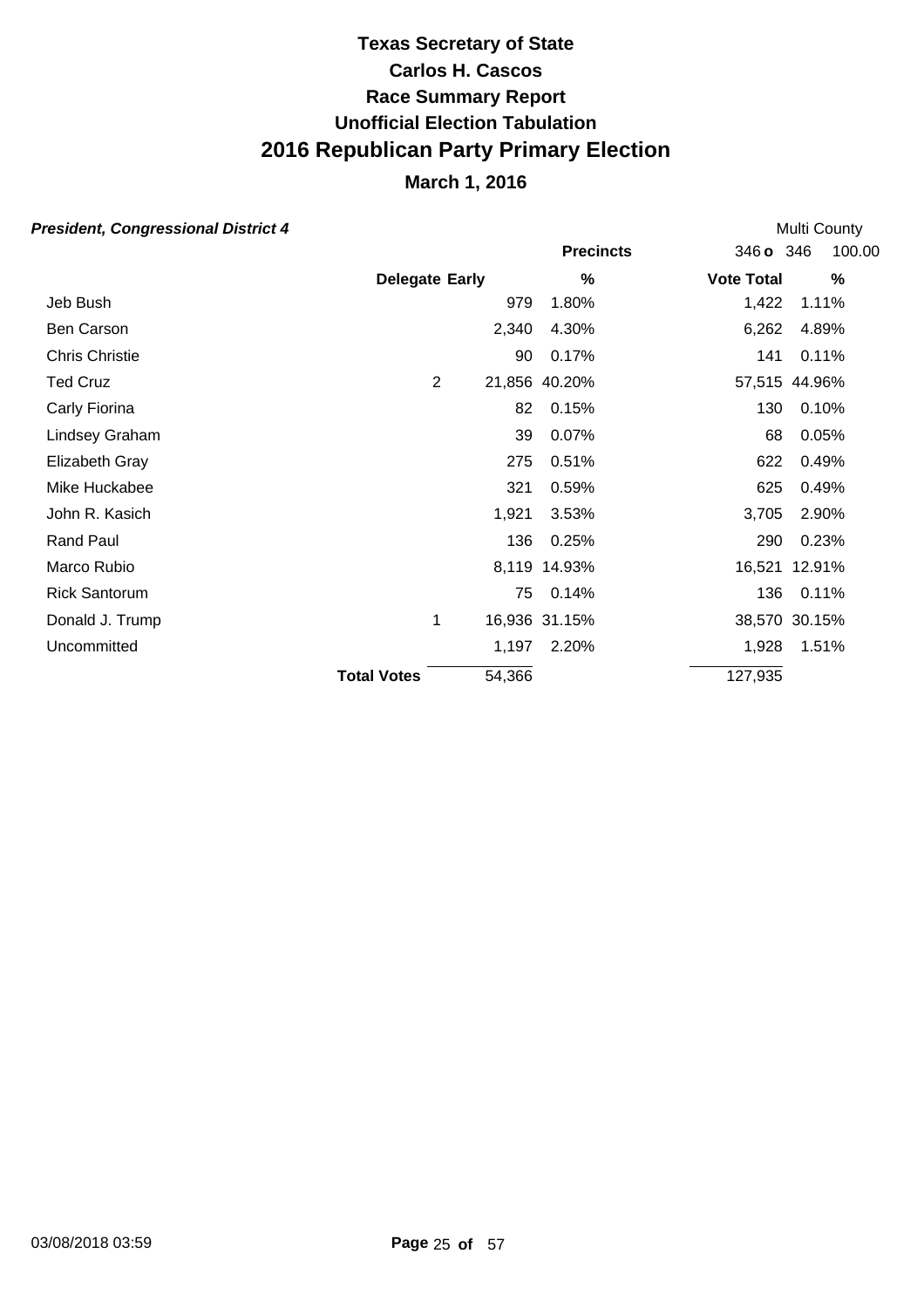## **March 1, 2016**

| esident, Congressional District 5 |                       |                |        |                  |                   | Multi County  |
|-----------------------------------|-----------------------|----------------|--------|------------------|-------------------|---------------|
|                                   |                       |                |        | <b>Precincts</b> | 234 o 234         | 100.00        |
|                                   | <b>Delegate Early</b> |                |        | %                | <b>Vote Total</b> | $\%$          |
| Jeb Bush                          |                       |                | 901    | 2.34%            | 1,146             | 1.24%         |
| Ben Carson                        |                       |                | 1,481  | 3.85%            | 3,908             | 4.23%         |
| <b>Chris Christie</b>             |                       |                | 62     | 0.16%            | 101               | 0.11%         |
| <b>Ted Cruz</b>                   |                       | $\overline{2}$ |        | 16,396 42.62%    |                   | 42,681 46.17% |
| Carly Fiorina                     |                       |                | 38     | 0.10%            | 73                | 0.08%         |
| Lindsey Graham                    |                       |                | 21     | 0.05%            | 42                | 0.05%         |
| Elizabeth Gray                    |                       |                | 9      | 0.02%            | 22                | 0.02%         |
| Mike Huckabee                     |                       |                | 104    | 0.27%            | 202               | 0.22%         |
| John R. Kasich                    |                       |                | 1,313  | 3.41%            | 3,123             | 3.38%         |
| Rand Paul                         |                       |                | 80     | 0.21%            | 197               | 0.21%         |
| Marco Rubio                       |                       |                |        | 5,750 14.95%     |                   | 13,116 14.19% |
| <b>Rick Santorum</b>              |                       |                |        | 24 0.06%         | 48                | 0.05%         |
| Donald J. Trump                   |                       | 1              |        | 11,654 30.29%    |                   | 26,734 28.92% |
| Uncommitted                       |                       |                | 639    | 1.66%            | 1,046             | 1.13%         |
|                                   | <b>Total Votes</b>    |                | 38,472 |                  | 92,439            |               |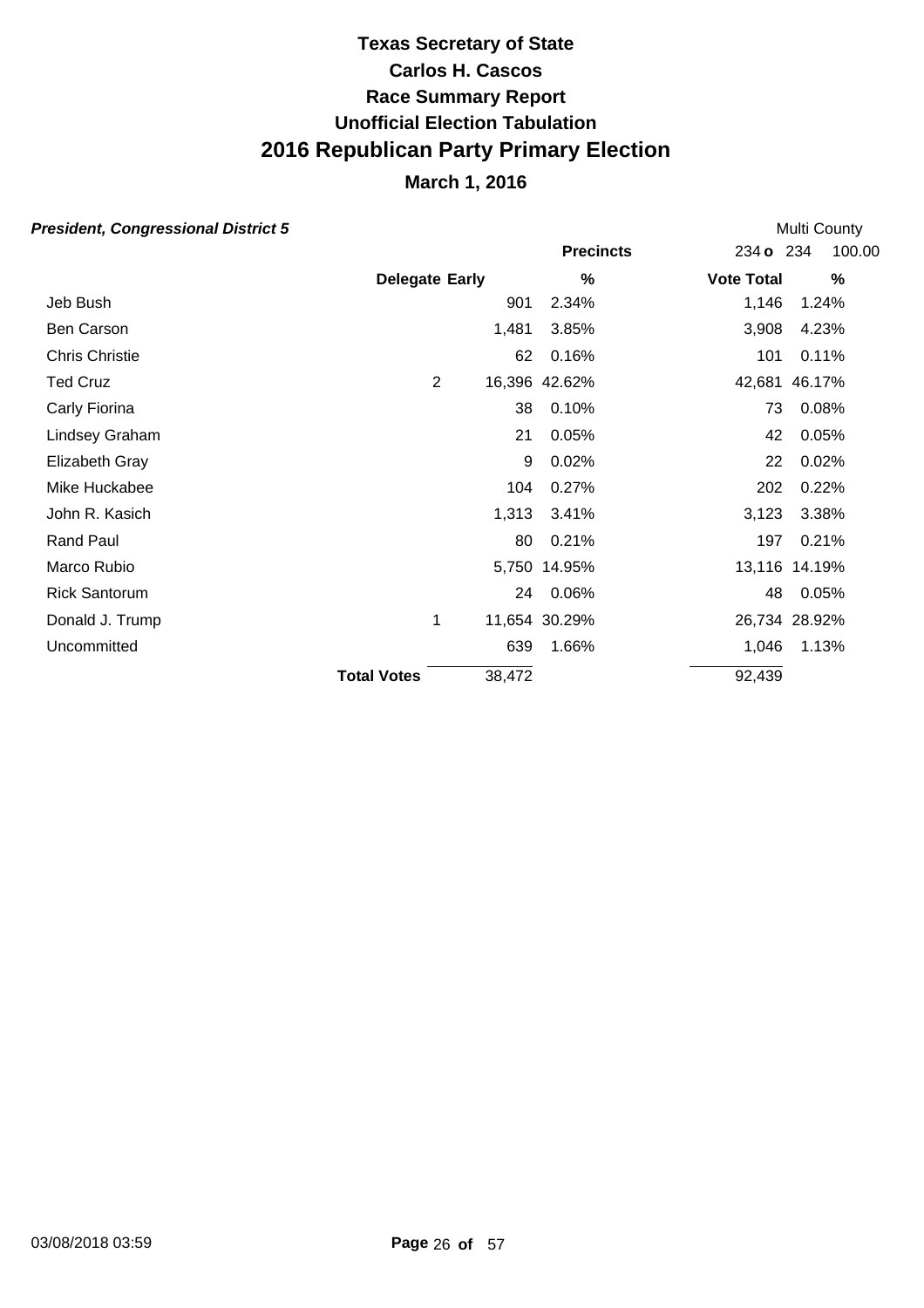### **March 1, 2016**

#### **President, Congressional District 6**

**Precincts** 251 **o** 251 **Early Vote Total % %** 100.00 **Delegate** Multi County Jeb Bush 870 2.17% 1,048 1.15% Ben Carson 2,485 4.94% 6 1,639 4.08% 4,485 4.94% Chris Christie 57 0.14% 88 0.10% Ted Cruz 2 16,109 40.14% 39,987 44.06% Carly Fiorina 45 0.11% 78 0.09% Lindsey Graham 10 0.02% 22 0.02% Elizabeth Gray 137 0.34% 322 0.35% Mike Huckabee 186 0.20% 100 0.25% 186 0.20% John R. Kasich 1,670 4.16% 3,151 3.47% Rand Paul 85 0.21% 207 0.23% Marco Rubio 7,627 19.00% 16,379 18.05% Rick Santorum 35 0.09% 59 0.07% Donald J. Trump 1 11,313 28.19% 24,005 26.45% Uncommitted 435 1.08% 745 0.82% **Total Votes** 40.132 90.762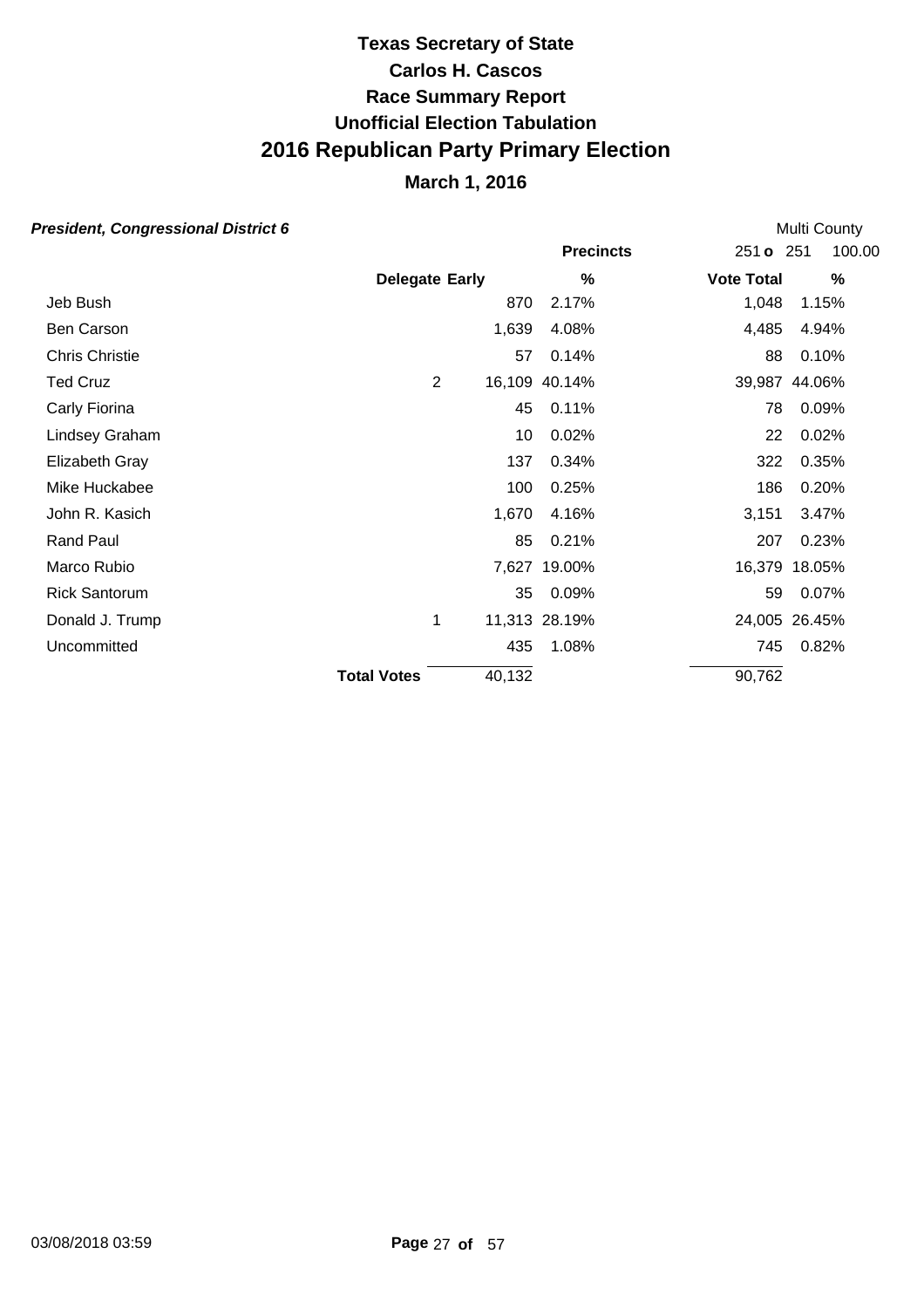## **March 1, 2016**

|                    |                                              |                 |                                                              | Single County                                                                                                                                     |
|--------------------|----------------------------------------------|-----------------|--------------------------------------------------------------|---------------------------------------------------------------------------------------------------------------------------------------------------|
|                    |                                              |                 |                                                              | 100.00                                                                                                                                            |
|                    |                                              | %               |                                                              | $\%$                                                                                                                                              |
|                    |                                              | 3.34%           |                                                              | 1.55%                                                                                                                                             |
|                    | 663                                          | 1.99%           |                                                              | 2.42%                                                                                                                                             |
|                    |                                              | 0.19%           |                                                              | 0.11%                                                                                                                                             |
|                    |                                              |                 |                                                              | 32,789 38.56%                                                                                                                                     |
|                    | 56                                           | 0.17%           |                                                              | 0.14%                                                                                                                                             |
|                    | 17                                           | 0.05%           |                                                              | 0.05%                                                                                                                                             |
|                    | 5                                            | 0.02%           |                                                              | 0.02%                                                                                                                                             |
|                    | 25                                           | 0.08%           |                                                              | 0.07%                                                                                                                                             |
|                    |                                              | 5.95%           |                                                              | 7.82%                                                                                                                                             |
|                    | 62                                           | 0.19%           |                                                              | 0.23%                                                                                                                                             |
|                    |                                              |                 |                                                              | 20,901 24.58%                                                                                                                                     |
|                    | 8                                            | 0.02%           |                                                              | 0.03%                                                                                                                                             |
|                    |                                              |                 |                                                              | 19,934 23.44%                                                                                                                                     |
|                    | 566                                          | 1.70%           |                                                              | 0.97%                                                                                                                                             |
|                    |                                              |                 |                                                              |                                                                                                                                                   |
| <b>Total Votes</b> | <b>Delegate Early</b><br>$\overline{2}$<br>1 | 1,979<br>33,258 | 1,112<br>64<br>12,804 38.50%<br>7,546 22.69%<br>8,351 25.11% | <b>Precincts</b><br>152 <b>o</b> 152<br><b>Vote Total</b><br>1,315<br>2,059<br>95<br>120<br>40<br>21<br>56<br>6,650<br>196<br>29<br>821<br>85,026 |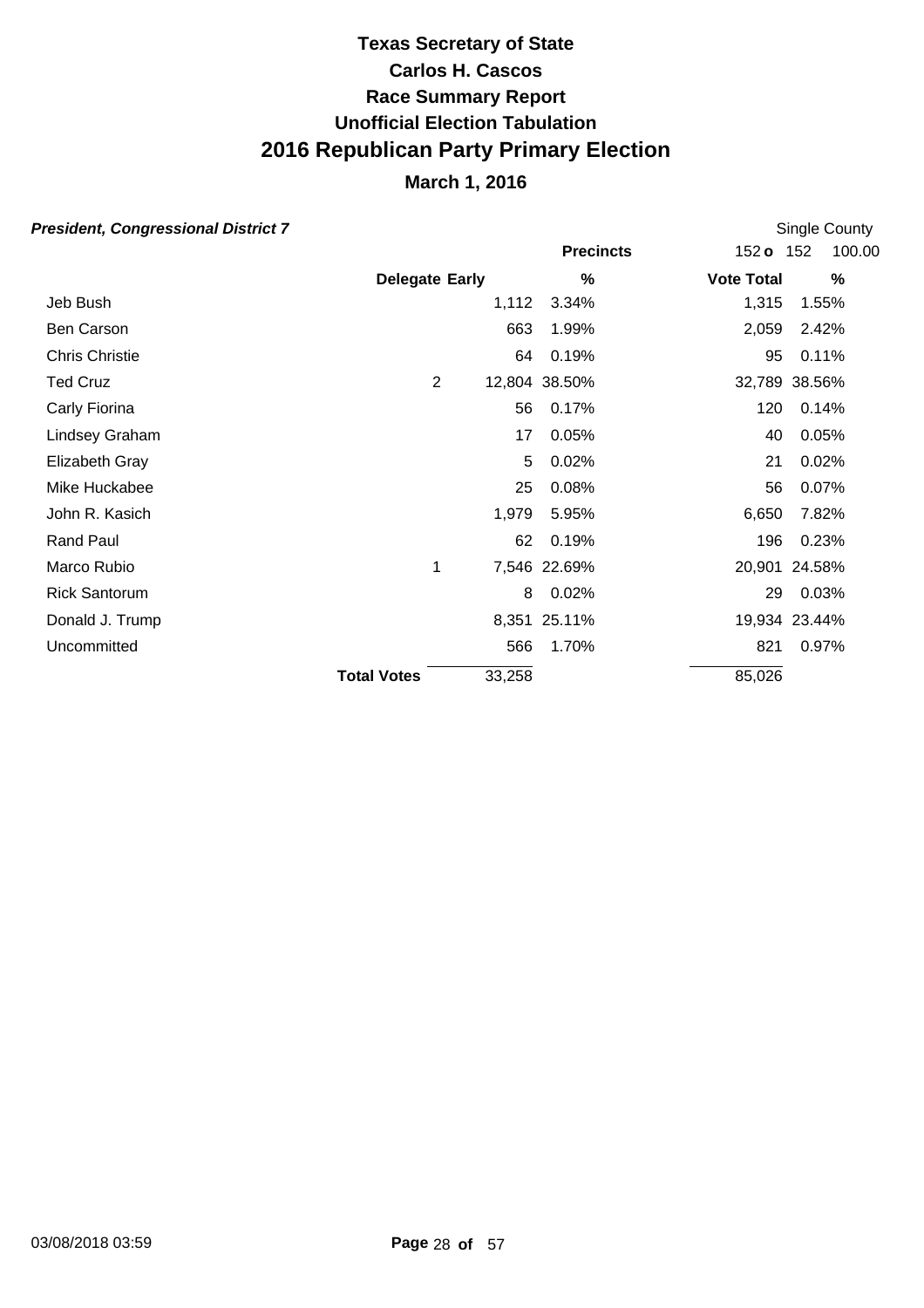## **March 1, 2016**

| esident, Congressional District 8 |                       |                |        |                  |                   | Multi County  |  |  |
|-----------------------------------|-----------------------|----------------|--------|------------------|-------------------|---------------|--|--|
|                                   |                       |                |        | <b>Precincts</b> | 210 o 210         | 100.00        |  |  |
|                                   | <b>Delegate Early</b> |                |        | %                | <b>Vote Total</b> | $\%$          |  |  |
| Jeb Bush                          |                       |                | 1,057  | 1.83%            | 1,311             | 1.01%         |  |  |
| Ben Carson                        |                       |                | 1,762  | 3.06%            | 4,845             | 3.73%         |  |  |
| <b>Chris Christie</b>             |                       |                | 111    | 0.19%            | 167               | 0.13%         |  |  |
| <b>Ted Cruz</b>                   |                       | $\overline{2}$ |        | 27,022 46.90%    |                   | 62,800 48.30% |  |  |
| Carly Fiorina                     |                       |                | 75     | 0.13%            | 133               | 0.10%         |  |  |
| Lindsey Graham                    |                       |                | 16     | 0.03%            | 33                | 0.03%         |  |  |
| Elizabeth Gray                    |                       |                | 24     | 0.04%            | 54                | 0.04%         |  |  |
| Mike Huckabee                     |                       |                | 104    | 0.18%            | 215               | 0.17%         |  |  |
| John R. Kasich                    |                       |                | 2,008  | 3.49%            | 4,593             | 3.53%         |  |  |
| <b>Rand Paul</b>                  |                       |                | 114    | 0.20%            | 286               | 0.22%         |  |  |
| Marco Rubio                       |                       |                |        | 8,269 14.35%     |                   | 17,986 13.83% |  |  |
| <b>Rick Santorum</b>              |                       |                | 48     | 0.08%            | 132               | 0.10%         |  |  |
| Donald J. Trump                   |                       | 1              |        | 16,078 27.91%    |                   | 36,070 27.74% |  |  |
| Uncommitted                       |                       |                | 924    | 1.60%            | 1,389             | 1.07%         |  |  |
|                                   | <b>Total Votes</b>    |                | 57,612 |                  | 130,014           |               |  |  |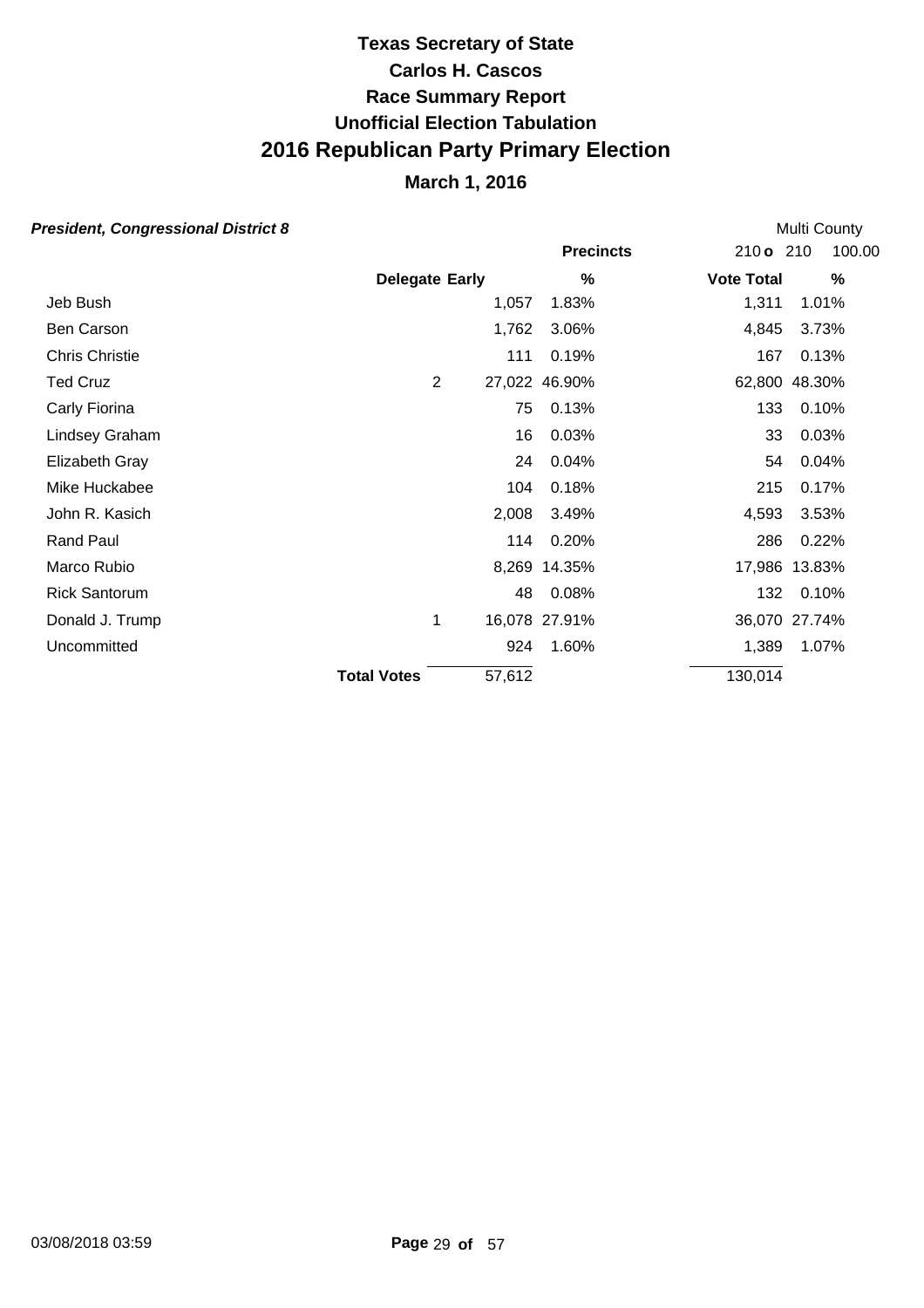## **March 1, 2016**

|                    |       |                       |                                                                                                                   | Multi County  |  |  |
|--------------------|-------|-----------------------|-------------------------------------------------------------------------------------------------------------------|---------------|--|--|
|                    |       | <b>Precincts</b>      | $189$ o                                                                                                           | 189<br>100.00 |  |  |
|                    |       | %                     | <b>Vote Total</b>                                                                                                 | %             |  |  |
|                    |       | 4.13%                 | 403                                                                                                               | 2.17%         |  |  |
|                    | 209   | 2.45%                 | 561                                                                                                               | 3.03%         |  |  |
|                    |       | 0.12%                 | 18                                                                                                                | 0.10%         |  |  |
| $\overline{2}$     |       |                       |                                                                                                                   | 7,846 42.34%  |  |  |
|                    |       | 0.14%                 | 17                                                                                                                | 0.09%         |  |  |
|                    | 8     | 0.09%                 | 10                                                                                                                | 0.05%         |  |  |
|                    |       | 0.02%                 | 10                                                                                                                | 0.05%         |  |  |
|                    | 10    | 0.12%                 | 21                                                                                                                | 0.11%         |  |  |
|                    |       | 4.41%                 | 866                                                                                                               | 4.67%         |  |  |
|                    | 21    | 0.25%                 | 55                                                                                                                | 0.30%         |  |  |
|                    |       |                       |                                                                                                                   | 3,491 18.84%  |  |  |
|                    |       | 0.05%                 | 11                                                                                                                | 0.06%         |  |  |
| 1                  |       |                       |                                                                                                                   | 5,030 27.14%  |  |  |
|                    |       | 1.68%                 | 192                                                                                                               | 1.04%         |  |  |
| <b>Total Votes</b> | 8,529 |                       | 18,531                                                                                                            |               |  |  |
|                    |       | <b>Delegate Early</b> | 352<br>10<br>3,535 41.45%<br>12 <sup>°</sup><br>$\overline{2}$<br>376<br>1,442 16.91%<br>4<br>2,405 28.20%<br>143 |               |  |  |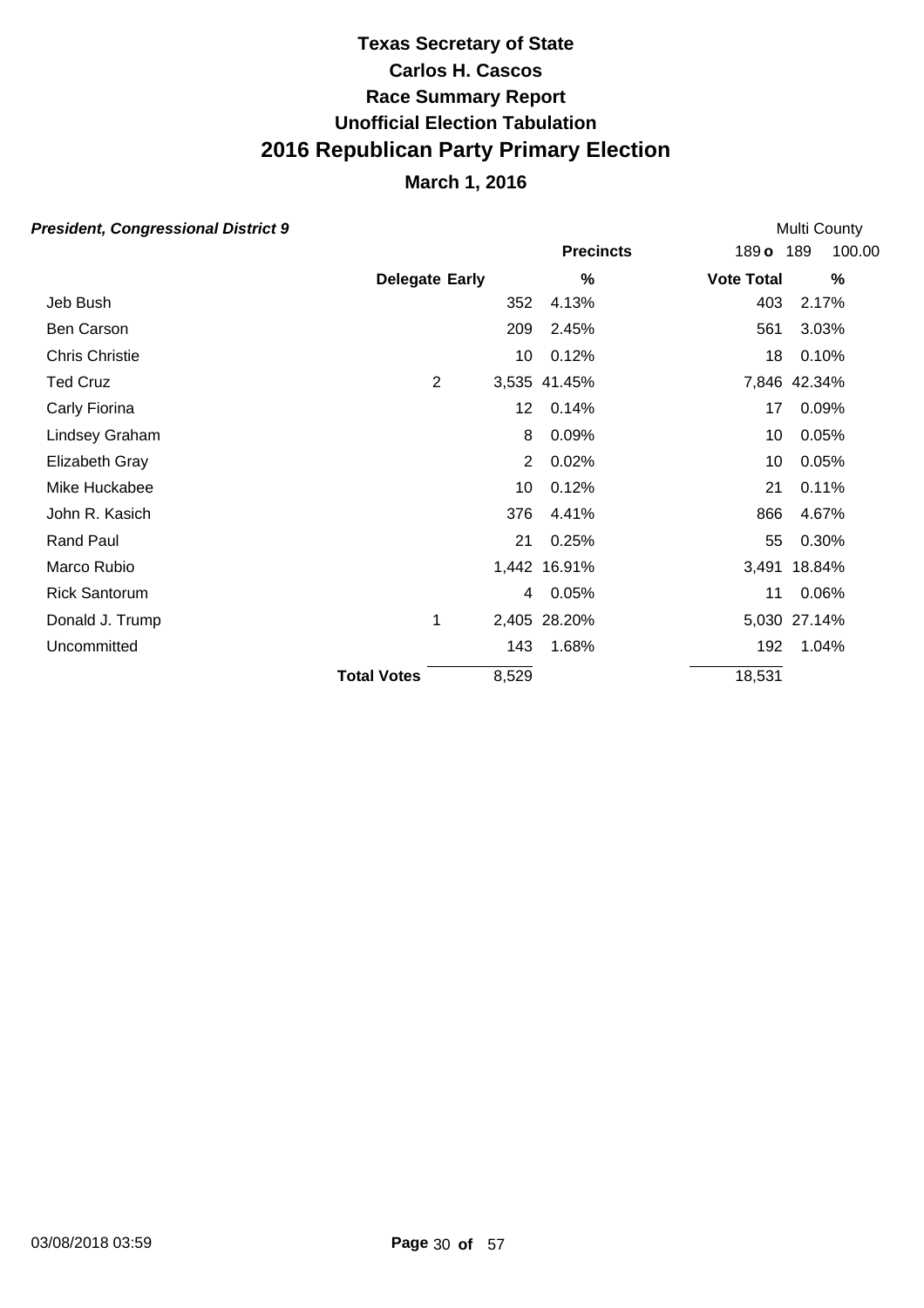## **March 1, 2016**

| esident, Congressional District 10 |                       |        |                  |                   | Multi County  |
|------------------------------------|-----------------------|--------|------------------|-------------------|---------------|
|                                    |                       |        | <b>Precincts</b> | 421 o 421         | 100.00        |
|                                    | <b>Delegate Early</b> |        | %                | <b>Vote Total</b> | $\frac{0}{0}$ |
| Jeb Bush                           |                       | 692    | 1.79%            | 942               | 0.94%         |
| Ben Carson                         |                       | 1,178  | 3.05%            | 3,447             | 3.44%         |
| <b>Chris Christie</b>              |                       | 41     | 0.11%            | 77                | 0.08%         |
| <b>Ted Cruz</b>                    | $\overline{2}$        |        | 17,473 45.23%    |                   | 46,529 46.45% |
| Carly Fiorina                      |                       | 45     | 0.12%            | 94                | 0.09%         |
| Lindsey Graham                     |                       | 10     | 0.03%            | 23                | 0.02%         |
| Elizabeth Gray                     |                       | 8      | 0.02%            | 29                | 0.03%         |
| Mike Huckabee                      |                       | 56     | 0.14%            | 143               | 0.14%         |
| John R. Kasich                     |                       | 1,534  | 3.97%            | 4,418             | 4.41%         |
| <b>Rand Paul</b>                   |                       | 90     | 0.23%            | 311               | 0.31%         |
| Marco Rubio                        |                       |        | 6,713 17.38%     |                   | 17,343 17.31% |
| <b>Rick Santorum</b>               |                       | 22     | 0.06%            | 38                | 0.04%         |
| Donald J. Trump                    | 1                     |        | 10,311 26.69%    |                   | 25,973 25.93% |
| Uncommitted                        |                       | 458    | 1.19%            | 804               | 0.80%         |
|                                    | <b>Total Votes</b>    | 38,631 |                  | 100,171           |               |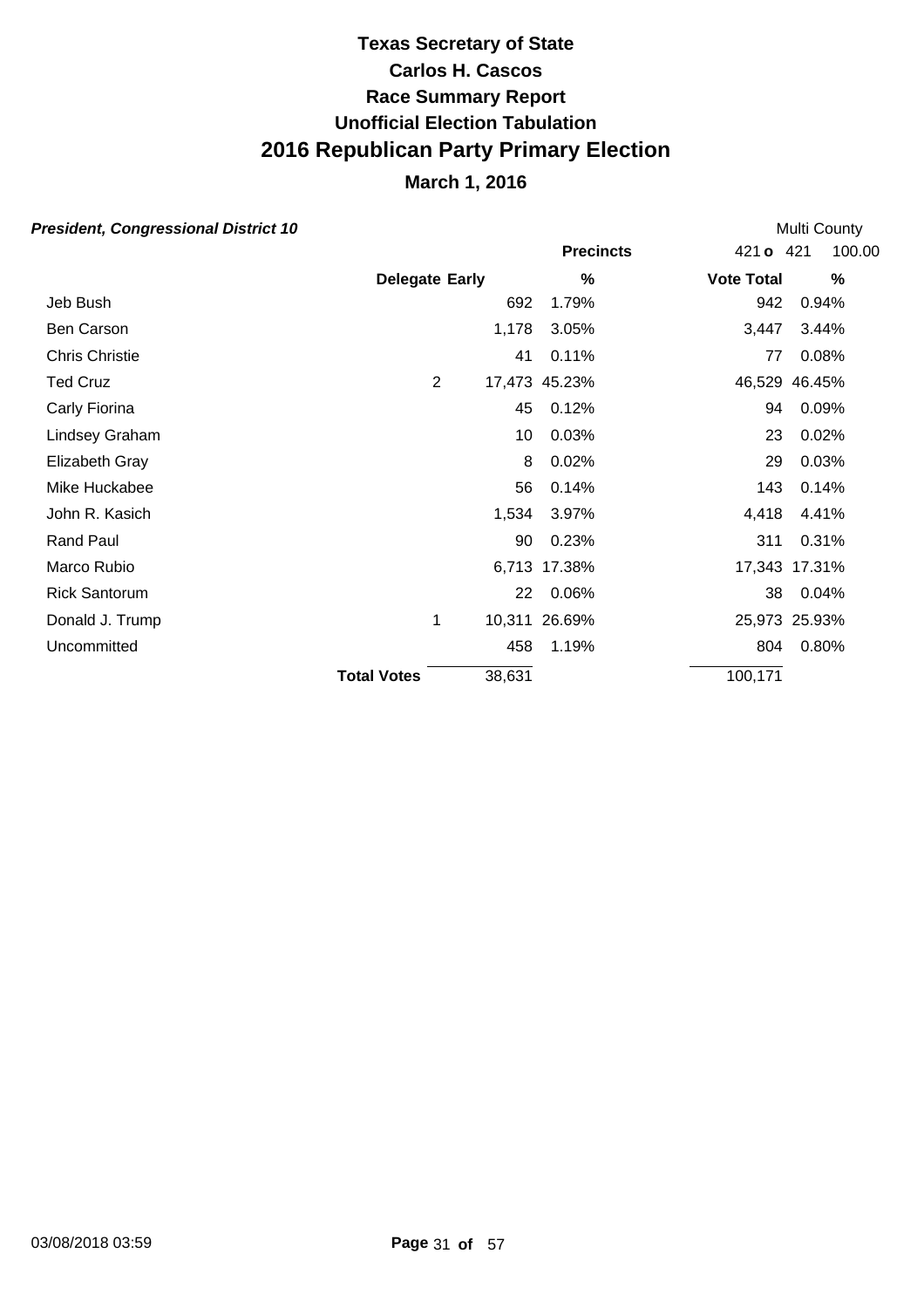## **March 1, 2016**

|                    |   |                |                       |                                                               | Multi County     |       |                                                                                                                                                                                 |
|--------------------|---|----------------|-----------------------|---------------------------------------------------------------|------------------|-------|---------------------------------------------------------------------------------------------------------------------------------------------------------------------------------|
|                    |   |                |                       |                                                               |                  |       | 100.00                                                                                                                                                                          |
|                    |   |                | $\%$                  |                                                               |                  |       | %                                                                                                                                                                               |
|                    |   | 1,447          | 2.62%                 |                                                               |                  | 1.46% |                                                                                                                                                                                 |
|                    |   | 2,561          | 4.63%                 |                                                               |                  | 5.42% |                                                                                                                                                                                 |
|                    |   | 102            | 0.18%                 |                                                               |                  | 0.14% |                                                                                                                                                                                 |
|                    |   |                |                       |                                                               |                  |       |                                                                                                                                                                                 |
|                    |   | 49             | 0.09%                 |                                                               |                  | 0.09% |                                                                                                                                                                                 |
|                    |   | 25             | 0.05%                 |                                                               |                  | 0.05% |                                                                                                                                                                                 |
|                    |   | 405            | 0.73%                 |                                                               |                  | 0.72% |                                                                                                                                                                                 |
|                    |   | 291            | 0.53%                 |                                                               |                  | 0.38% |                                                                                                                                                                                 |
|                    |   | 1,660          | 3.00%                 |                                                               |                  | 2.65% |                                                                                                                                                                                 |
|                    |   | 141            | 0.25%                 |                                                               |                  | 0.25% |                                                                                                                                                                                 |
|                    |   |                |                       |                                                               |                  |       |                                                                                                                                                                                 |
|                    |   |                | 0.08%                 |                                                               |                  | 0.05% |                                                                                                                                                                                 |
|                    | 1 |                |                       |                                                               |                  |       |                                                                                                                                                                                 |
|                    |   |                | 2.13%                 |                                                               |                  | 1.58% |                                                                                                                                                                                 |
| <b>Total Votes</b> |   | 55,333         |                       |                                                               |                  |       |                                                                                                                                                                                 |
|                    |   | $\overline{2}$ | <b>Delegate Early</b> | 22,757 41.13%<br>8,470 15.31%<br>44<br>16,201 29.28%<br>1,180 | <b>Precincts</b> |       | 282 o 282<br><b>Vote Total</b><br>1,860<br>6,922<br>173<br>58,464 45.78%<br>111<br>62<br>919<br>486<br>3,389<br>323<br>17,613 13.79%<br>70<br>35,300 27.64%<br>2,019<br>127,711 |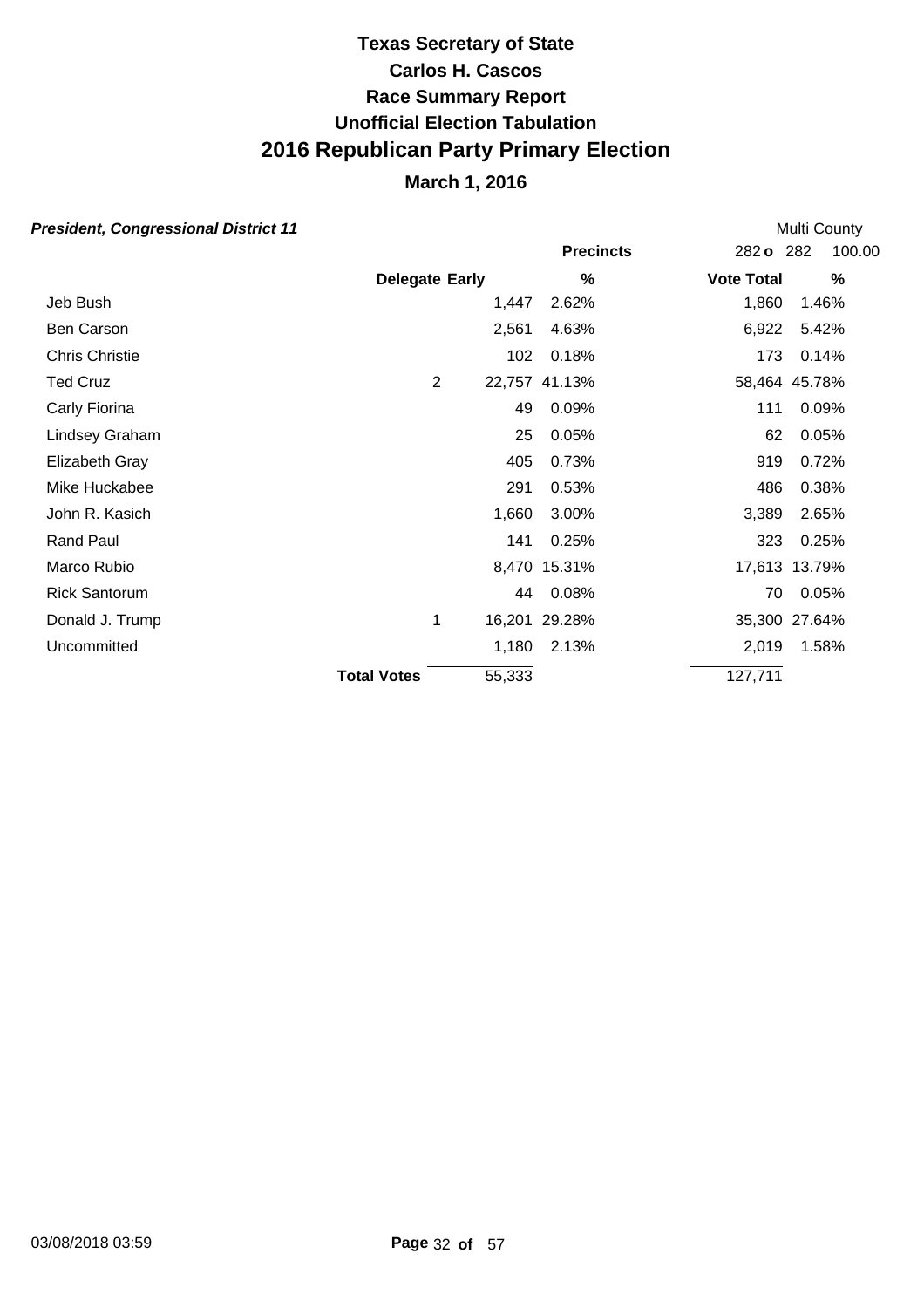### **March 1, 2016**

#### **President, Congressional District 12**

**Precincts** 267 **o** 267 **Early Vote Total % %** 100.00 **Delegate** Multi County Jeb Bush 893 1.97% 1,098 1.02% Ben Carson **1,845 4.08%** 5,151 4.79% Chris Christie 65 0.14% 98 0.09% Ted Cruz 2 17,920 39.60% 46,683 43.45% Carly Fiorina 70 0.15% 121 0.11% Lindsey Graham 9 0.02% 23 0.02% Elizabeth Gray 18 0.04% 37 0.03% Mike Huckabee 132 0.29% 247 0.23% John R. Kasich 1,897 4.19% 4,110 3.83% Rand Paul 98 0.22% 271 0.25% Marco Rubio 8.247 18.22% 19.130 17.80% Rick Santorum 18 0.04% 45 0.04% Donald J. Trump 1 13,516 29.87% 29,561 27.51% Uncommitted 527 1.16% 869 0.81% **Total Votes** 45.255 107.444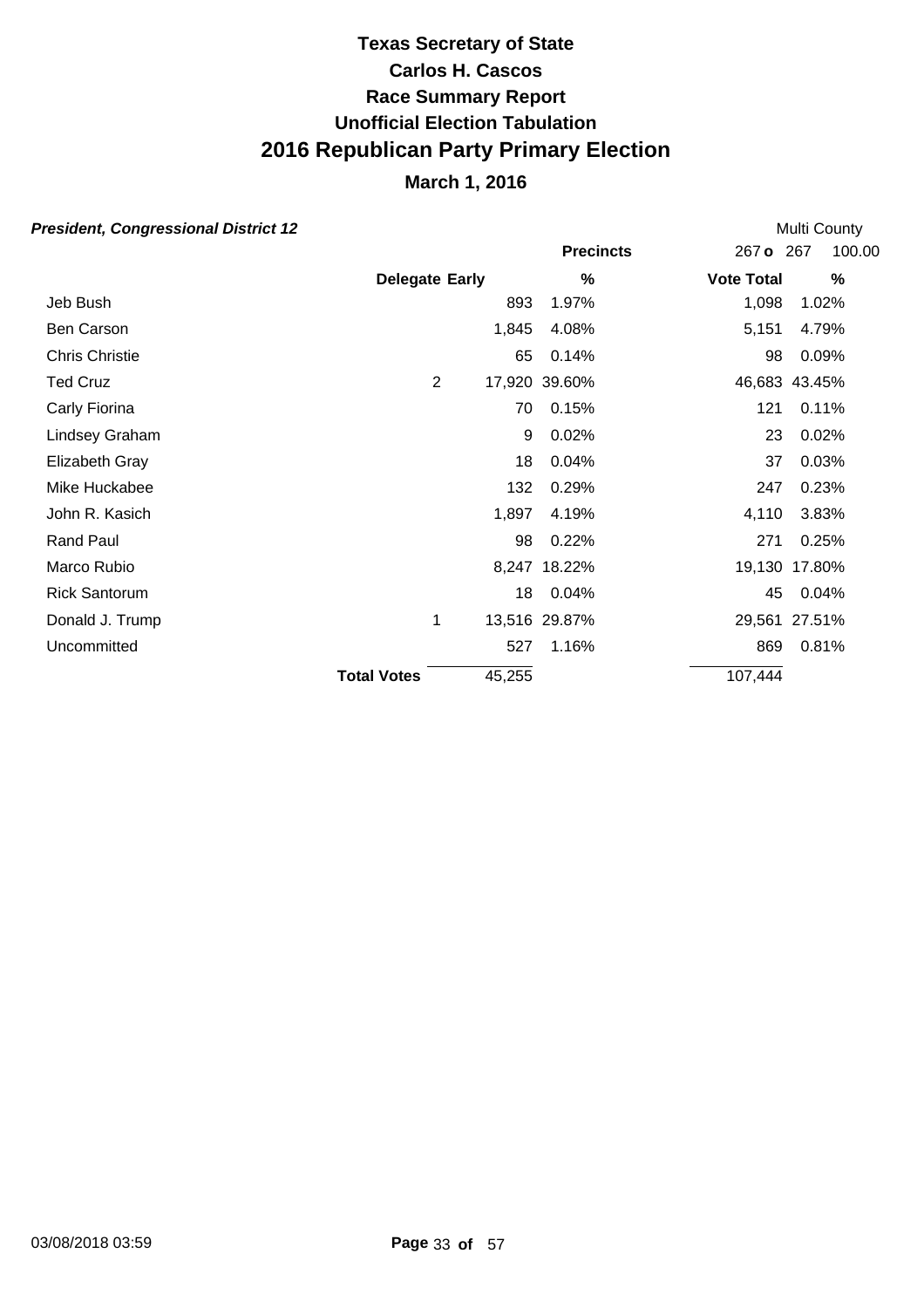## **March 1, 2016**

| esident, Congressional District 13 |                       |        |                  |                   | Multi County  |  |  |
|------------------------------------|-----------------------|--------|------------------|-------------------|---------------|--|--|
|                                    |                       |        | <b>Precincts</b> | 377 o 377         | 100.00        |  |  |
|                                    | <b>Delegate Early</b> |        | %                | <b>Vote Total</b> | $\%$          |  |  |
| Jeb Bush                           |                       | 953    | 2.22%            | 1,326             | 1.13%         |  |  |
| Ben Carson                         |                       | 2,138  | 4.97%            | 6,923             | 5.89%         |  |  |
| <b>Chris Christie</b>              |                       | 73     | 0.17%            | 147               | 0.13%         |  |  |
| <b>Ted Cruz</b>                    | $\overline{2}$        |        | 18,156 42.20%    |                   | 56,734 48.30% |  |  |
| Carly Fiorina                      |                       | 37     | 0.09%            | 92                | 0.08%         |  |  |
| Lindsey Graham                     |                       | 128    | 0.30%            | 348               | 0.30%         |  |  |
| Elizabeth Gray                     |                       | 95     | 0.22%            | 207               | 0.18%         |  |  |
| Mike Huckabee                      |                       | 250    | 0.58%            | 674               | 0.57%         |  |  |
| John R. Kasich                     |                       | 1,337  | 3.11%            | 3,094             | 2.63%         |  |  |
| Rand Paul                          |                       | 116    | 0.27%            | 300               | 0.26%         |  |  |
| Marco Rubio                        |                       |        | 6,342 14.74%     |                   | 14,712 12.52% |  |  |
| <b>Rick Santorum</b>               |                       | 39     | 0.09%            | 101               | 0.09%         |  |  |
| Donald J. Trump                    | 1                     |        | 12,628 29.35%    |                   | 31,373 26.71% |  |  |
| Uncommitted                        |                       | 728    | 1.69%            | 1,438             | 1.22%         |  |  |
|                                    | <b>Total Votes</b>    | 43,020 |                  | 117,469           |               |  |  |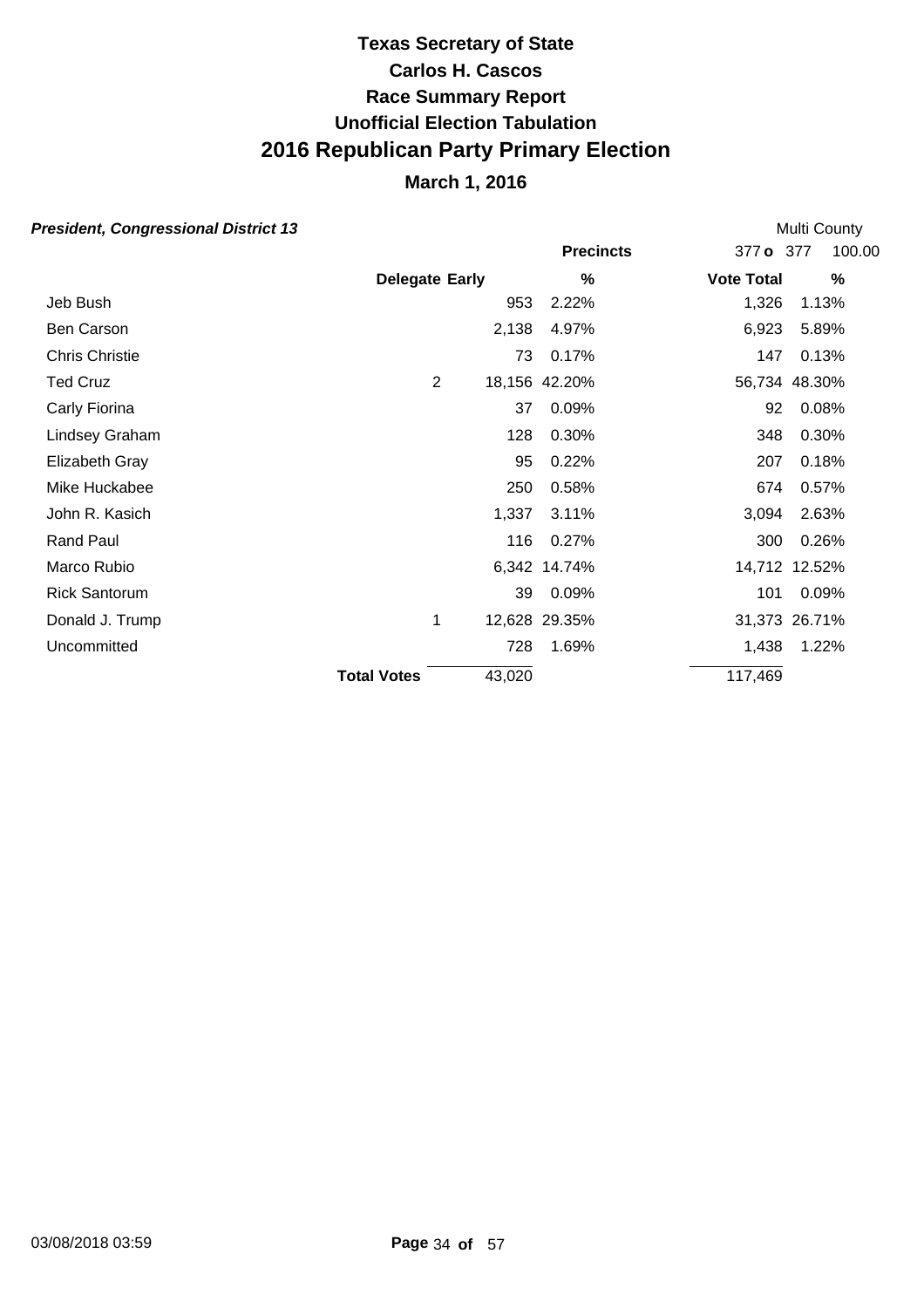## **March 1, 2016**

|                    |  |                     |                                 |                                                                   | Multi County     |                             |                                                                                                                                          |
|--------------------|--|---------------------|---------------------------------|-------------------------------------------------------------------|------------------|-----------------------------|------------------------------------------------------------------------------------------------------------------------------------------|
|                    |  |                     |                                 |                                                                   |                  | 100.00                      |                                                                                                                                          |
|                    |  |                     | %                               |                                                                   |                  | $\%$                        |                                                                                                                                          |
|                    |  | 718                 | 1.91%                           |                                                                   |                  | 1.09%                       |                                                                                                                                          |
|                    |  | 1,059               | 2.82%                           |                                                                   |                  | 3.37%                       |                                                                                                                                          |
|                    |  | 51                  | 0.14%                           |                                                                   |                  | 0.10%                       |                                                                                                                                          |
|                    |  |                     |                                 |                                                                   |                  |                             |                                                                                                                                          |
|                    |  | 42                  | 0.11%                           |                                                                   |                  | 0.11%                       |                                                                                                                                          |
|                    |  | 18                  | 0.05%                           |                                                                   |                  | 0.04%                       |                                                                                                                                          |
|                    |  | 10                  | 0.03%                           |                                                                   |                  | 0.03%                       |                                                                                                                                          |
|                    |  | 57                  | 0.15%                           |                                                                   |                  | 0.14%                       |                                                                                                                                          |
|                    |  | 1,190               | 3.17%                           |                                                                   |                  | 3.16%                       |                                                                                                                                          |
|                    |  | 142                 | 0.38%                           |                                                                   |                  | 0.37%                       |                                                                                                                                          |
|                    |  |                     |                                 |                                                                   |                  |                             |                                                                                                                                          |
|                    |  |                     |                                 |                                                                   |                  | 0.05%                       |                                                                                                                                          |
|                    |  |                     |                                 |                                                                   |                  |                             |                                                                                                                                          |
|                    |  |                     | 1.42%                           |                                                                   |                  | 0.96%                       |                                                                                                                                          |
| <b>Total Votes</b> |  |                     |                                 |                                                                   |                  |                             |                                                                                                                                          |
|                    |  | $\overline{2}$<br>1 | <b>Delegate Early</b><br>37,548 | 16,855 44.89%<br>5,402 14.39%<br>14 0.04%<br>11,455 30.51%<br>535 | <b>Precincts</b> | <b>Vote Total</b><br>78,919 | 108 o 108<br>857<br>2,656<br>80<br>37,057 46.96%<br>89<br>34<br>20<br>112<br>2,494<br>295<br>11,010 13.95%<br>36<br>23,420 29.68%<br>759 |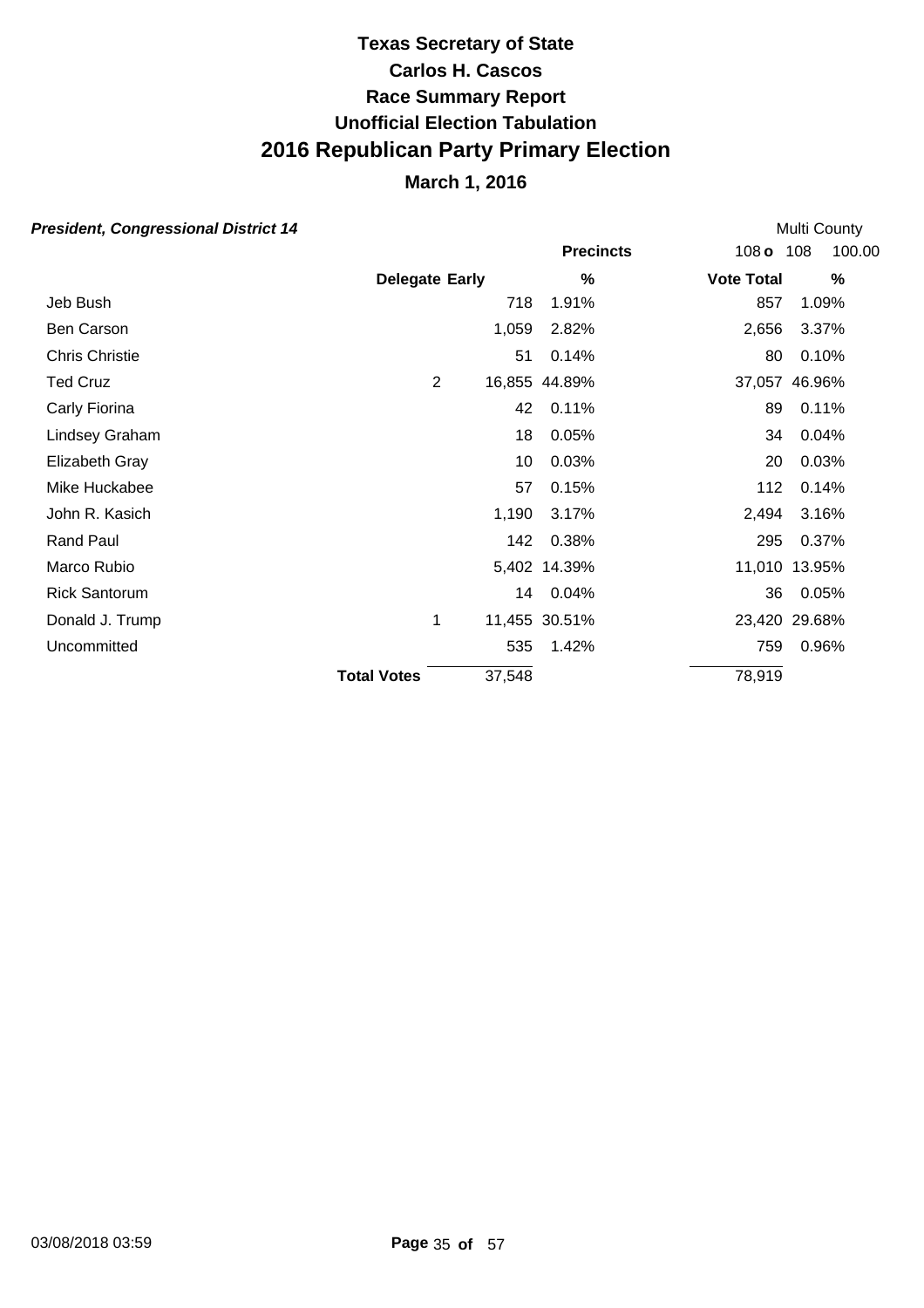## **March 1, 2016**

| esident, Congressional District 15 |                       |        |                  |                   | Multi County  |  |  |  |
|------------------------------------|-----------------------|--------|------------------|-------------------|---------------|--|--|--|
|                                    |                       |        | <b>Precincts</b> | 283 o 283         | 100.00        |  |  |  |
|                                    | <b>Delegate Early</b> |        | %                | <b>Vote Total</b> | $\frac{0}{0}$ |  |  |  |
| Jeb Bush                           |                       | 371    | 2.51%            | 461               | 1.32%         |  |  |  |
| Ben Carson                         |                       | 560    | 3.79%            | 1,385             | 3.98%         |  |  |  |
| Chris Christie                     |                       | 33     | 0.22%            | 57                | 0.16%         |  |  |  |
| <b>Ted Cruz</b>                    | $\overline{2}$        |        | 5,842 39.53%     |                   | 15,185 43.62% |  |  |  |
| Carly Fiorina                      |                       | 28     | 0.19%            | 42                | 0.12%         |  |  |  |
| Lindsey Graham                     |                       | 12     | 0.08%            | 16                | 0.05%         |  |  |  |
| Elizabeth Gray                     |                       | 14     | 0.09%            | 24                | 0.07%         |  |  |  |
| Mike Huckabee                      |                       | 21     | 0.14%            | 41                | 0.12%         |  |  |  |
| John R. Kasich                     |                       | 364    | 2.46%            | 809               | 2.32%         |  |  |  |
| <b>Rand Paul</b>                   |                       | 51     | 0.35%            | 114               | 0.33%         |  |  |  |
| Marco Rubio                        |                       |        | 2,943 19.91%     |                   | 6,294 18.08%  |  |  |  |
| <b>Rick Santorum</b>               |                       | 5.     | 0.03%            | 12 <sub>2</sub>   | 0.03%         |  |  |  |
| Donald J. Trump                    | 1                     |        | 4,332 29.31%     |                   | 10,038 28.84% |  |  |  |
| Uncommitted                        |                       | 203    | 1.37%            | 332               | 0.95%         |  |  |  |
|                                    | <b>Total Votes</b>    | 14,779 |                  | 34,810            |               |  |  |  |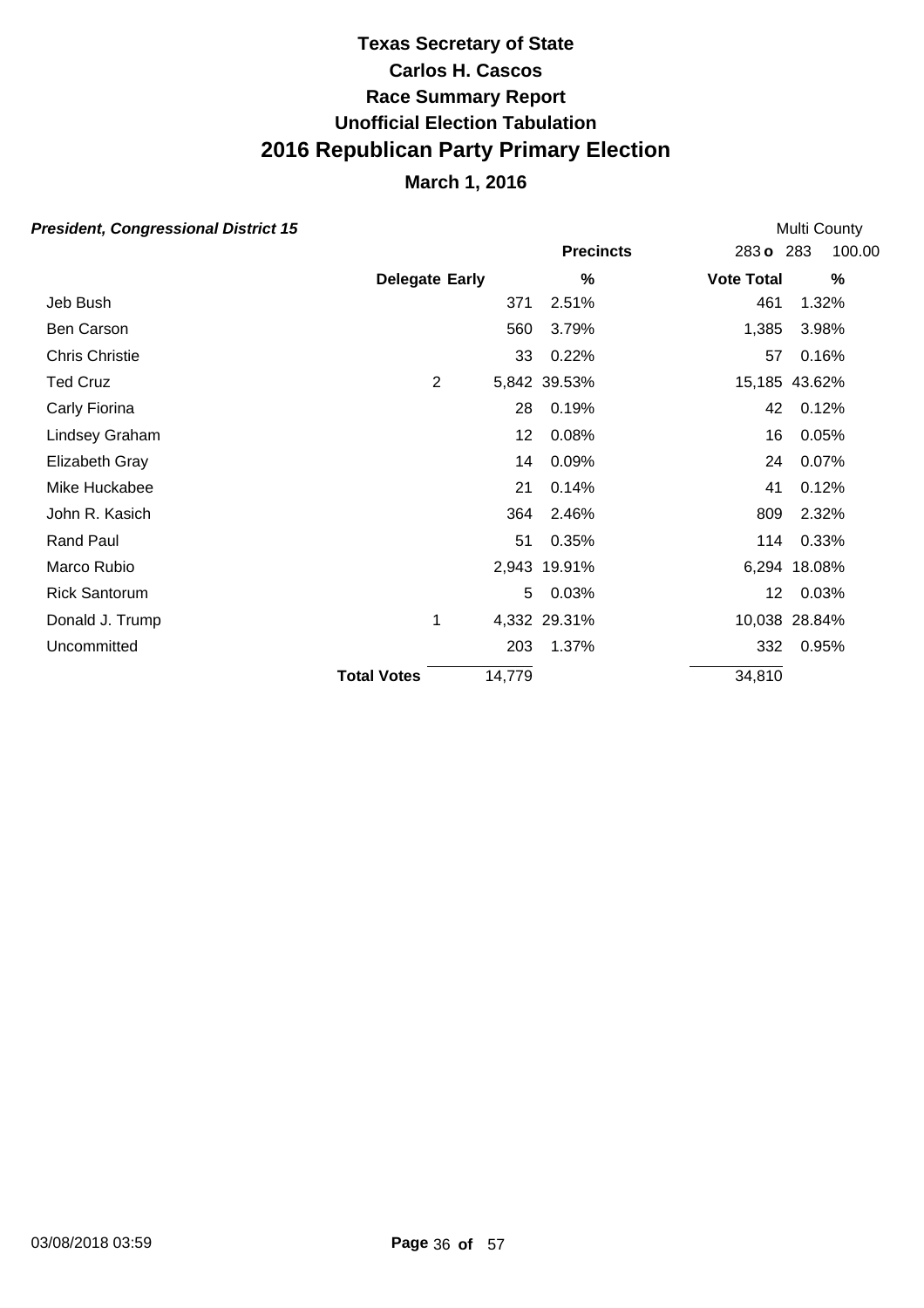## **March 1, 2016**

| esident, Congressional District 16 |                       |       |                  |                   | Single County |  |  |
|------------------------------------|-----------------------|-------|------------------|-------------------|---------------|--|--|
|                                    |                       |       | <b>Precincts</b> | 173 <sub>o</sub>  | 100.00<br>173 |  |  |
|                                    | <b>Delegate Early</b> |       | %                | <b>Vote Total</b> | %             |  |  |
| Jeb Bush                           |                       | 185   | 2.33%            | 348               | 1.27%         |  |  |
| Ben Carson                         |                       | 282   | 3.55%            | 1,203             | 4.38%         |  |  |
| <b>Chris Christie</b>              |                       | 5     | 0.06%            | 21                | 0.08%         |  |  |
| <b>Ted Cruz</b>                    | 2                     |       | 2,817 35.43%     |                   | 10,393 37.84% |  |  |
| Carly Fiorina                      |                       | 17    | 0.21%            | 43                | 0.16%         |  |  |
| Lindsey Graham                     |                       | 6     | 0.08%            | 14                | 0.05%         |  |  |
| Elizabeth Gray                     |                       | 11    | 0.14%            | 41                | 0.15%         |  |  |
| Mike Huckabee                      |                       | 8     | 0.10%            | 35                | 0.13%         |  |  |
| John R. Kasich                     |                       | 300   | 3.77%            | 1,052             | 3.83%         |  |  |
| Rand Paul                          |                       | 30    | 0.38%            | 86                | 0.31%         |  |  |
| Marco Rubio                        | 1                     |       | 1,937 24.36%     |                   | 7,044 25.65%  |  |  |
| <b>Rick Santorum</b>               |                       | 9     | 0.11%            | 20                | 0.07%         |  |  |
| Donald J. Trump                    |                       |       | 2,280 28.68%     |                   | 6,996 25.47%  |  |  |
| Uncommitted                        |                       | 63    | 0.79%            | 168               | 0.61%         |  |  |
|                                    | <b>Total Votes</b>    | 7,950 |                  | 27,464            |               |  |  |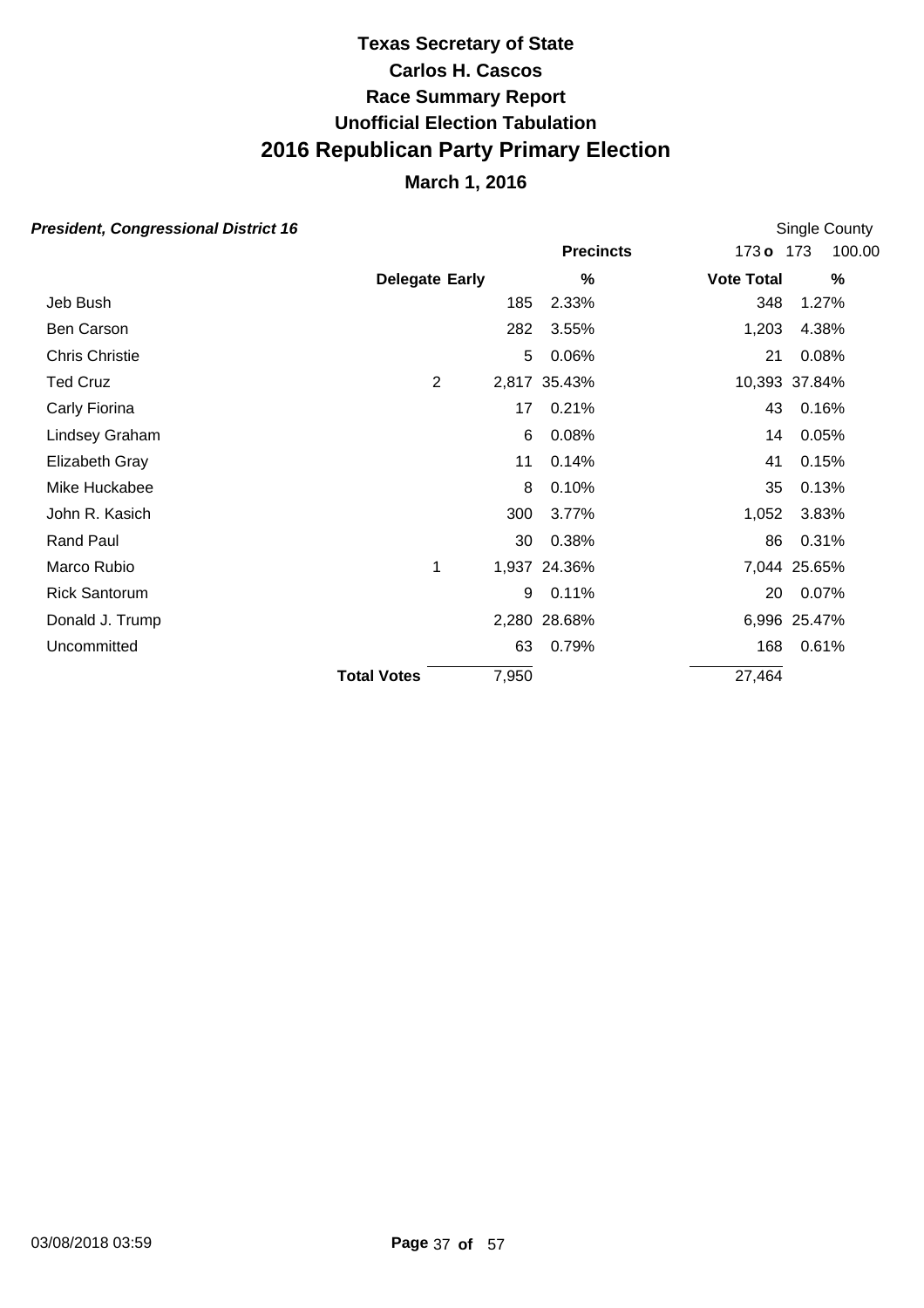## **March 1, 2016**

| resident, Congressional District 17 |                       |        |               |                   | Multi County  |  |  |
|-------------------------------------|-----------------------|--------|---------------|-------------------|---------------|--|--|
|                                     |                       |        |               | 418 <sub>o</sub>  | 100.00<br>418 |  |  |
|                                     | <b>Delegate Early</b> |        | %             | <b>Vote Total</b> | %             |  |  |
| Jeb Bush                            |                       | 997    | 2.93%         | 1,351             | 1.50%         |  |  |
| Ben Carson                          |                       | 1,578  | 4.64%         | 4,650             | 5.17%         |  |  |
| <b>Chris Christie</b>               |                       | 64     | 0.19%         | 117               | 0.13%         |  |  |
| <b>Ted Cruz</b>                     | $\overline{2}$        |        | 14,026 41.22% |                   | 41,120 45.70% |  |  |
| Carly Fiorina                       |                       | 54     | 0.16%         | 117               | 0.13%         |  |  |
| Lindsey Graham                      |                       | 16     | 0.05%         | 46                | 0.05%         |  |  |
| Elizabeth Gray                      |                       | 31     | 0.09%         | 102               | 0.11%         |  |  |
| Mike Huckabee                       |                       | 98     | 0.29%         | 235               | 0.26%         |  |  |
| John R. Kasich                      |                       | 1,672  | 4.91%         | 4,340             | 4.82%         |  |  |
| Rand Paul                           |                       | 101    | 0.30%         | 320               | 0.36%         |  |  |
| Marco Rubio                         |                       | 5,704  | 16.76%        |                   | 13,980 15.54% |  |  |
| <b>Rick Santorum</b>                |                       | 15     | 0.04%         | 37                | 0.04%         |  |  |
| Donald J. Trump                     | 1                     |        | 9,040 26.57%  |                   | 22,492 25.00% |  |  |
| Uncommitted                         |                       | 630    | 1.85%         | 1,068             | 1.19%         |  |  |
|                                     | <b>Total Votes</b>    | 34,026 |               | 89,975            |               |  |  |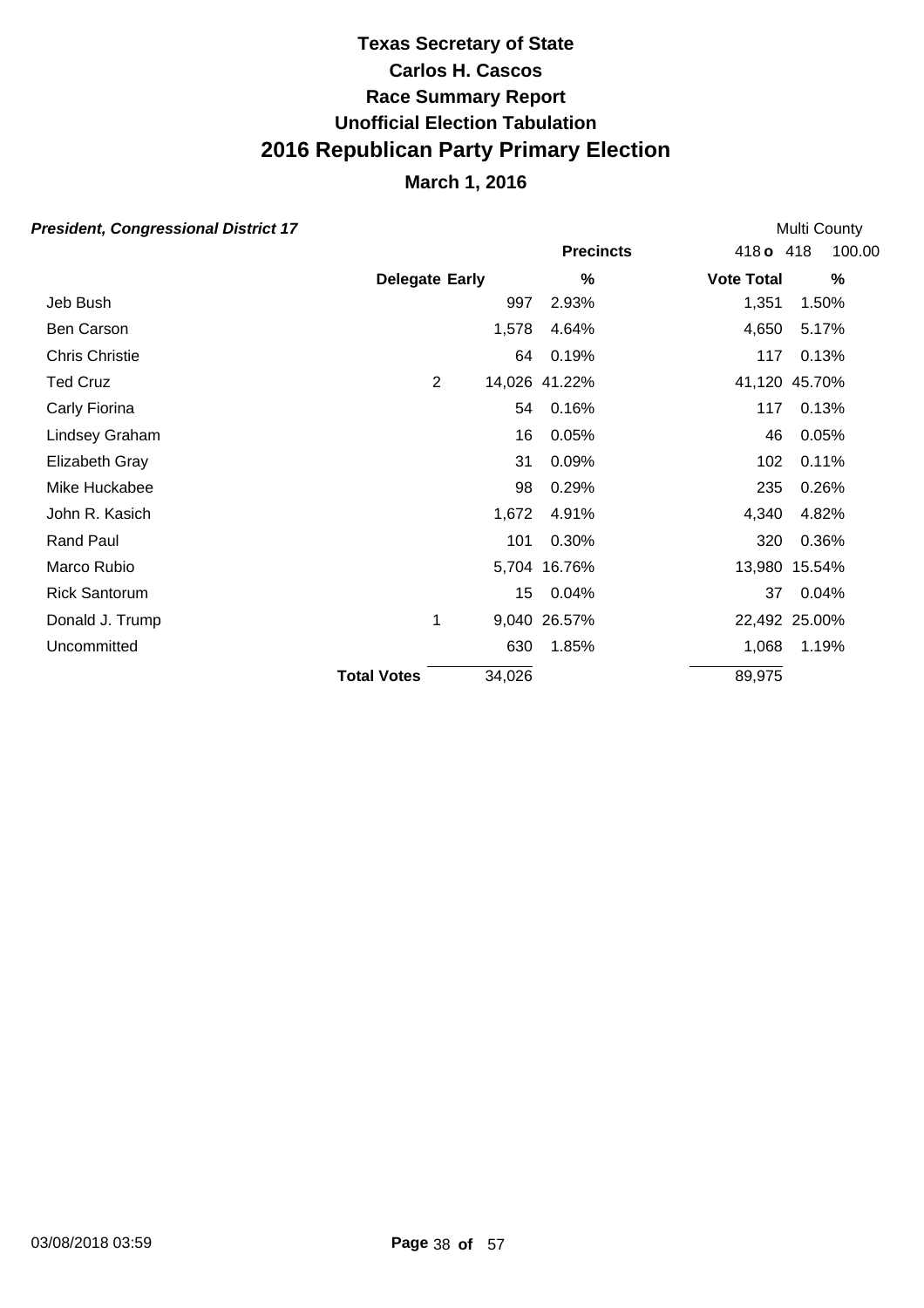## **March 1, 2016**

|                    |       |                       |                                                                                                 | Single County |  |  |  |
|--------------------|-------|-----------------------|-------------------------------------------------------------------------------------------------|---------------|--|--|--|
|                    |       | <b>Precincts</b>      | 243 o 243                                                                                       | 100.00        |  |  |  |
|                    |       | %                     | <b>Vote Total</b>                                                                               | $\%$          |  |  |  |
|                    |       | 2.54%                 | 285                                                                                             | 1.20%         |  |  |  |
|                    |       | 2.65%                 | 682                                                                                             | 2.88%         |  |  |  |
|                    |       | 0.13%                 | 18                                                                                              | 0.08%         |  |  |  |
| $\overline{2}$     |       |                       |                                                                                                 | 10,101 42.67% |  |  |  |
|                    |       | 0.17%                 | 34                                                                                              | 0.14%         |  |  |  |
|                    | 7     | 0.08%                 | 14                                                                                              | 0.06%         |  |  |  |
|                    | 7     | 0.08%                 | 9                                                                                               | 0.04%         |  |  |  |
|                    | 17    | 0.19%                 | 32                                                                                              | 0.14%         |  |  |  |
|                    | 405   | 4.42%                 | 1,348                                                                                           | 5.69%         |  |  |  |
|                    | 26    | 0.28%                 | 62                                                                                              | 0.26%         |  |  |  |
|                    |       |                       |                                                                                                 | 5,033 21.26%  |  |  |  |
|                    |       | 0.07%                 | 11                                                                                              | 0.05%         |  |  |  |
| 1                  |       |                       |                                                                                                 | 5,833 24.64%  |  |  |  |
|                    |       | 1.56%                 | 210                                                                                             | 0.89%         |  |  |  |
| <b>Total Votes</b> | 9,170 |                       | 23,672                                                                                          |               |  |  |  |
|                    |       | <b>Delegate Early</b> | 233<br>243<br>12 <sup>°</sup><br>3,972 43.32%<br>16<br>1,672 18.23%<br>6<br>2,411 26.29%<br>143 |               |  |  |  |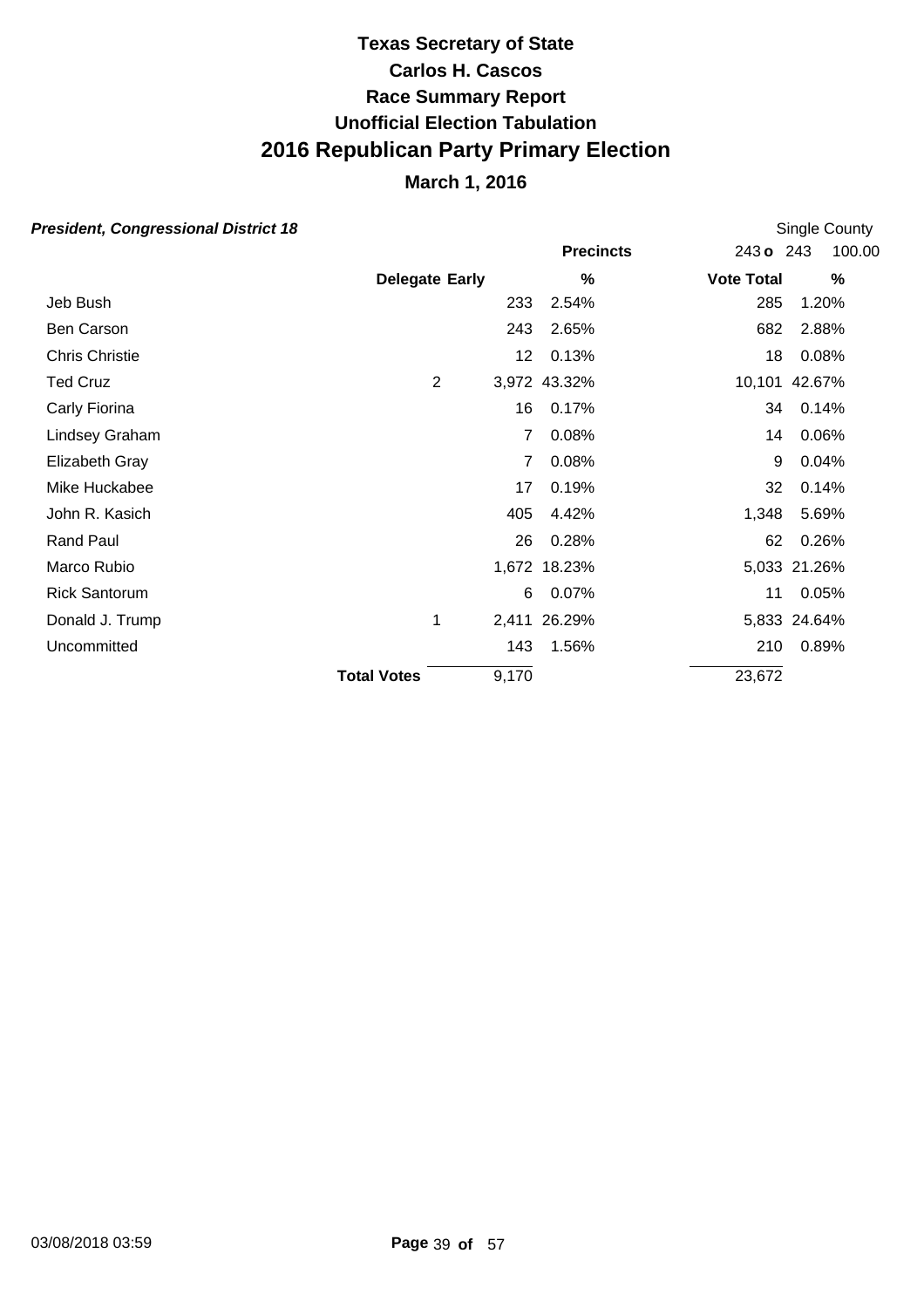## **March 1, 2016**

| esident, Congressional District 19 |                       |                |        |                  |                   | Multi County  |        |  |
|------------------------------------|-----------------------|----------------|--------|------------------|-------------------|---------------|--------|--|
|                                    |                       |                |        | <b>Precincts</b> |                   | 285 o 285     | 100.00 |  |
|                                    | <b>Delegate Early</b> |                |        | %                | <b>Vote Total</b> |               | $\%$   |  |
| Jeb Bush                           |                       |                | 1,546  | 3.01%            | 1,937             |               | 1.74%  |  |
| Ben Carson                         |                       |                | 2,855  | 5.56%            | 7,037             |               | 6.32%  |  |
| Chris Christie                     |                       |                | 133    | 0.26%            |                   | 215           | 0.19%  |  |
| <b>Ted Cruz</b>                    |                       | $\overline{2}$ |        | 21,477 41.86%    |                   | 51,863 46.61% |        |  |
| Carly Fiorina                      |                       |                | 70     | 0.14%            |                   | 146           | 0.13%  |  |
| Lindsey Graham                     |                       |                | 30     | 0.06%            |                   | 85            | 0.08%  |  |
| Elizabeth Gray                     |                       |                | 47     | 0.09%            |                   | 109           | 0.10%  |  |
| Mike Huckabee                      |                       |                | 214    | 0.42%            | 397               |               | 0.36%  |  |
| John R. Kasich                     |                       |                | 1,847  | 3.60%            | 3,396             |               | 3.05%  |  |
| <b>Rand Paul</b>                   |                       |                | 134    | 0.26%            |                   | 254           | 0.23%  |  |
| Marco Rubio                        |                       |                |        | 8,692 16.94%     |                   | 17,267 15.52% |        |  |
| <b>Rick Santorum</b>               |                       |                | 92     | 0.18%            |                   | 177           | 0.16%  |  |
| Donald J. Trump                    |                       | 1              |        | 13,039 25.41%    |                   | 26,586 23.90% |        |  |
| Uncommitted                        |                       |                |        | 1,134 2.21%      | 1,792             |               | 1.61%  |  |
|                                    | <b>Total Votes</b>    |                | 51,310 |                  | 111,261           |               |        |  |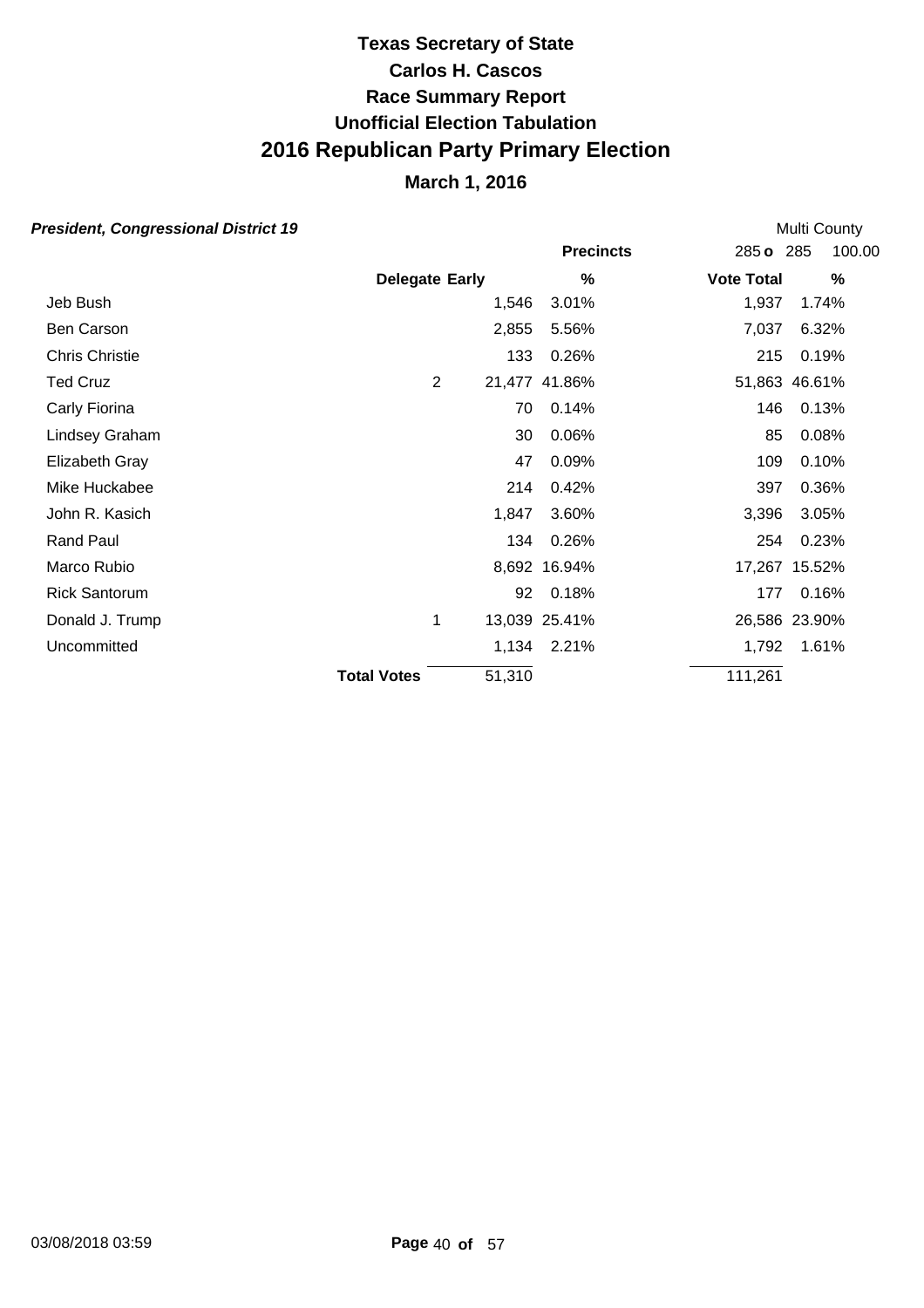## **March 1, 2016**

| esident, Congressional District 20 |                       |        |                  |                   | Single County |  |  |  |
|------------------------------------|-----------------------|--------|------------------|-------------------|---------------|--|--|--|
|                                    |                       |        | <b>Precincts</b> | 255 o 255         | 100.00        |  |  |  |
|                                    | <b>Delegate Early</b> |        | $\%$             | <b>Vote Total</b> | %             |  |  |  |
| Jeb Bush                           |                       | 445    | 2.71%            | 543               | 1.40%         |  |  |  |
| Ben Carson                         |                       | 573    | 3.49%            | 1,550             | 4.01%         |  |  |  |
| Chris Christie                     |                       | 31     | 0.19%            | 50                | 0.13%         |  |  |  |
| <b>Ted Cruz</b>                    | $\overline{2}$        |        | 6,313 38.40%     |                   | 16,546 42.81% |  |  |  |
| Carly Fiorina                      |                       | 21     | 0.13%            | 42                | 0.11%         |  |  |  |
| Lindsey Graham                     |                       | 11     | 0.07%            | 25                | 0.06%         |  |  |  |
| Elizabeth Gray                     |                       | 3      | 0.02%            | 9                 | 0.02%         |  |  |  |
| Mike Huckabee                      |                       | 30     | 0.18%            | 52                | 0.13%         |  |  |  |
| John R. Kasich                     |                       | 739    | 4.50%            | 1,497             | 3.87%         |  |  |  |
| <b>Rand Paul</b>                   |                       | 60     | 0.37%            | 144               | 0.37%         |  |  |  |
| Marco Rubio                        |                       |        | 3,964 24.11%     |                   | 8,735 22.60%  |  |  |  |
| <b>Rick Santorum</b>               |                       | 3      | 0.02%            | 15 <sub>15</sub>  | 0.04%         |  |  |  |
| Donald J. Trump                    | 1                     |        | 4,175 25.40%     |                   | 9,302 24.07%  |  |  |  |
| Uncommitted                        |                       | 70     | 0.43%            | 138               | 0.36%         |  |  |  |
|                                    | <b>Total Votes</b>    | 16,438 |                  | 38,648            |               |  |  |  |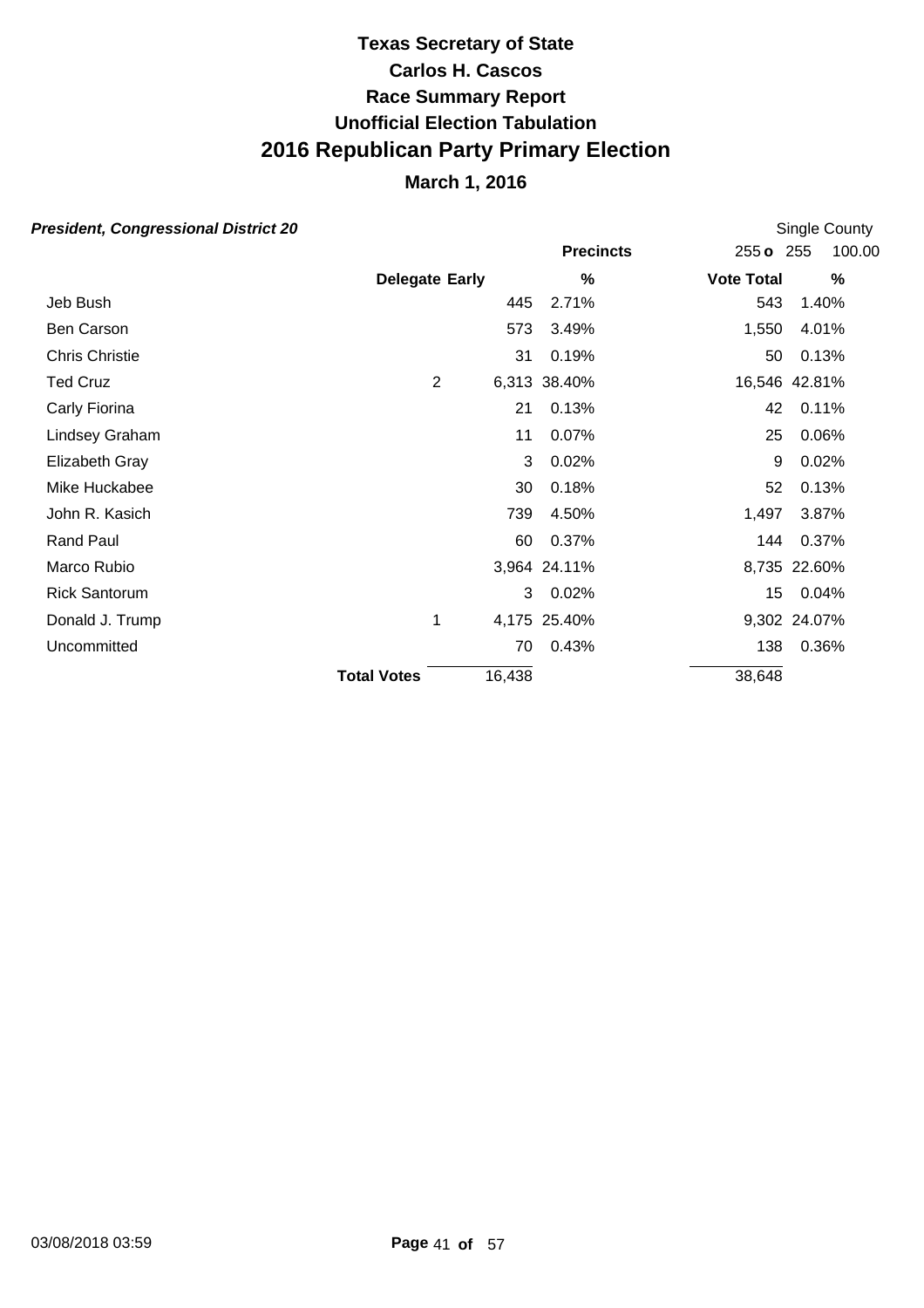## **March 1, 2016**

| esident, Congressional District 21 |                       |   |        |                  |                   | <b>Multi County</b> |  |  |
|------------------------------------|-----------------------|---|--------|------------------|-------------------|---------------------|--|--|
|                                    |                       |   |        | <b>Precincts</b> | 465 o             | 100.00<br>465       |  |  |
|                                    | <b>Delegate Early</b> |   |        | %                | <b>Vote Total</b> | %                   |  |  |
| Jeb Bush                           |                       |   | 1,981  | 3.01%            | 2,277             | 1.79%               |  |  |
| Ben Carson                         |                       |   | 2,383  | 3.62%            | 4,891             | 3.85%               |  |  |
| Chris Christie                     |                       |   | 137    | 0.21%            | 192               | 0.15%               |  |  |
| <b>Ted Cruz</b>                    |                       | 2 |        | 22,056 33.54%    |                   | 49,516 39.01%       |  |  |
| Carly Fiorina                      |                       |   | 115    | 0.17%            | 191               | 0.15%               |  |  |
| Lindsey Graham                     |                       |   | 136    | 0.21%            | 227               | 0.18%               |  |  |
| Elizabeth Gray                     |                       |   | 20     | 0.03%            | 39                | 0.03%               |  |  |
| Mike Huckabee                      |                       |   | 131    | 0.20%            | 223               | 0.18%               |  |  |
| John R. Kasich                     |                       |   | 3,883  | 5.90%            | 7,059             | 5.56%               |  |  |
| <b>Rand Paul</b>                   |                       |   | 241    | 0.37%            | 510               | 0.40%               |  |  |
| Marco Rubio                        |                       |   |        | 15,589 23.71%    |                   | 28,008 22.06%       |  |  |
| <b>Rick Santorum</b>               |                       |   | 27     | 0.04%            | 42                | 0.03%               |  |  |
| Donald J. Trump                    |                       | 1 |        | 18,057 27.46%    |                   | 32,356 25.49%       |  |  |
| Uncommitted                        |                       |   | 1,002  | 1.52%            | 1,405             | 1.11%               |  |  |
|                                    | <b>Total Votes</b>    |   | 65,758 |                  | 126,936           |                     |  |  |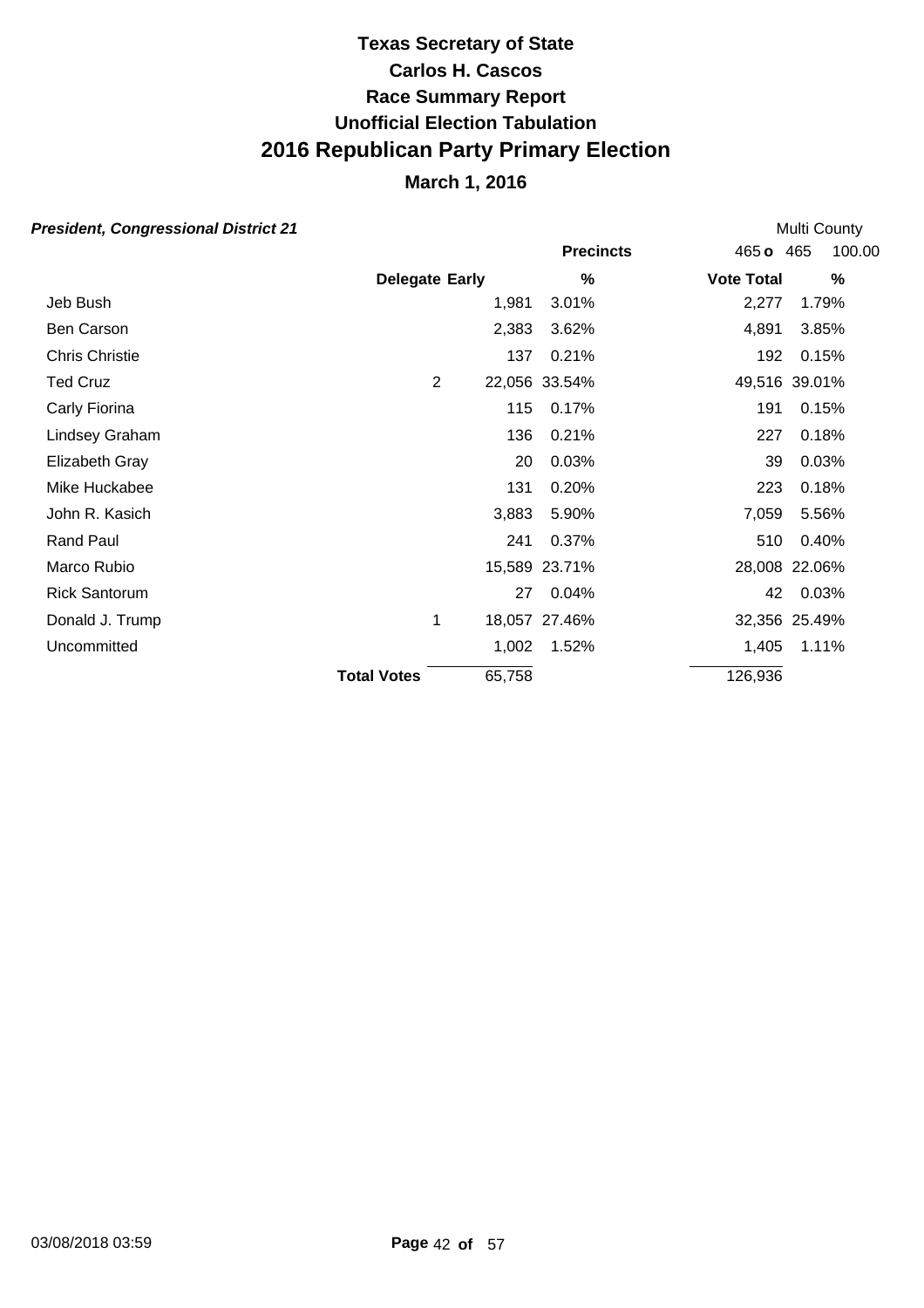### **March 1, 2016**

#### **President, Congressional District 22**

**Precincts** 137 **o** 137 **Early Vote Total % %** 100.00 **Delegate** Multi County Jeb Bush 656 1.73% 837 0.93% Ben Carson 918 2.42% 2,722 3.01% Chris Christie 46 0.12% 67 0.07% Ted Cruz 2 17,765 46.91% 43,005 47.53% Carly Fiorina 31 0.08% 76 0.08% Lindsey Graham 12 0.03% 25 0.03% Elizabeth Gray 11 0.03% 28 0.03% Mike Huckabee 46 0.12% 91 0.10% John R. Kasich 1,504 3.97% 4,005 4.43% Rand Paul 83 0.22% 241 0.27% Marco Rubio 6,903 18.23% 16,711 18.47% Rick Santorum 15 0.04% 29 0.03% Donald J. Trump 1 9,507 25.10% 22,032 24.35% Uncommitted 375 0.99% 602 0.67% **Total Votes** 37.872 90.471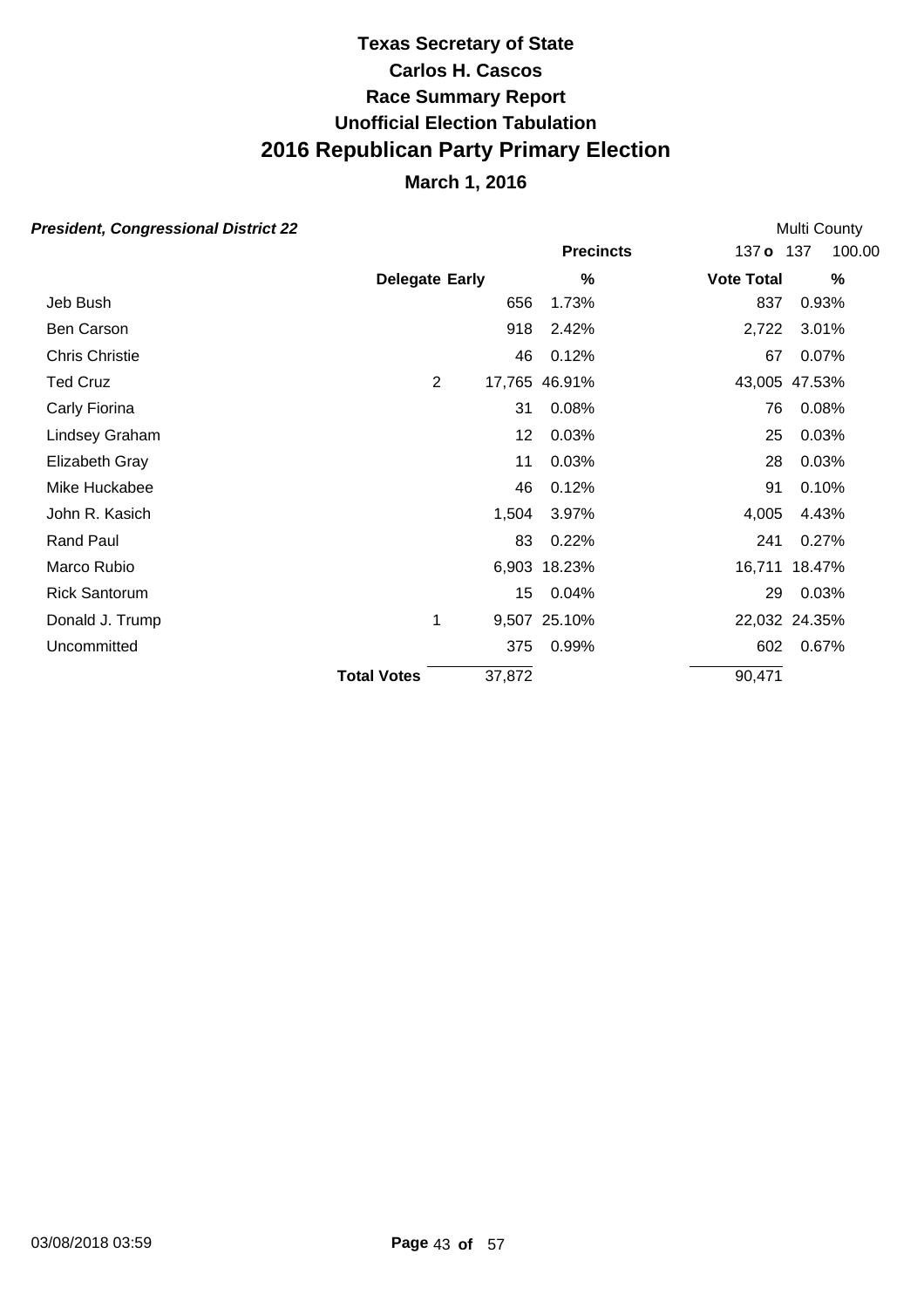## **March 1, 2016**

|                    |     |                                 |                                              | <b>Multi County</b>                                                                                     |  |  |  |
|--------------------|-----|---------------------------------|----------------------------------------------|---------------------------------------------------------------------------------------------------------|--|--|--|
|                    |     | <b>Precincts</b>                | 300 <sub>o</sub>                             | 100.00<br>300                                                                                           |  |  |  |
|                    |     | %                               |                                              | $\%$                                                                                                    |  |  |  |
|                    | 677 | 2.69%                           |                                              | 1.53%                                                                                                   |  |  |  |
|                    | 907 | 3.61%                           |                                              | 4.09%                                                                                                   |  |  |  |
|                    | 26  | 0.10%                           |                                              | 0.11%                                                                                                   |  |  |  |
| $\overline{2}$     |     |                                 |                                              | 23,757 42.96%                                                                                           |  |  |  |
|                    | 26  | 0.10%                           |                                              | 0.09%                                                                                                   |  |  |  |
|                    | 13  | 0.05%                           |                                              | 0.05%                                                                                                   |  |  |  |
|                    | 28  | 0.11%                           |                                              | 0.11%                                                                                                   |  |  |  |
|                    | 80  | 0.32%                           |                                              | 0.23%                                                                                                   |  |  |  |
|                    | 884 | 3.52%                           |                                              | 3.22%                                                                                                   |  |  |  |
|                    | 66  | 0.26%                           |                                              | 0.23%                                                                                                   |  |  |  |
|                    |     |                                 |                                              | 10,899 19.71%                                                                                           |  |  |  |
|                    | 12  | 0.05%                           |                                              | 0.05%                                                                                                   |  |  |  |
| 1                  |     |                                 |                                              | 14,776 26.72%                                                                                           |  |  |  |
|                    | 302 | 1.20%                           |                                              | 0.90%                                                                                                   |  |  |  |
| <b>Total Votes</b> |     |                                 |                                              |                                                                                                         |  |  |  |
|                    |     | <b>Delegate Early</b><br>25,136 | 9,897 39.37%<br>5,269 20.96%<br>6,949 27.65% | <b>Vote Total</b><br>847<br>2,261<br>59<br>52<br>26<br>60<br>128<br>1,782<br>128<br>30<br>497<br>55,302 |  |  |  |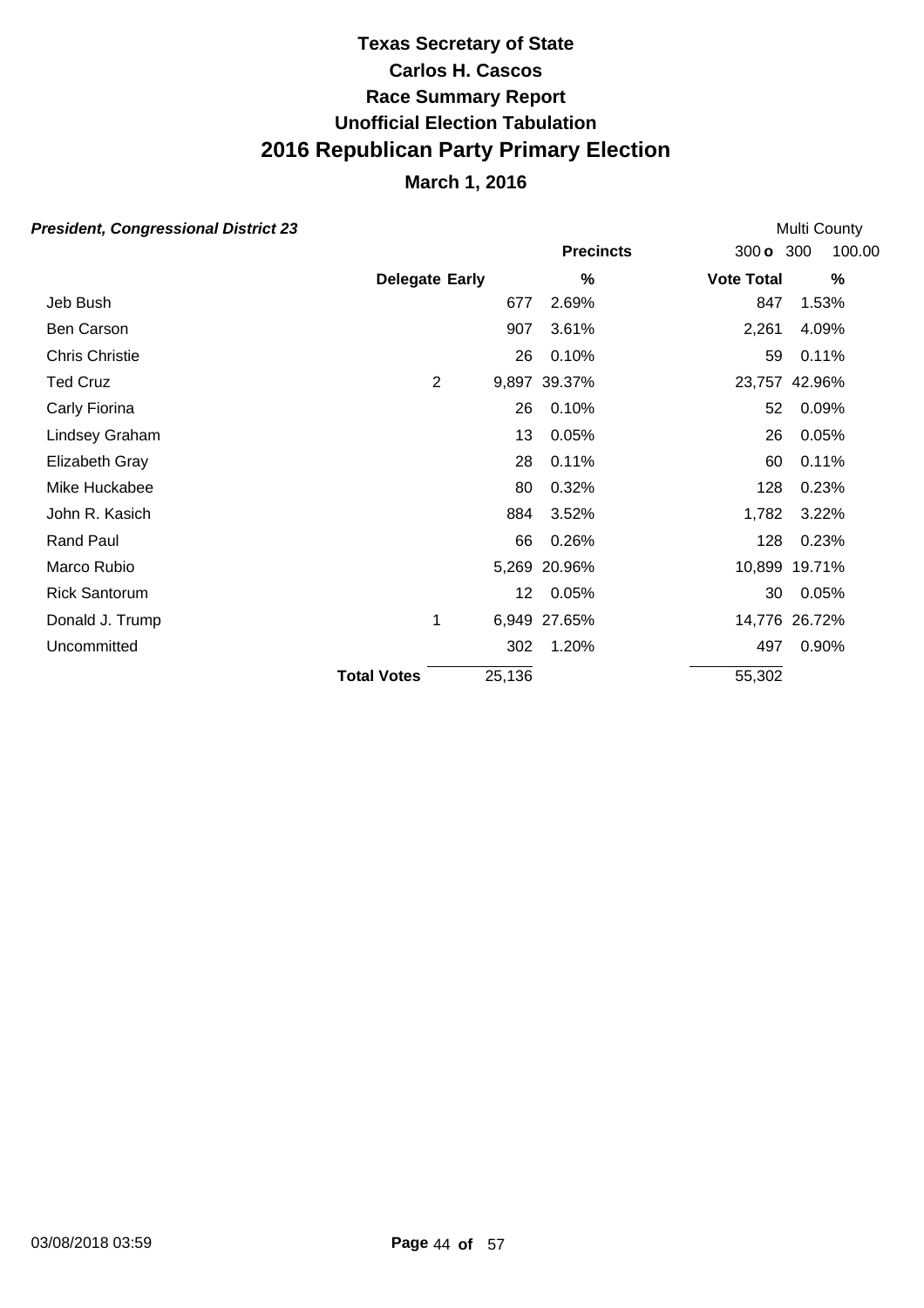## **March 1, 2016**

| esident, Congressional District 24 |                       |                |        |                  |                   | <b>Multi County</b> |                     |  |
|------------------------------------|-----------------------|----------------|--------|------------------|-------------------|---------------------|---------------------|--|
|                                    |                       |                |        | <b>Precincts</b> |                   |                     | 100.00<br>243 o 243 |  |
|                                    | <b>Delegate Early</b> |                |        | %                | <b>Vote Total</b> |                     | %                   |  |
| Jeb Bush                           |                       |                | 896    | 2.12%            |                   | 1,096               | 1.18%               |  |
| Ben Carson                         |                       |                | 1,340  | 3.17%            |                   | 3,419               | 3.69%               |  |
| <b>Chris Christie</b>              |                       |                | 52     | 0.12%            |                   | 85                  | 0.09%               |  |
| Ted Cruz                           |                       | $\overline{2}$ |        | 14,694 34.76%    |                   |                     | 33,953 36.66%       |  |
| Carly Fiorina                      |                       |                | 64     | 0.15%            |                   | 113                 | 0.12%               |  |
| Lindsey Graham                     |                       |                | 18     | 0.04%            |                   | 28                  | 0.03%               |  |
| Elizabeth Gray                     |                       |                | 13     | 0.03%            |                   | 27                  | 0.03%               |  |
| Mike Huckabee                      |                       |                | 91     | 0.22%            |                   | 148                 | 0.16%               |  |
| John R. Kasich                     |                       |                | 2,885  | 6.82%            |                   | 6,474               | 6.99%               |  |
| <b>Rand Paul</b>                   |                       |                | 105    | 0.25%            |                   | 242                 | 0.26%               |  |
| Marco Rubio                        |                       |                |        | 10,028 23.72%    |                   |                     | 22,414 24.20%       |  |
| <b>Rick Santorum</b>               |                       |                | 25     | 0.06%            |                   | 41                  | 0.04%               |  |
| Donald J. Trump                    |                       | 1              |        | 11,685 27.64%    |                   |                     | 23,963 25.88%       |  |
| Uncommitted                        |                       |                | 376    | 0.89%            |                   | 602                 | 0.65%               |  |
|                                    | <b>Total Votes</b>    |                | 42,272 |                  |                   | 92,605              |                     |  |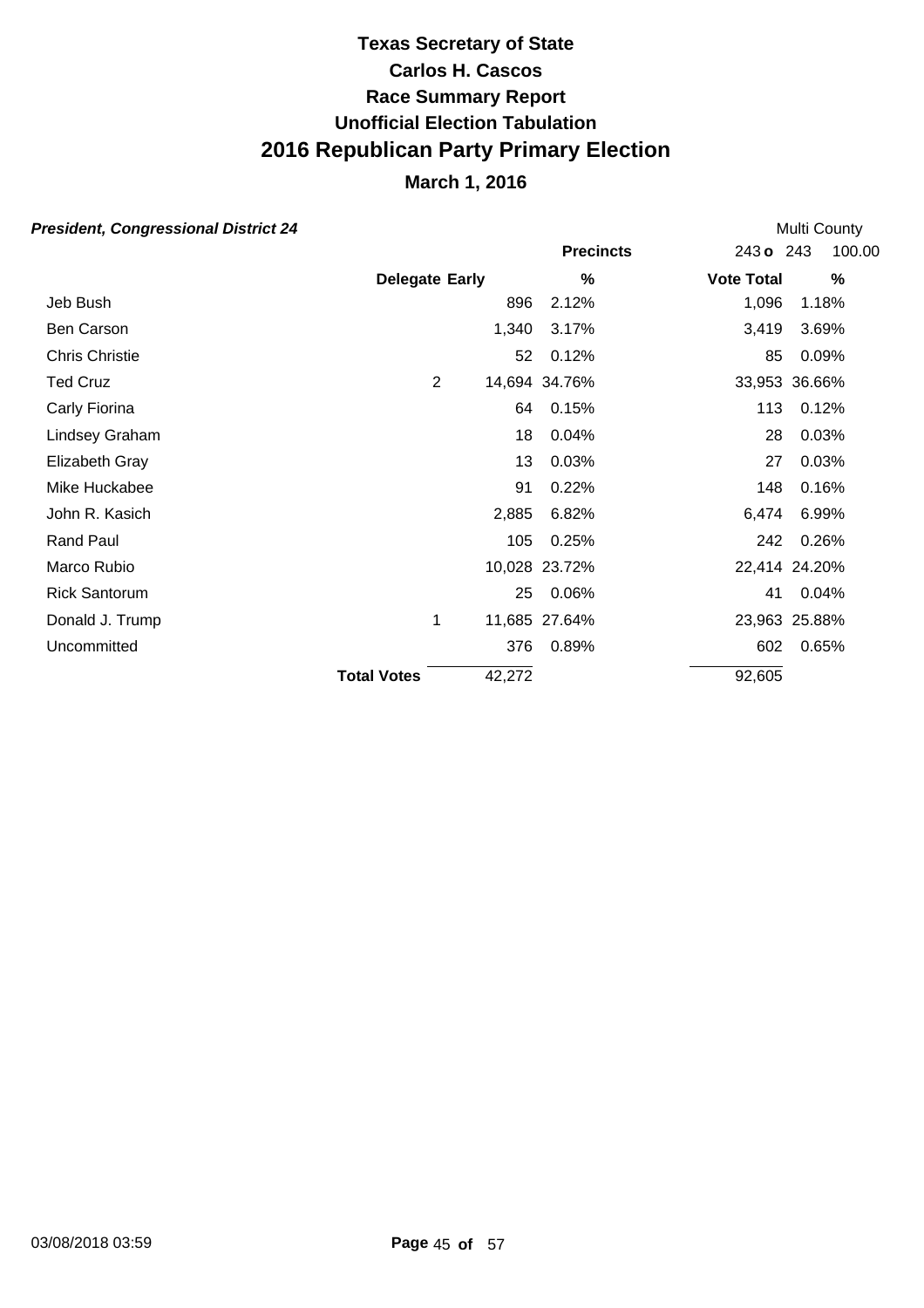## **March 1, 2016**

| esident, Congressional District 25 |                       |                |        |                  | <b>Multi County</b> |          |        |  |
|------------------------------------|-----------------------|----------------|--------|------------------|---------------------|----------|--------|--|
|                                    |                       |                |        | <b>Precincts</b> | 395 o 395           |          | 100.00 |  |
|                                    | <b>Delegate Early</b> |                |        | %                | <b>Vote Total</b>   |          | $\%$   |  |
| Jeb Bush                           |                       |                | 1,124  | 2.34%            | 1,486               | 1.33%    |        |  |
| Ben Carson                         |                       |                | 1,803  | 3.75%            | 4,980               | 4.44%    |        |  |
| <b>Chris Christie</b>              |                       |                | 93     | 0.19%            | 169                 | 0.15%    |        |  |
| Ted Cruz                           |                       | $\overline{2}$ |        | 18,100 37.65%    | 45,233 40.36%       |          |        |  |
| Carly Fiorina                      |                       |                | 76     | 0.16%            | 139                 | 0.12%    |        |  |
| Lindsey Graham                     |                       |                | 12     | 0.02%            | 30                  | 0.03%    |        |  |
| Elizabeth Gray                     |                       |                | 27     | 0.06%            | 51                  | 0.05%    |        |  |
| Mike Huckabee                      |                       |                | 118    | 0.25%            | 210                 | 0.19%    |        |  |
| John R. Kasich                     |                       |                | 2,256  | 4.69%            | 5,314               | 4.74%    |        |  |
| Rand Paul                          |                       |                | 159    | 0.33%            | 407                 | 0.36%    |        |  |
| Marco Rubio                        |                       |                |        | 9,188 19.11%     | 20,594 18.37%       |          |        |  |
| <b>Rick Santorum</b>               |                       |                | 31     | 0.06%            |                     | 54 0.05% |        |  |
| Donald J. Trump                    |                       | 1              |        | 14,147 29.43%    | 31,843 28.41%       |          |        |  |
| Uncommitted                        |                       |                | 940    | 1.96%            | 1,570               | 1.40%    |        |  |
|                                    | <b>Total Votes</b>    |                | 48,074 |                  | 112,080             |          |        |  |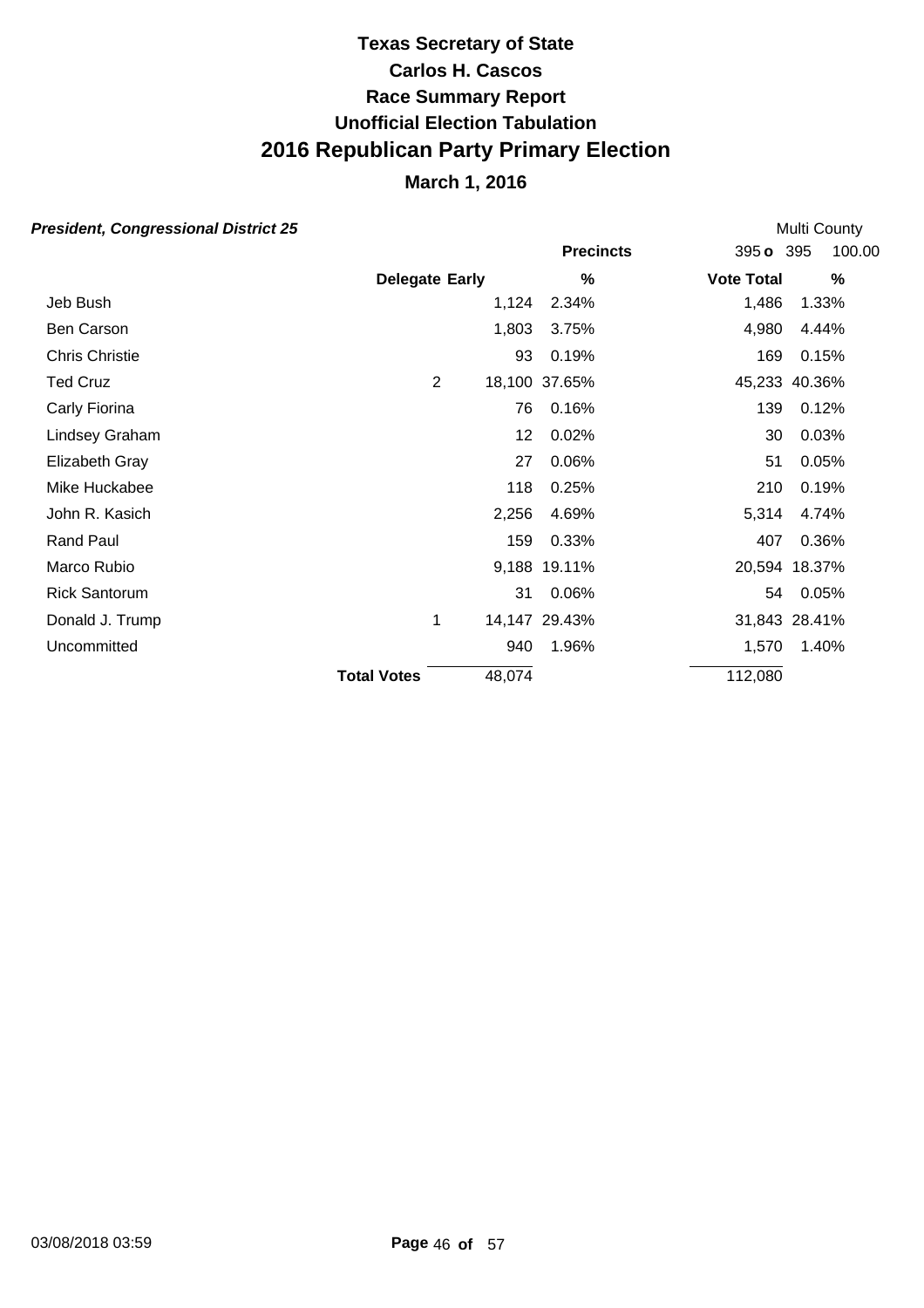## **March 1, 2016**

| esident, Congressional District 26 |                       |                |        |                  |                   | Multi County  |        |
|------------------------------------|-----------------------|----------------|--------|------------------|-------------------|---------------|--------|
|                                    |                       |                |        | <b>Precincts</b> | $170$ o           | 170           | 100.00 |
|                                    | <b>Delegate Early</b> |                |        | %                | <b>Vote Total</b> |               | $\%$   |
| Jeb Bush                           |                       |                | 916    | 1.77%            | 1,082             | 1.00%         |        |
| Ben Carson                         |                       |                | 1,889  | 3.64%            | 4,640             | 4.28%         |        |
| Chris Christie                     |                       |                | 77     | 0.15%            | 106               | 0.10%         |        |
| <b>Ted Cruz</b>                    |                       | $\overline{2}$ |        | 20,394 39.33%    |                   | 45,623 42.07% |        |
| Carly Fiorina                      |                       |                | 58     | 0.11%            | 95                | 0.09%         |        |
| Lindsey Graham                     |                       |                | 9      | 0.02%            | 20                | 0.02%         |        |
| Elizabeth Gray                     |                       |                | 15     | 0.03%            | 24                | 0.02%         |        |
| Mike Huckabee                      |                       |                | 90     | 0.17%            | 153               | 0.14%         |        |
| John R. Kasich                     |                       |                | 2,451  | 4.73%            | 4,907             | 4.52%         |        |
| <b>Rand Paul</b>                   |                       |                | 118    | 0.23%            | 304               | 0.28%         |        |
| Marco Rubio                        |                       |                |        | 11,172 21.54%    |                   | 23,081 21.28% |        |
| <b>Rick Santorum</b>               |                       |                | 31     | 0.06%            | 44                | 0.04%         |        |
| Donald J. Trump                    |                       | 1              |        | 14,162 27.31%    |                   | 27,655 25.50% |        |
| Uncommitted                        |                       |                |        | 474 0.91%        | 709               | 0.65%         |        |
|                                    | <b>Total Votes</b>    |                | 51,856 |                  | 108,443           |               |        |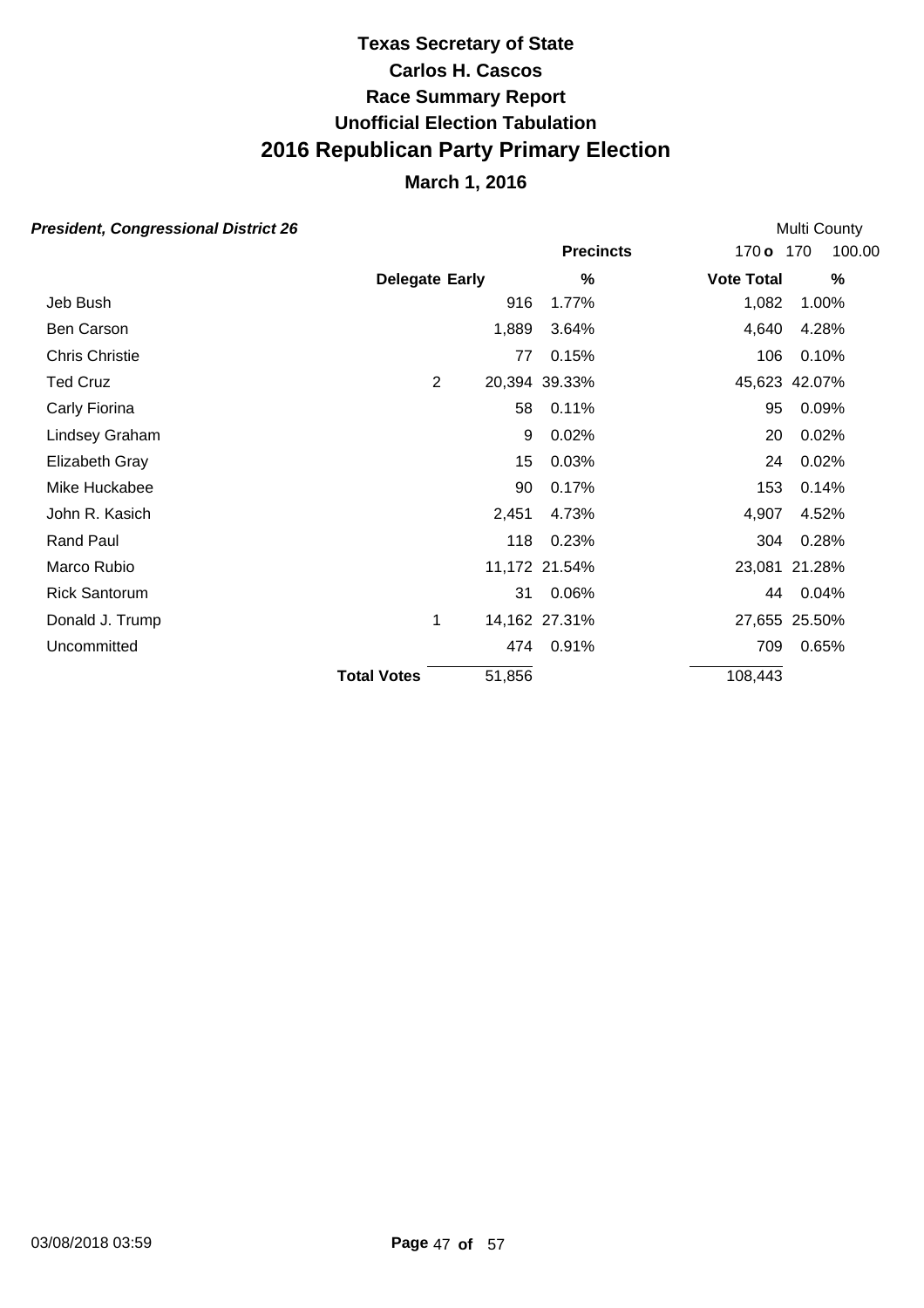## **March 1, 2016**

| esident, Congressional District 27 |                       |        |                  |                   | Multi County  |
|------------------------------------|-----------------------|--------|------------------|-------------------|---------------|
|                                    |                       |        | <b>Precincts</b> | 293 o 293         | 100.00        |
|                                    | <b>Delegate Early</b> |        | %                | <b>Vote Total</b> | %             |
| Jeb Bush                           |                       | 848    | 2.55%            | 1,114             | 1.34%         |
| Ben Carson                         |                       | 1,043  | 3.13%            | 2,925             | 3.53%         |
| <b>Chris Christie</b>              |                       | 56     | 0.17%            | 96                | 0.12%         |
| Ted Cruz                           | $\overline{2}$        |        | 12,689 38.13%    |                   | 35,818 43.18% |
| Carly Fiorina                      |                       | 85     | 0.26%            | 218               | 0.26%         |
| Lindsey Graham                     |                       | 45     | 0.14%            | 134               | 0.16%         |
| Elizabeth Gray                     |                       | 21     | 0.06%            | 34                | 0.04%         |
| Mike Huckabee                      |                       | 59     | 0.18%            | 127               | 0.15%         |
| John R. Kasich                     |                       | 1,356  | 4.08%            | 3,097             | 3.73%         |
| <b>Rand Paul</b>                   |                       | 127    | 0.38%            | 312               | 0.38%         |
| Marco Rubio                        |                       |        | 5,475 16.45%     |                   | 12,283 14.81% |
| <b>Rick Santorum</b>               |                       | 19     | 0.06%            | 42                | 0.05%         |
| Donald J. Trump                    | 1                     |        | 10,778 32.39%    |                   | 25,616 30.88% |
| Uncommitted                        |                       | 673    | 2.02%            | 1,127             | 1.36%         |
|                                    | <b>Total Votes</b>    | 33,274 |                  | 82,943            |               |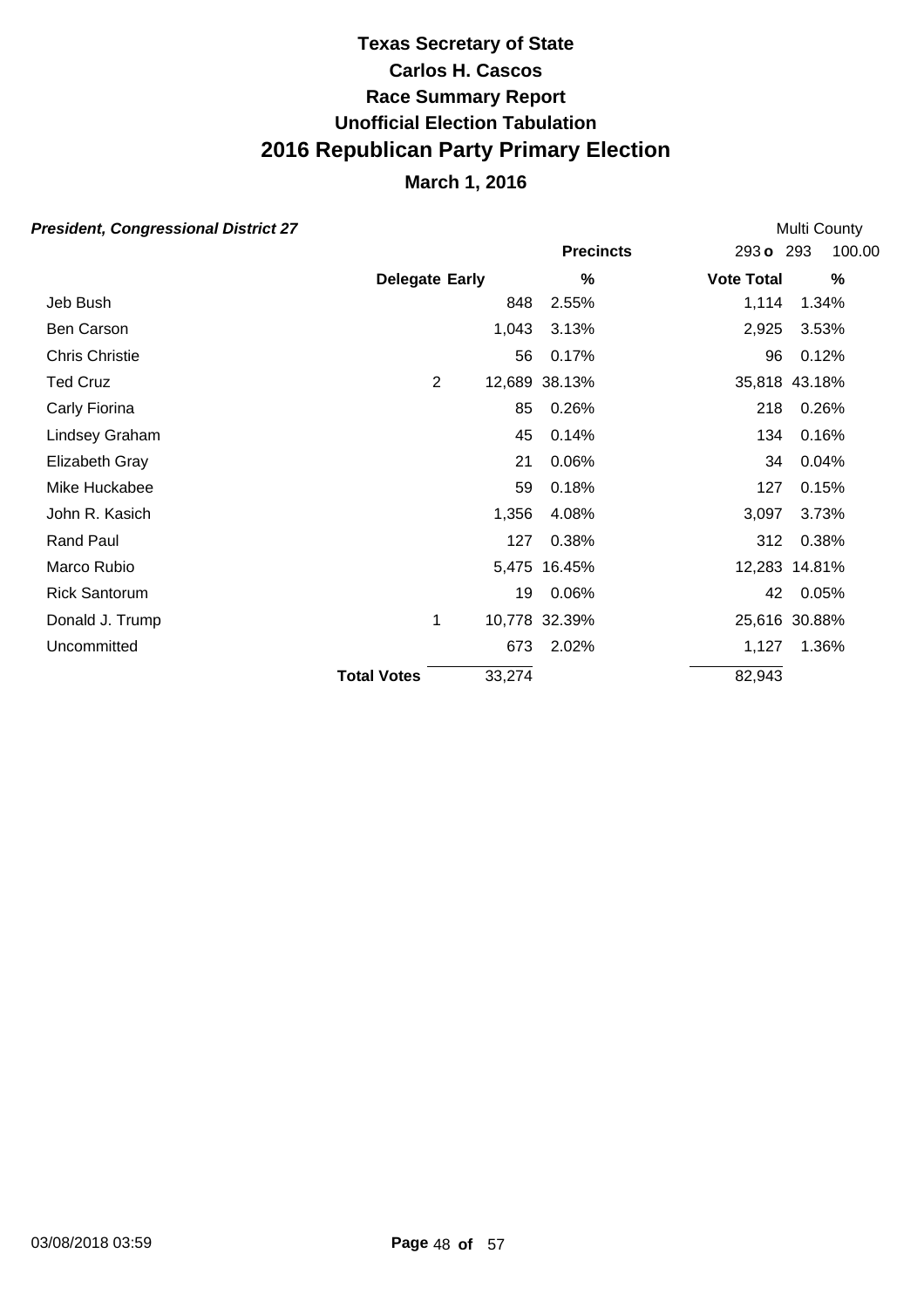## **March 1, 2016**

| esident, Congressional District 28 |                       |        |                  |                   | Multi County  |
|------------------------------------|-----------------------|--------|------------------|-------------------|---------------|
|                                    |                       |        | <b>Precincts</b> | 263 o 263         | 100.00        |
|                                    | <b>Delegate Early</b> |        | $\%$             | <b>Vote Total</b> | $\%$          |
| Jeb Bush                           |                       | 336    | 2.53%            | 416               | 1.28%         |
| Ben Carson                         |                       | 430    | 3.23%            | 1,200             | 3.68%         |
| Chris Christie                     |                       | 26     | 0.20%            | 45                | 0.14%         |
| Ted Cruz                           | $\overline{2}$        |        | 5,087 38.25%     |                   | 14,317 43.88% |
| Carly Fiorina                      |                       | 18     | 0.14%            | 40                | 0.12%         |
| Lindsey Graham                     |                       | 16     | 0.12%            | 30                | 0.09%         |
| Elizabeth Gray                     |                       | 13     | 0.10%            | 22                | 0.07%         |
| Mike Huckabee                      |                       | 30     | 0.23%            | 53                | 0.16%         |
| John R. Kasich                     |                       | 390    | 2.93%            | 774               | 2.37%         |
| <b>Rand Paul</b>                   |                       | 34     | 0.26%            | 74                | 0.23%         |
| Marco Rubio                        |                       |        | 2,534 19.05%     |                   | 5,614 17.21%  |
| <b>Rick Santorum</b>               |                       | 8      | 0.06%            | 23                | 0.07%         |
| Donald J. Trump                    | 1                     |        | 4,255 31.99%     |                   | 9,809 30.06%  |
| Uncommitted                        |                       | 122    | 0.92%            | 209               | 0.64%         |
|                                    | <b>Total Votes</b>    | 13,299 |                  | 32,626            |               |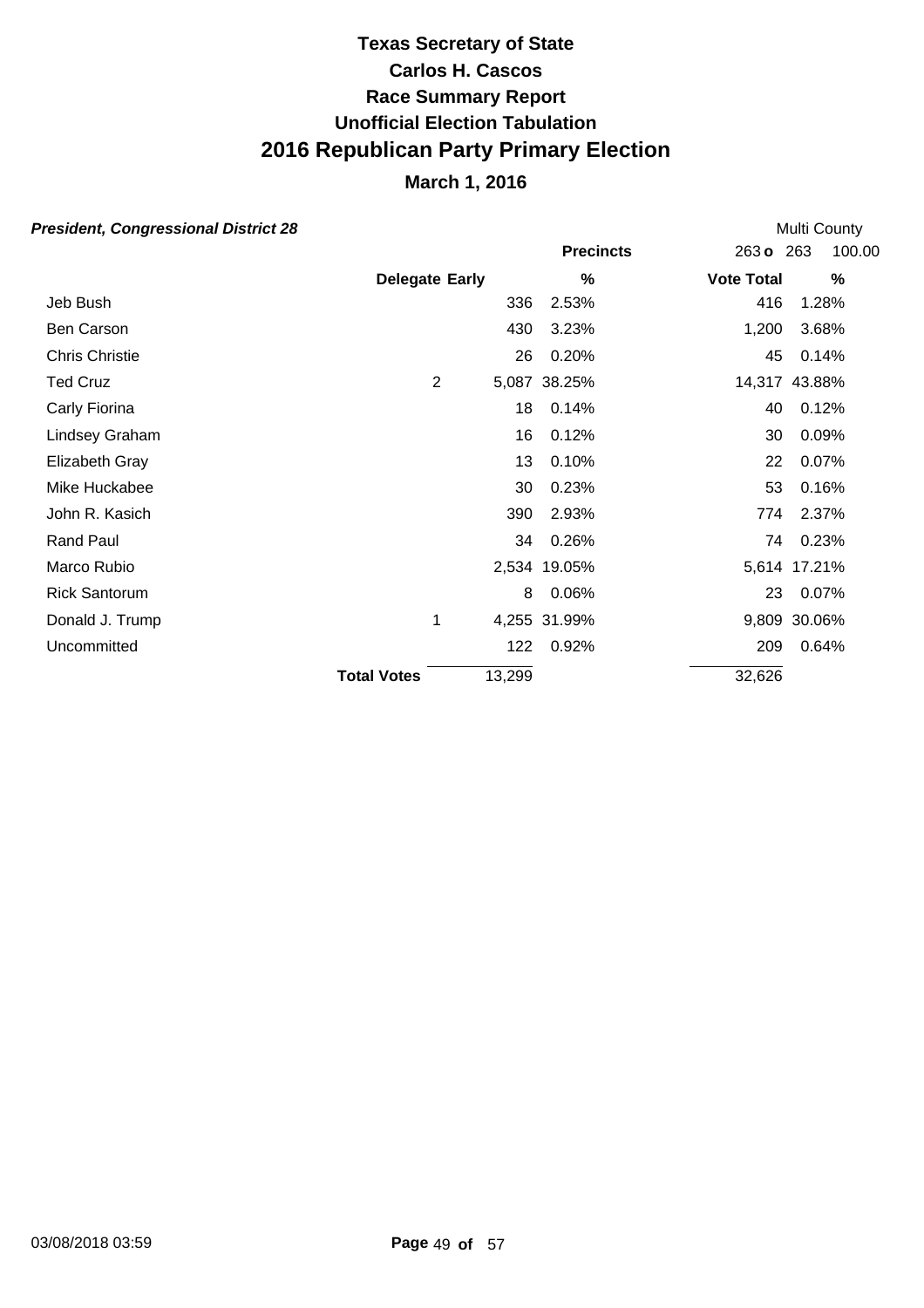## **March 1, 2016**

| esident, Congressional District 29 |                       |                 |                  |                   | Single County |
|------------------------------------|-----------------------|-----------------|------------------|-------------------|---------------|
|                                    |                       |                 | <b>Precincts</b> | 167 o             | 100.00<br>167 |
|                                    | <b>Delegate Early</b> |                 | %                | <b>Vote Total</b> | $\%$          |
| Jeb Bush                           |                       | 148             | 2.50%            | 219               | 1.35%         |
| Ben Carson                         |                       | 147             | 2.48%            | 462               | 2.84%         |
| Chris Christie                     |                       | 12 <sup>°</sup> | 0.20%            | 20                | 0.12%         |
| Ted Cruz                           | 3                     |                 | 2,880 48.62%     |                   | 8,174 50.21%  |
| Carly Fiorina                      |                       | 3               | 0.05%            | 12 <sub>2</sub>   | 0.07%         |
| Lindsey Graham                     |                       | 7               | 0.12%            | 13                | 0.08%         |
| Elizabeth Gray                     |                       | 5               | 0.08%            | 9                 | 0.06%         |
| Mike Huckabee                      |                       | 12              | 0.20%            | 24                | 0.15%         |
| John R. Kasich                     |                       | 137             | 2.31%            | 395               | 2.43%         |
| <b>Rand Paul</b>                   |                       | 7               | 0.12%            | 28                | 0.17%         |
| Marco Rubio                        |                       |                 | 769 12.98%       |                   | 2,729 16.76%  |
| <b>Rick Santorum</b>               |                       | 7               | 0.12%            | 14                | $0.09\%$      |
| Donald J. Trump                    |                       |                 | 1,690 28.53%     |                   | 4,035 24.78%  |
| Uncommitted                        |                       | 99              | 1.67%            | 147               | 0.90%         |
|                                    | <b>Total Votes</b>    | 5,923           |                  | 16,281            |               |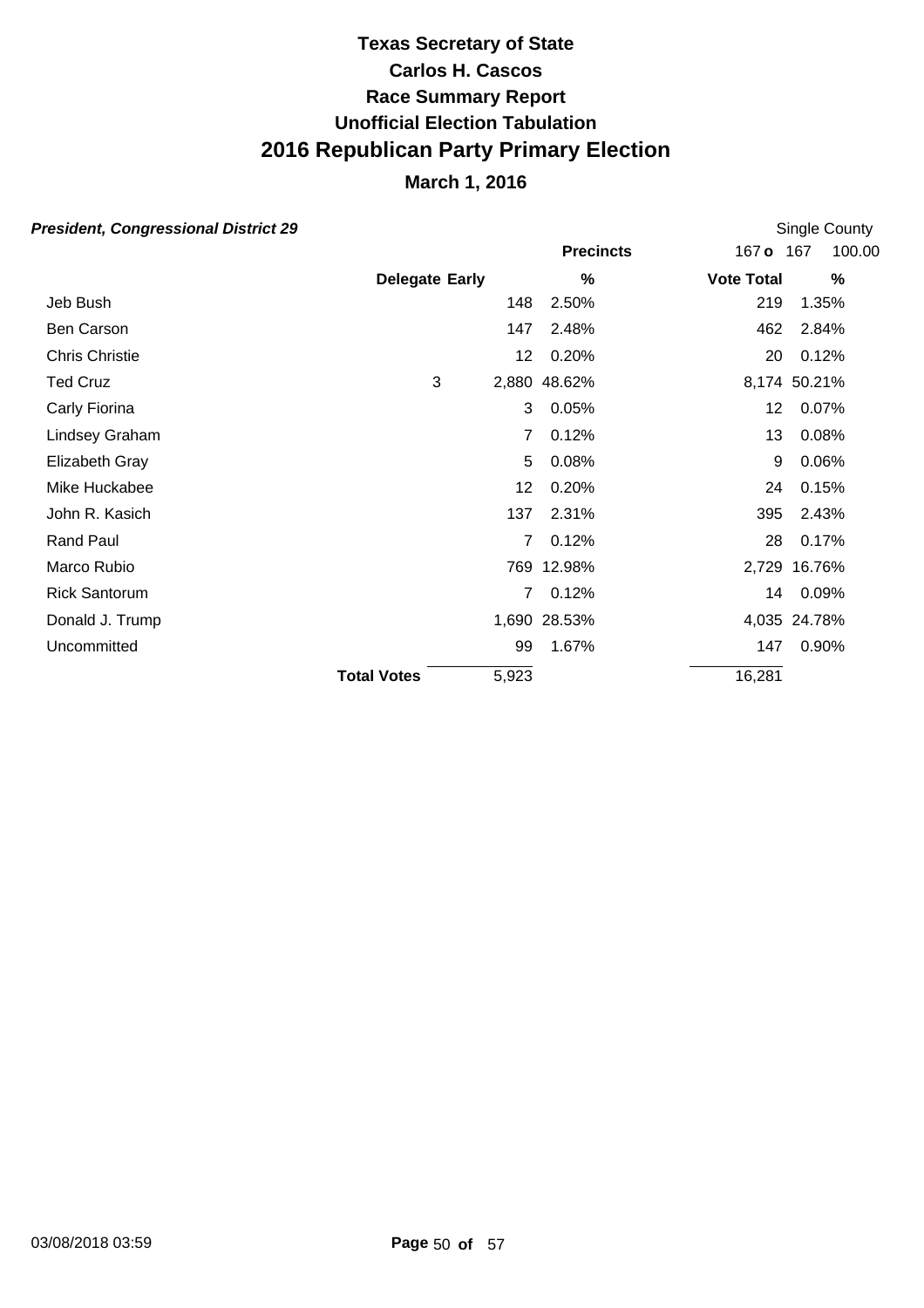### **March 1, 2016**

|                       |       |                  |                                                                                                                   | Single County |
|-----------------------|-------|------------------|-------------------------------------------------------------------------------------------------------------------|---------------|
|                       |       | <b>Precincts</b> | 263 <sub>o</sub>                                                                                                  | 100.00<br>263 |
| <b>Delegate Early</b> |       | %                | <b>Vote Total</b>                                                                                                 | $\%$          |
|                       | 158   | 1.81%            | 207                                                                                                               | 0.91%         |
|                       |       | 3.96%            | 1,068                                                                                                             | 4.70%         |
|                       | 6     | 0.07%            | 14                                                                                                                | 0.06%         |
| $\overline{2}$        |       |                  |                                                                                                                   | 9,446 41.55%  |
|                       |       | 0.14%            | 25                                                                                                                | 0.11%         |
|                       |       | 0.14%            | 14                                                                                                                | 0.06%         |
|                       |       | 0.05%            | 6                                                                                                                 | 0.03%         |
|                       |       | 0.16%            | 34                                                                                                                | 0.15%         |
|                       |       | 5.05%            | 1,052                                                                                                             | 4.63%         |
|                       | 21    | 0.24%            | 51                                                                                                                | 0.22%         |
|                       |       |                  |                                                                                                                   | 5,020 22.08%  |
|                       |       | 0.08%            | 11                                                                                                                | 0.05%         |
| 1                     |       |                  |                                                                                                                   | 5,689 25.02%  |
|                       |       | 0.55%            | 97                                                                                                                | 0.43%         |
| <b>Total Votes</b>    | 8,719 |                  | 22,734                                                                                                            |               |
|                       |       |                  | 345<br>3,429 39.33%<br>12 <sup>°</sup><br>12 <sup>°</sup><br>4<br>14<br>440<br>1,795 20.59%<br>2,428 27.85%<br>48 |               |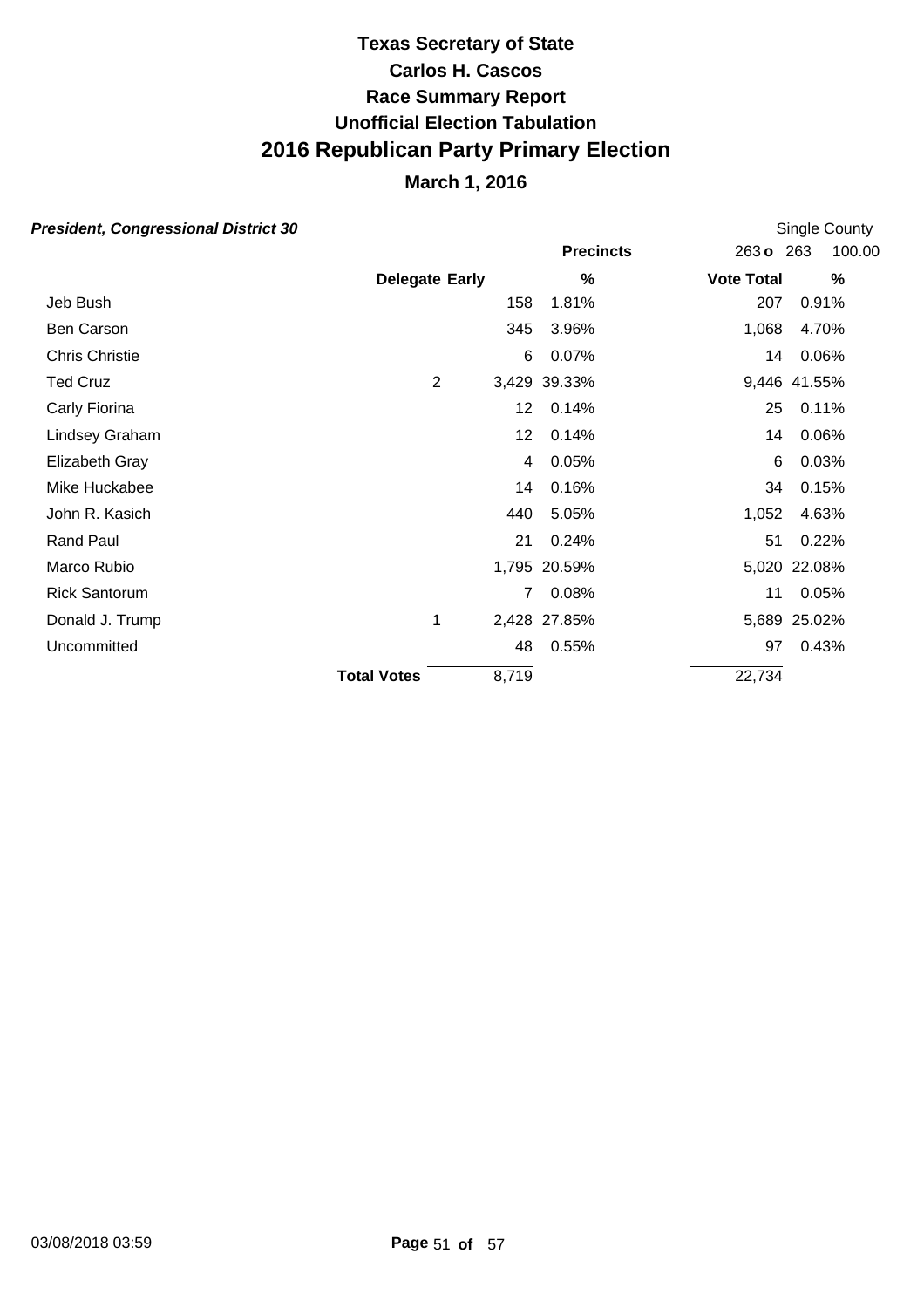## **March 1, 2016**

|                    |        |                                         |                                                                                                                            | Multi County                                                                                                                  |
|--------------------|--------|-----------------------------------------|----------------------------------------------------------------------------------------------------------------------------|-------------------------------------------------------------------------------------------------------------------------------|
|                    |        | <b>Precincts</b>                        |                                                                                                                            | 100.00                                                                                                                        |
|                    |        | %                                       |                                                                                                                            | $\%$                                                                                                                          |
|                    |        | 2.63%                                   |                                                                                                                            | 1.48%                                                                                                                         |
|                    |        | 3.66%                                   |                                                                                                                            | 4.49%                                                                                                                         |
|                    |        | 0.25%                                   |                                                                                                                            | 0.17%                                                                                                                         |
|                    |        |                                         |                                                                                                                            | 37,512 38.31%                                                                                                                 |
|                    |        | 0.25%                                   |                                                                                                                            | 0.19%                                                                                                                         |
|                    |        | 0.05%                                   |                                                                                                                            | 0.05%                                                                                                                         |
|                    |        | 2.48%                                   |                                                                                                                            | 2.46%                                                                                                                         |
|                    | 111    | 0.24%                                   |                                                                                                                            | 0.24%                                                                                                                         |
|                    |        | 5.75%                                   |                                                                                                                            | 5.11%                                                                                                                         |
|                    |        | 0.39%                                   |                                                                                                                            | 0.47%                                                                                                                         |
|                    |        |                                         |                                                                                                                            | 19,431 19.85%                                                                                                                 |
|                    |        | 0.06%                                   |                                                                                                                            | 0.07%                                                                                                                         |
| 1                  |        |                                         |                                                                                                                            | 25,153 25.69%                                                                                                                 |
|                    |        | 1.78%                                   |                                                                                                                            | 1.42%                                                                                                                         |
| <b>Total Votes</b> | 45,574 |                                         |                                                                                                                            |                                                                                                                               |
|                    |        | <b>Delegate Early</b><br>$\overline{2}$ | 1,199<br>1,666<br>113<br>15,843 34.76%<br>115<br>22<br>1,128<br>2,619<br>178<br>9,622 21.11%<br>29<br>12,120 26.59%<br>809 | 109 o 109<br><b>Vote Total</b><br>1,452<br>4,394<br>163<br>187<br>47<br>2,410<br>233<br>5,005<br>465<br>65<br>1,390<br>97,907 |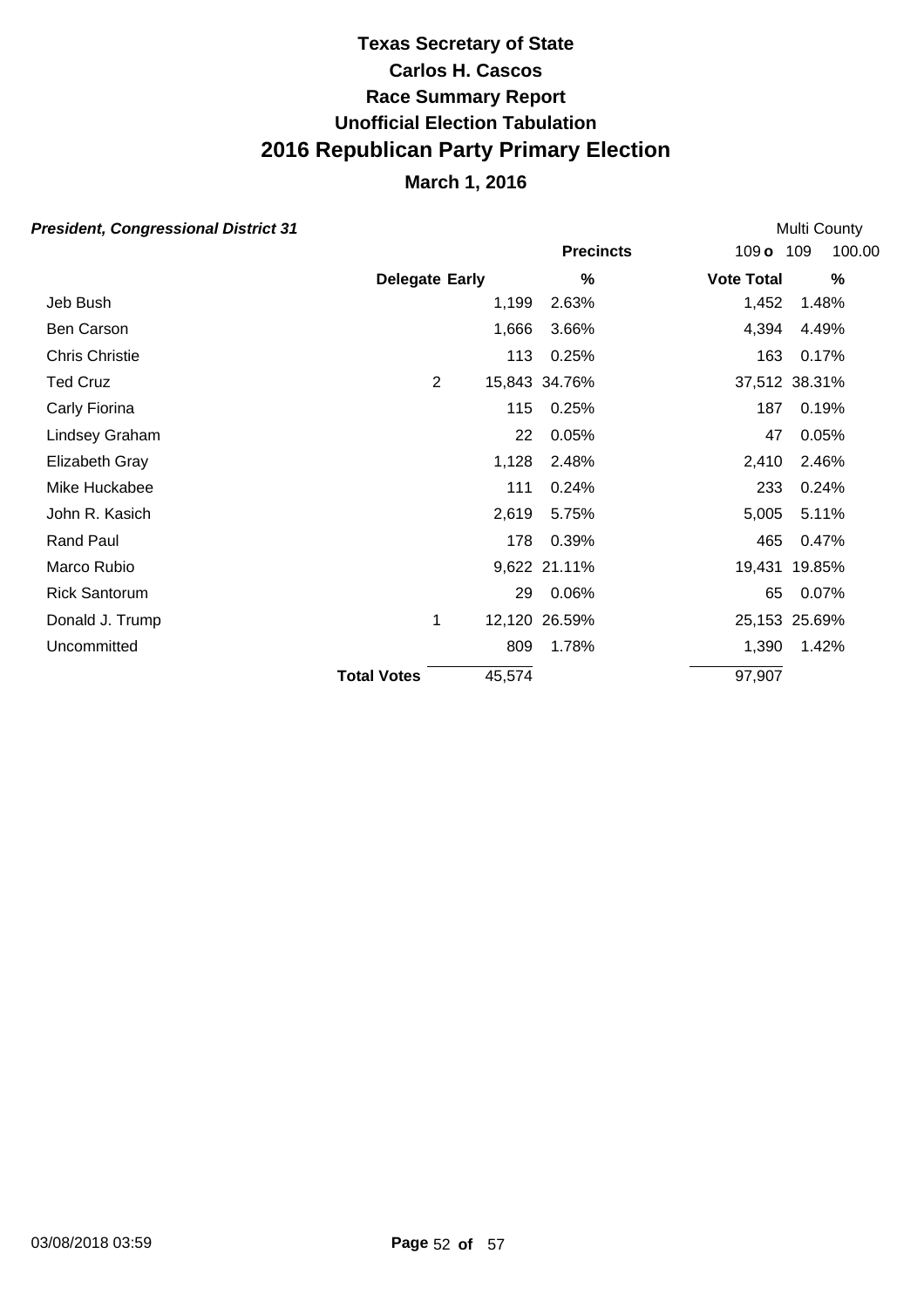## **March 1, 2016**

| esident, Congressional District 32 |                       |                |        |                  |                   | Single County |
|------------------------------------|-----------------------|----------------|--------|------------------|-------------------|---------------|
|                                    |                       |                |        | <b>Precincts</b> | 263 <sub>o</sub>  | 100.00<br>263 |
|                                    | <b>Delegate Early</b> |                |        | %                | <b>Vote Total</b> | $\%$          |
| Jeb Bush                           |                       |                | 850    | 2.62%            | 1,108             | 1.23%         |
| Ben Carson                         |                       |                | 826    | 2.55%            | 2,787             | 3.10%         |
| Chris Christie                     |                       |                | 51     | 0.16%            | 87                | 0.10%         |
| <b>Ted Cruz</b>                    |                       | $\overline{2}$ |        | 10,482 32.32%    |                   | 30,011 33.34% |
| Carly Fiorina                      |                       |                | 40     | 0.12%            | 107               | 0.12%         |
| Lindsey Graham                     |                       |                | 23     | 0.07%            | 40                | 0.04%         |
| Elizabeth Gray                     |                       |                | 3      | 0.01%            | 19                | 0.02%         |
| Mike Huckabee                      |                       |                | 31     | 0.10%            | 100               | 0.11%         |
| John R. Kasich                     |                       |                | 2,690  | 8.30%            | 8,063             | 8.96%         |
| <b>Rand Paul</b>                   |                       |                | 65     | 0.20%            | 214               | 0.24%         |
| Marco Rubio                        |                       |                |        | 8,629 26.61%     |                   | 25,671 28.52% |
| <b>Rick Santorum</b>               |                       |                | 16     | 0.05%            | 43                | 0.05%         |
| Donald J. Trump                    |                       |                |        | 8,477 26.14%     |                   | 21,265 23.62% |
| Uncommitted                        |                       |                | 244    | 0.75%            | 507               | 0.56%         |
|                                    | <b>Total Votes</b>    |                | 32,427 |                  | 90,022            |               |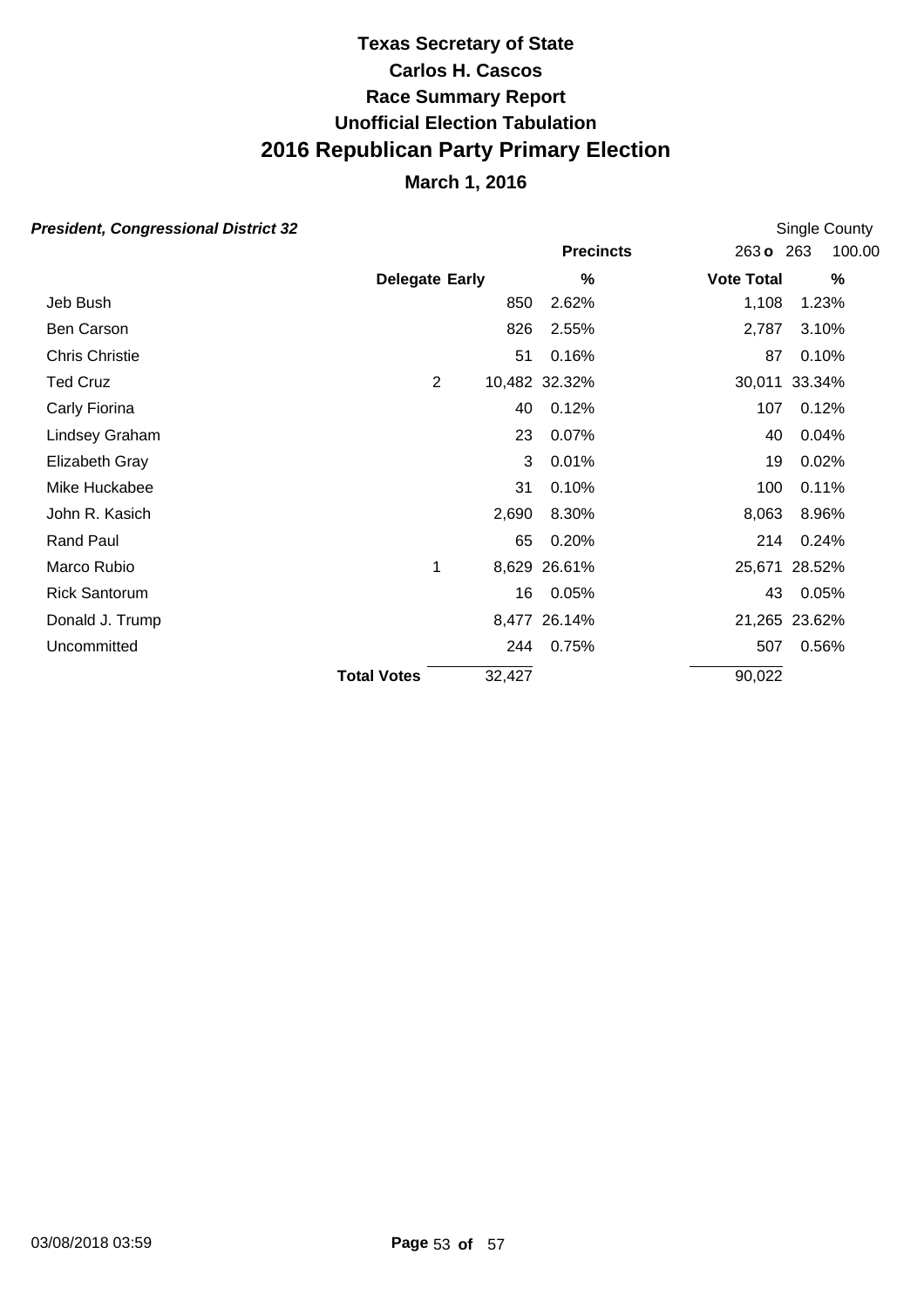## **March 1, 2016**

| esident, Congressional District 33 |                       |       |                  |                   | Multi County  |
|------------------------------------|-----------------------|-------|------------------|-------------------|---------------|
|                                    |                       |       | <b>Precincts</b> | 272 o             | 100.00<br>272 |
|                                    | <b>Delegate Early</b> |       | %                | <b>Vote Total</b> | $\%$          |
| Jeb Bush                           |                       | 157   | 2.31%            | 206               | 1.23%         |
| Ben Carson                         |                       | 247   | 3.63%            | 701               | 4.17%         |
| <b>Chris Christie</b>              |                       | 13    | 0.19%            | 17                | 0.10%         |
| Ted Cruz                           | 2                     |       | 2,800 41.19%     |                   | 7,296 43.39%  |
| Carly Fiorina                      |                       | 9     | 0.13%            | 23                | 0.14%         |
| Lindsey Graham                     |                       | 7     | 0.10%            | 10                | 0.06%         |
| Elizabeth Gray                     |                       | 6     | 0.09%            | 12                | 0.07%         |
| Mike Huckabee                      |                       | 24    | 0.35%            | 36                | 0.21%         |
| John R. Kasich                     |                       | 214   | 3.15%            | 516               | 3.07%         |
| <b>Rand Paul</b>                   |                       | 19    | 0.28%            | 42                | 0.25%         |
| Marco Rubio                        |                       |       | 1,094 16.10%     |                   | 3,016 17.94%  |
| <b>Rick Santorum</b>               |                       | 1     | 0.01%            | 4                 | 0.02%         |
| Donald J. Trump                    | 1                     |       | 2,140 31.48%     |                   | 4,837 28.76%  |
| Uncommitted                        |                       | 66    | 0.97%            | 100               | 0.59%         |
|                                    | <b>Total Votes</b>    | 6,797 |                  | 16,816            |               |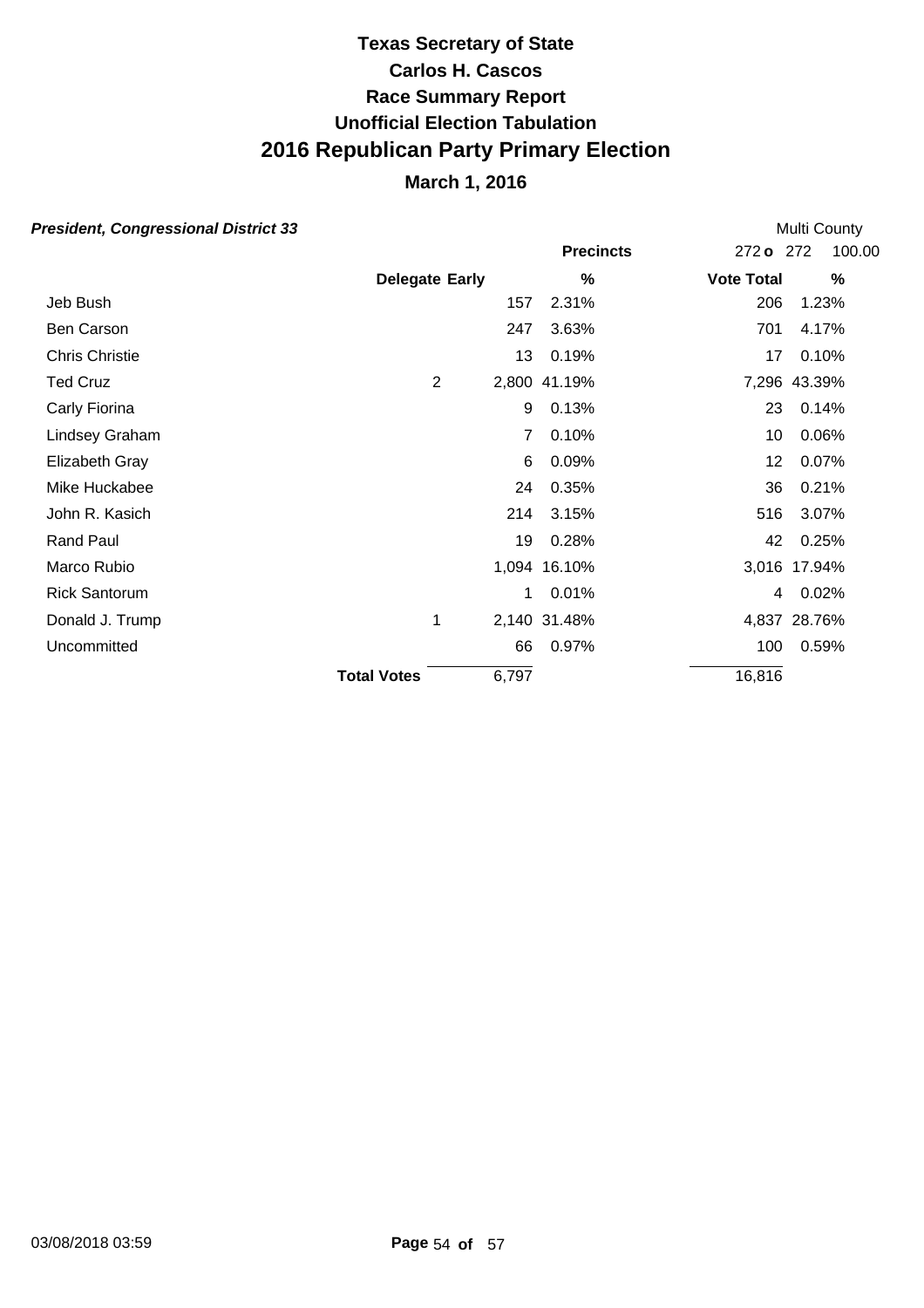## **March 1, 2016**

| esident, Congressional District 34 |                       |        |                  |                   | Multi County  |
|------------------------------------|-----------------------|--------|------------------|-------------------|---------------|
|                                    |                       |        | <b>Precincts</b> | 169 o 169         | 100.00        |
|                                    | <b>Delegate Early</b> |        | %                | <b>Vote Total</b> | $\%$          |
| Jeb Bush                           |                       | 355    | 3.10%            | 495               | 1.64%         |
| Ben Carson                         |                       | 367    | 3.21%            | 1,065             | 3.52%         |
| Chris Christie                     |                       | 24     | 0.21%            | 51                | 0.17%         |
| <b>Ted Cruz</b>                    | $\overline{2}$        |        | 4,320 37.73%     |                   | 12,537 41.49% |
| Carly Fiorina                      |                       | 19     | 0.17%            | 33                | 0.11%         |
| Lindsey Graham                     |                       | 13     | 0.11%            | 18                | 0.06%         |
| Elizabeth Gray                     |                       | 13     | 0.11%            | 22                | 0.07%         |
| Mike Huckabee                      |                       | 24     | 0.21%            | 51                | 0.17%         |
| John R. Kasich                     |                       | 324    | 2.83%            | 760               | 2.52%         |
| Rand Paul                          |                       | 32     | 0.28%            | 86                | 0.28%         |
| Marco Rubio                        |                       |        | 2,003 17.49%     |                   | 5,129 16.98%  |
| <b>Rick Santorum</b>               |                       | 9      | 0.08%            | 12 <sub>2</sub>   | 0.04%         |
| Donald J. Trump                    | 1                     |        | 3,767 32.90%     |                   | 9,630 31.87%  |
| Uncommitted                        |                       | 180    | 1.57%            | 325               | 1.08%         |
|                                    | <b>Total Votes</b>    | 11,450 |                  | 30,214            |               |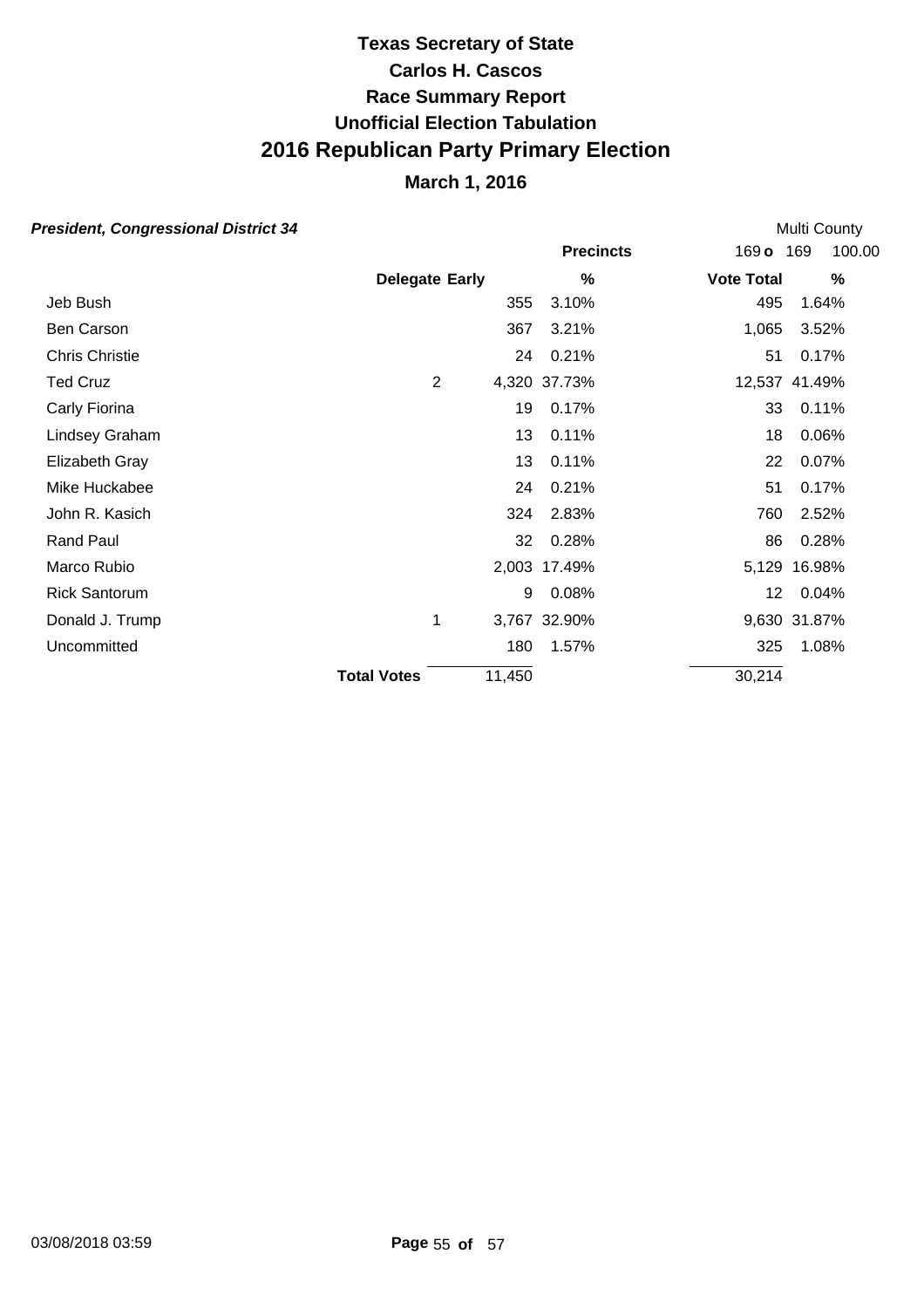## **March 1, 2016**

| esident, Congressional District 35 |                       |        |                  |                   | Multi County  |
|------------------------------------|-----------------------|--------|------------------|-------------------|---------------|
|                                    |                       |        | <b>Precincts</b> | $425$ o           | 100.00<br>425 |
|                                    | <b>Delegate Early</b> |        | %                | <b>Vote Total</b> | $\%$          |
| Jeb Bush                           |                       | 356    | 2.67%            | 476               | 1.47%         |
| Ben Carson                         |                       | 528    | 3.96%            | 1,422             | 4.40%         |
| <b>Chris Christie</b>              |                       | 24     | 0.18%            | 43                | 0.13%         |
| <b>Ted Cruz</b>                    | 2                     |        | 4,858 36.40%     |                   | 13,333 41.22% |
| Carly Fiorina                      |                       | 23     | 0.17%            | 38                | 0.12%         |
| Lindsey Graham                     |                       | 5      | 0.04%            | 11                | 0.03%         |
| Elizabeth Gray                     |                       | 8      | 0.06%            | 19                | 0.06%         |
| Mike Huckabee                      |                       | 30     | 0.22%            | 61                | 0.19%         |
| John R. Kasich                     |                       | 500    | 3.75%            | 1,170             | 3.62%         |
| Rand Paul                          |                       | 69     | 0.52%            | 192               | 0.59%         |
| Marco Rubio                        |                       |        | 2,792 20.92%     |                   | 6,408 19.81%  |
| <b>Rick Santorum</b>               |                       | 9      | 0.07%            | 24                | 0.07%         |
| Donald J. Trump                    | 1                     |        | 3,994 29.93%     |                   | 8,883 27.46%  |
| Uncommitted                        |                       | 150    | 1.12%            | 266               | 0.82%         |
|                                    | <b>Total Votes</b>    | 13,346 |                  | 32,346            |               |